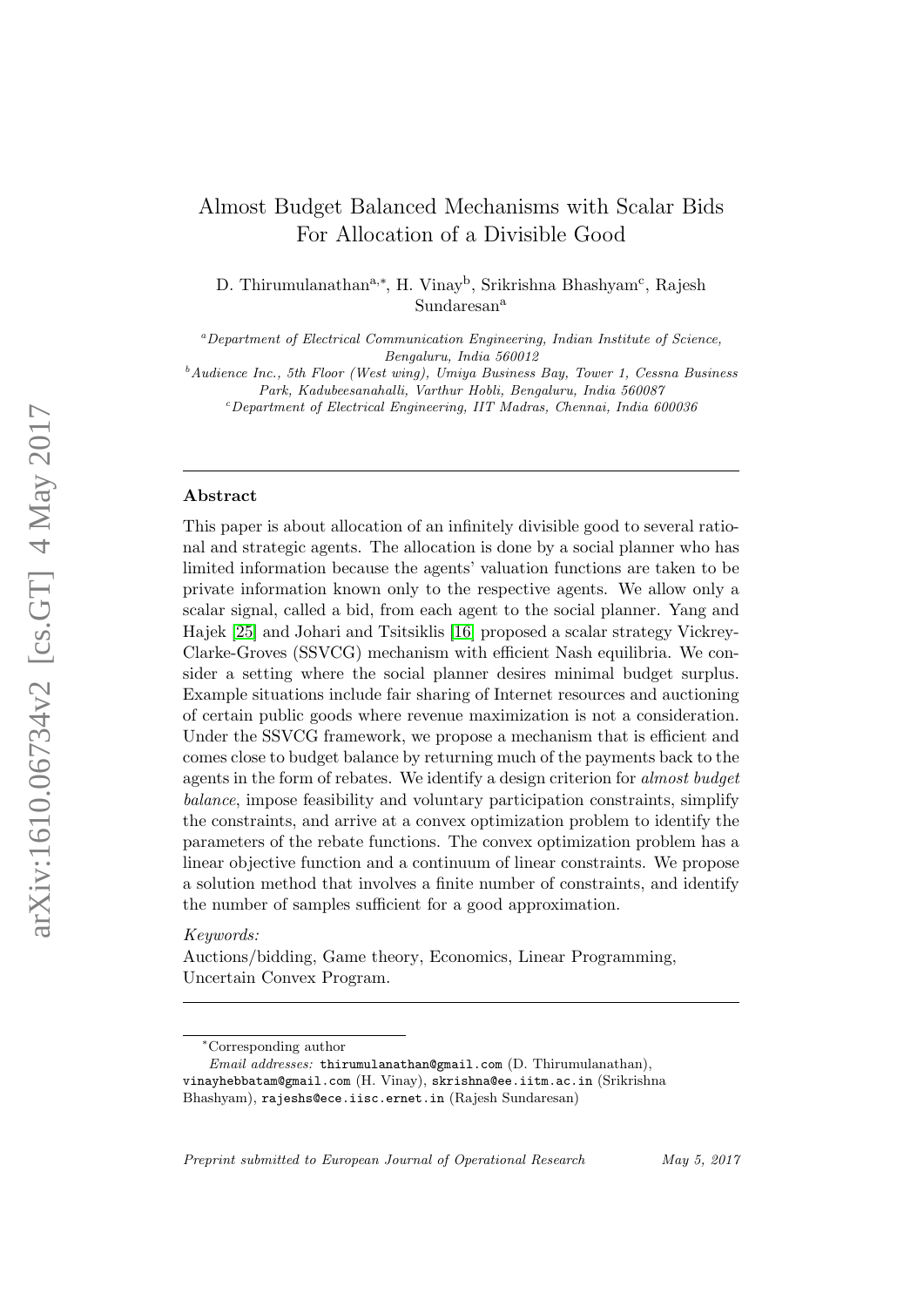#### 1. Introduction

This paper is about allocation of an infinitely divisible good to several strategic agents. The social planner who does this allocation has limited information in the sense that the agents' valuation functions are taken to be private information known only to the respective agents. We allow only a scalar signal from the agents to the social planner, which we call a bid. This is the only means by which agents can provide information about their valuation functions to the social planner. We are interested in an efficient mechanism: the allocation should maximize the sum of valuations of the agents. Under these constraints, we study mechanisms that come close to budget balance. Example situations described next, include fair sharing of Internet resources, disbursal of funds by a parent department, and auctioning of certain public goods, where revenue maximization is not a consideration.

*Example 1.* A communication channel with total capacity  $C$  is to be shared among several rational and strategic agents. This channel can be allocated via a randomized allocation rule, and is thus an infinitely divisible resource. If an agent gets a long term average throughput of  $a_i$ , the agent's valuation is  $v_i(a_i)$ , where  $v_i : [0, C] \rightarrow \mathbb{R}_+$  is increasing, concave, and known only to the agent. Naturally,  $\sum_i a_i \leq C$ . The agents wish to share the resources among themselves without money transferred to an external agent. Suppose that the agents agree to communicate with an external coordinator who attempts to maximize the sum of valuations. The signal space complexity to signal the valuation functions to the coordinator is prohibitive, particularly when the agents are geographically separated, because the functions can be arbitrary within the infinite-dimensional class of increasing concave functions. To model this communication constraint, we assume that the agents can send only a scalar signal. In this example, the coordinator is the social planner who desires efficient allocation without an interest in maximizing revenue. The scalar signals are viewed as bids.

Example 2. A parent organization has to disburse available funds (assumed divisible) among several of its departments. Each department has a certain valuation function  $v_i$  for the allocation, is strategic, and the parent department desires to allocate efficiently while retaining only a minimal balance, if at all, based on limited information that the departments provide. Consider the extremely limited information setting of a scalar signal. The parent department is the social planner, the scalar signals are the bids, and the parent department desires an efficient distribution and no surplus.

The Vickrey-Clarke-Groves (VCG) mechanism (Vickrey [\[24\]](#page-29-2), Clarke [\[6\]](#page-28-0), Groves [\[8\]](#page-28-1)) achieves efficient allocation, but only when the signal space is sufficiently complex to describe entire valuation functions. In the VCG mechanism, the social planner requests agents to submit their valuation functions. The social planner then allocates to maximize the sum of the submitted valuation functions and determines the agents' payments.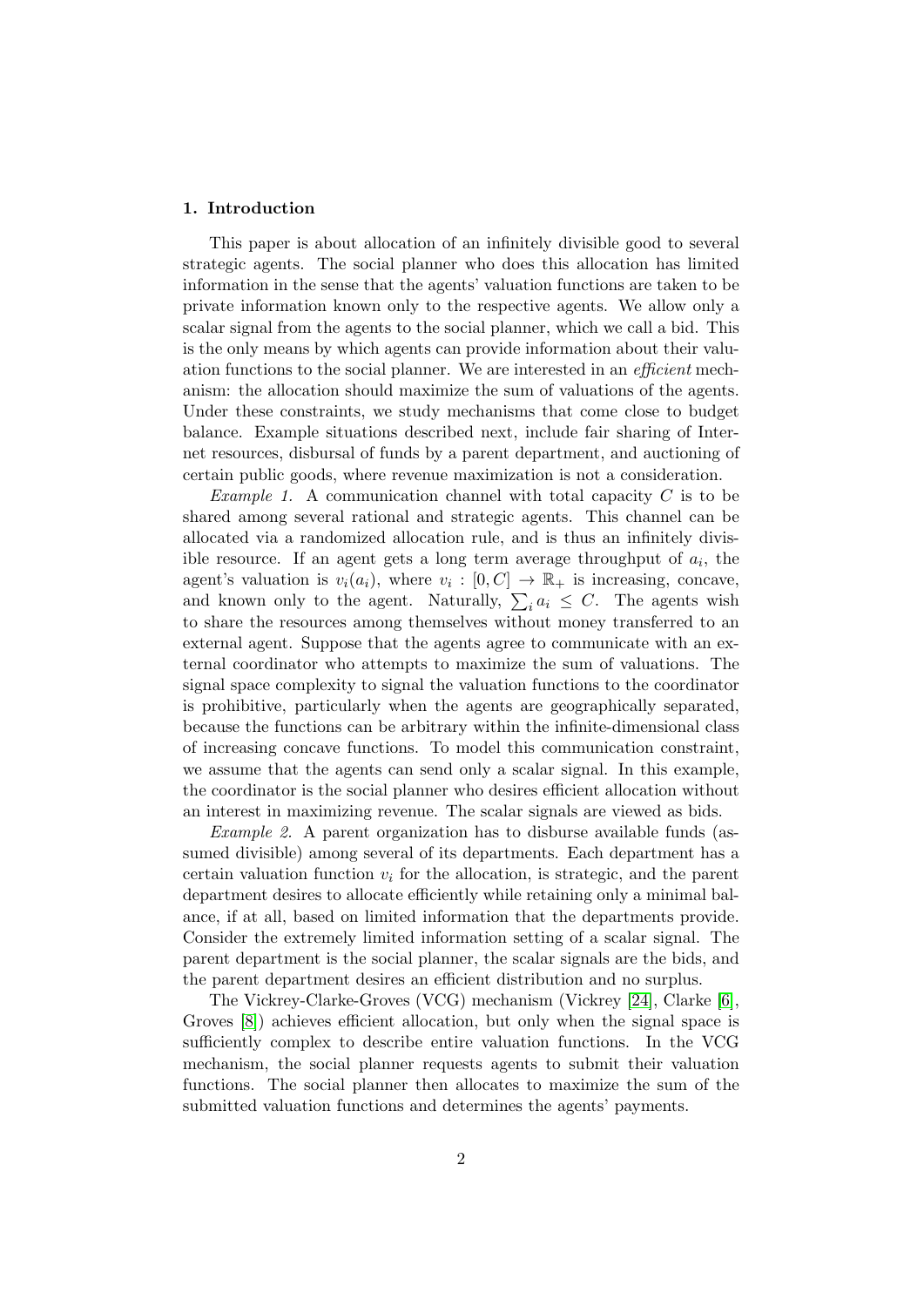Motivated by the communication network context but with nonstrategic agents, Kelly [\[18\]](#page-29-3) proposed a mechanism that involved only scalar bids. Under the Kelly mechanism, the social planner first collects scalar bids from the agents. Then the social planner allocates the good in proportion to the bids, and collects payments equal to the bids. The price per unit, or the market clearing price, is the sum of the bids divided by the quantity of the good. Every agent sees the same market clearing price. This distributed solution was shown to be efficient under certain conditions, but the agents should be price-taking or nonstrategic. If the agents are strategic, there is an efficiency loss of up to, but not more than, 25% [\[15\]](#page-29-4).

The VCG mechanism payments involve prices per unit good that can differ across the agents. This is not the case in the Kelly mechanism. In order to reduce the efficiency loss in strategic settings with scalar bids, Yang and Hajek [\[25\]](#page-29-0) and Johari and Tsitsiklis [\[16\]](#page-29-1) brought the feature of price differentiation across agents (a feature of the VCG mechanism) to the Kelly mechanism. The resulting mechanism, a scalar strategy VCG mechanism<sup>[1](#page-2-0)</sup> (SSVCG), was shown to have efficient Nash equilibria.

All the above mechanisms typically result in a budget surplus (sum of payments from agents is positive). In this paper, our ideal is to achieve budget balance, or zero budget surplus. However, simultaneously achieving efficiency and budget balance in a strategy-proof mechanism is, in general, not possible (due to the Green-Laffont theorem [\[7\]](#page-28-2); see footnote [6\)](#page-6-0).

In the VCG setting, where there is no constraint on signaling, various almost budget balance notions and associated mechanisms were proposed. Almost budget balance is achieved by redistributing the payments among the agents in the form of rebates. Guo and Conitzer [\[11\]](#page-28-3) and Moulin [\[20\]](#page-29-5) studied rebate design in the case of discrete goods. Gujar and Narahari  $[9, 10]$  $[9, 10]$  studied rebate design for the allocation of m heterogeneous discrete goods among *n* agents. Chorppath et al. [\[5\]](#page-28-6) studied rebate design in the divisible goods setting.

A big advantage with the VCG setting is that the social planner comes to know the true valuation functions. Voluntary participation of agents, i.e., agents being better off by participating in the mechanism, is easily verified. Furthermore, knowledge of the valuation functions could be exploited in defining a criterion for almost budget balance, as is done in Moulin [\[20\]](#page-29-5) and Chorppath et al. [\[5\]](#page-28-6). The extension of the almost budget balance notion to the SSVCG setting, however, is not straightforward. We cannot assume that the valuation functions are available because agents supply only a scalar bid.

<span id="page-2-0"></span><sup>&</sup>lt;sup>1</sup>For some examples of mechanism design with restricted signaling, see Reichelstein and Reiter [\[21\]](#page-29-6) (minimal strategy space dimension for fully efficient Nash equilibria), Semret [\[22\]](#page-29-7) (two-dimensional bids for each resource), Jain and Walrand [\[14\]](#page-29-8) (two-dimensional bids on bundles of resources), Blumrosen et al. [\[1\]](#page-28-7) (number of bits needed for signaling the bid). Our focus however is on the one-dimensional signaling.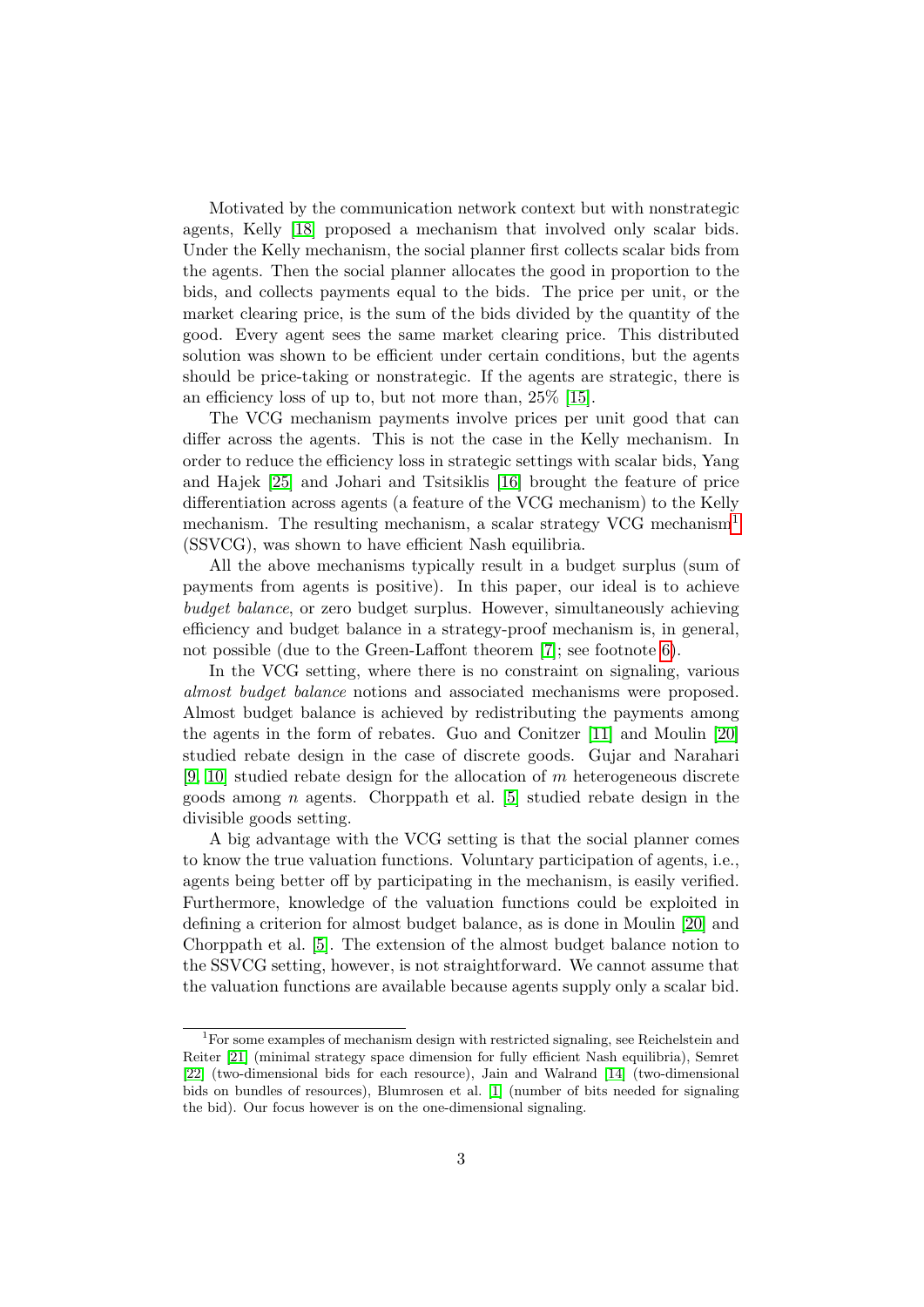We thus relax our objective to that of achieving Nash equilibrium instead of achieving the DSIC (Dominant Strategy Incentive Compatibility) property.

In this paper, we consider the SSVCG setting that allows the agents to send only a scalar bid. We (1) propose a notion of almost budget balance appropriate for the SSVCG setting, and (2) design an optimal mechanism as per the proposed notion of almost budget balance.

Kakhbod and Teneketzis [\[17\]](#page-29-9) designed a mechanism to achieve an efficient Nash equilibrium with no budget surplus, but considered a setting where the agents signal a two-dimensional bid to the social planner. Moreover, their mechanism may not be feasible when the signals of the agents are not at Nash equilibrium. Sinha and Anastasopoulos [\[23\]](#page-29-10) modified this mechanism to have feasibility even under off-equilibrium situations, but required agents to signal a four-dimensional bid to achieve strong budget balance at equilibrium. We are not aware of any mechanism that achieves an efficient Nash equilibrium with strong budget balance using only scalar bids.

There are several design choices that we will make in arriving at a criterion for almost budget balance in the SSVCG setting. Considerations of tractability and significant reduction in surplus will guide our design decisions. For example, we restrict attention to the so-called linear rebates. This is mainly because it makes the optimization problem analytically tractable. An additional reason for the choice of linear rebates is that they are known to be optimal in the homogeneous discrete goods setting of Moulin [\[20\]](#page-29-5) and Guo and Conitzer [\[11\]](#page-28-3). The best justification however is the significant reduction in the surplus seen in our simulation results.

The coefficients of the linear rebate functions will be determined by a solution to a convex optimization problem. Specifically, we need to solve an uncertain convex program (UCP) [\[2\]](#page-28-8) involving a linear objective function and a continuum of linear constraints. We propose a solution method that involves a finite number of constraints, and provide guarantees on the number of samples needed for a good approximation. We first prove that, under some sufficient conditions, the solutions of a general UCP and its corresponding relaxed UCP are close. We then prove that the specific linear rebate UCP satisfies these sufficient conditions.

The rest of this paper is organized as follows. In Section [2,](#page-4-0) we discuss the problem setting and the SSVCG mechanism. In Section [3,](#page-7-0) we discuss design choices for almost budget balance and rebate functions, our design decisions, and formulate an optimization problem. In Section [4,](#page-11-0) we make crucial reductions that ensure that our proposal can be implemented. The resulting optimization problem is a UCP. In Section [5,](#page-14-0) we study a general UCP and formulate a sufficient condition for an approximate solution via sampling of constraints. In Section [6,](#page-16-0) we apply the solution of Section [5](#page-14-0) to the UCP for almost budget balance. In Section [7,](#page-18-0) we summarize our results, discuss alternative choices, and suggest possible extensions. Some simulation results demonstrate the usefulness of our approach.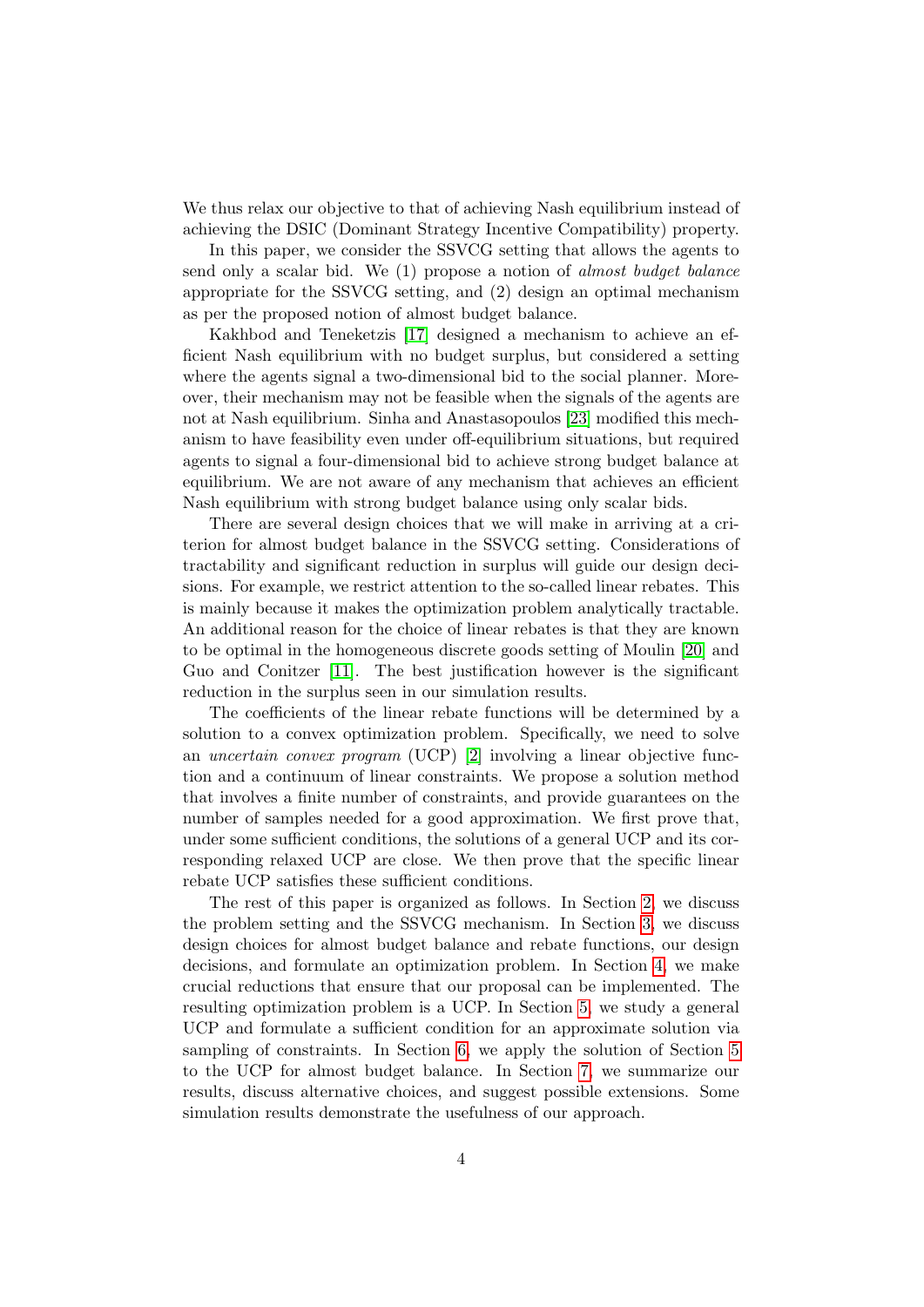## <span id="page-4-0"></span>2. The setting

# 2.1. SSVCG Mechanism

A social planner needs to allocate a unit divisible resource among n intelligent, rational, and strategic agents. Agent i has a valuation function  $v_i: [0,1] \to \mathbb{R}_+$  privately known only to herself. The interpretation is that if  $a_i \in [0, 1]$  is the fraction of the good allocated to agent i, her valuation is  $v_i(a_i)$ . The social planner's goal is to solve the following problem:

<span id="page-4-1"></span>
$$
\max_{\{a_i\}} \sum_{i=1}^n v_i(a_i) \qquad \text{subject to} \qquad \sum_{i=1}^n a_i \le 1, \text{ and } a_i \ge 0 \ \forall i. \tag{1}
$$

The social planner, however, does not know the valuation profile  $v_1, \ldots, v_n$ . To get some indication of these from the agents, the social planner chooses the following mechanism with one-dimensional signals from the agents. The social planner announces, a priori, a scalar-parametrized surrogate valuation function set  $V = {\overline{v}(\cdot,\theta), \theta \in [0,\infty)}$ . The function  $\overline{v}(\cdot,0)$  is taken to be the zero function. An agent i is asked to bid  $b_i \in [0, \infty)$ , which is taken to be a signal of that agent's desired surrogate valuation function  $\overline{v}(\cdot, b_i)$ . All agents bid simultaneously. The bid profile is denoted  $\mathbf{b} = (b_1, \ldots, b_n)$ . If  $\mathbf{b}$ is the all-zero vector, the social planner allocates nothing. Otherwise, the social planner allocates the divisible good by solving the following problem which is naturally analogous to  $(1)$  but arising from the signaled surrogate valuation functions:

<span id="page-4-2"></span>
$$
\max_{\{a_i\}} \sum_{i=1}^n \overline{v}(a_i, b_i) \qquad \text{subject to} \qquad \sum_{i=1}^n a_i \le 1, \text{ and } a_i \ge 0 \ \forall i. \tag{2}
$$

A payment  $p_i(\mathbf{b})$  is then imposed on agent i. This payment is given by

<span id="page-4-3"></span>
$$
p_i(\mathbf{b}) = -\sum_{j \neq i} \overline{v}(a_j^*, b_j) + \sum_{j \neq i} \overline{v}(a_{-i,j}^*, b_j) - r_i(\mathbf{b}_{-i}),
$$
(3)

where the terms  $a_j^*, a_{-i,j}^*,$  and  $r_i$  are as explained next. The term  $a_j^*$  denotes the  $j<sup>th</sup>$  coordinate of the optimal solution to the social planner problem in [\(2\)](#page-4-2). Its dependence on **b** is understood and suppressed. Similarly,  $a_{-i,j}^*$  is the  $j<sup>th</sup>$  component of the optimal allocation when agent i is not participating in the mechanism. Its dependence on  $\mathbf{b}_{-i}$ , the bids of all agents other than agent  $i$ , is once again understood and suppressed. The function  $r_i$  is arbitrary and has as its argument the bids of all agents other than i. Agent *i*'s resulting *quasi-linear* utility is  $v_i(a_i^*(b)) - p_i(b)$ .

With the above specifications, we have a simultaneous action game (with incomplete information) among the  $n$  agents. A schematic illustrating the problem solved by the social planner, the utilities of the agents, and the exchange of information is shown in Figure [1.](#page-5-0) Since each agent's strategy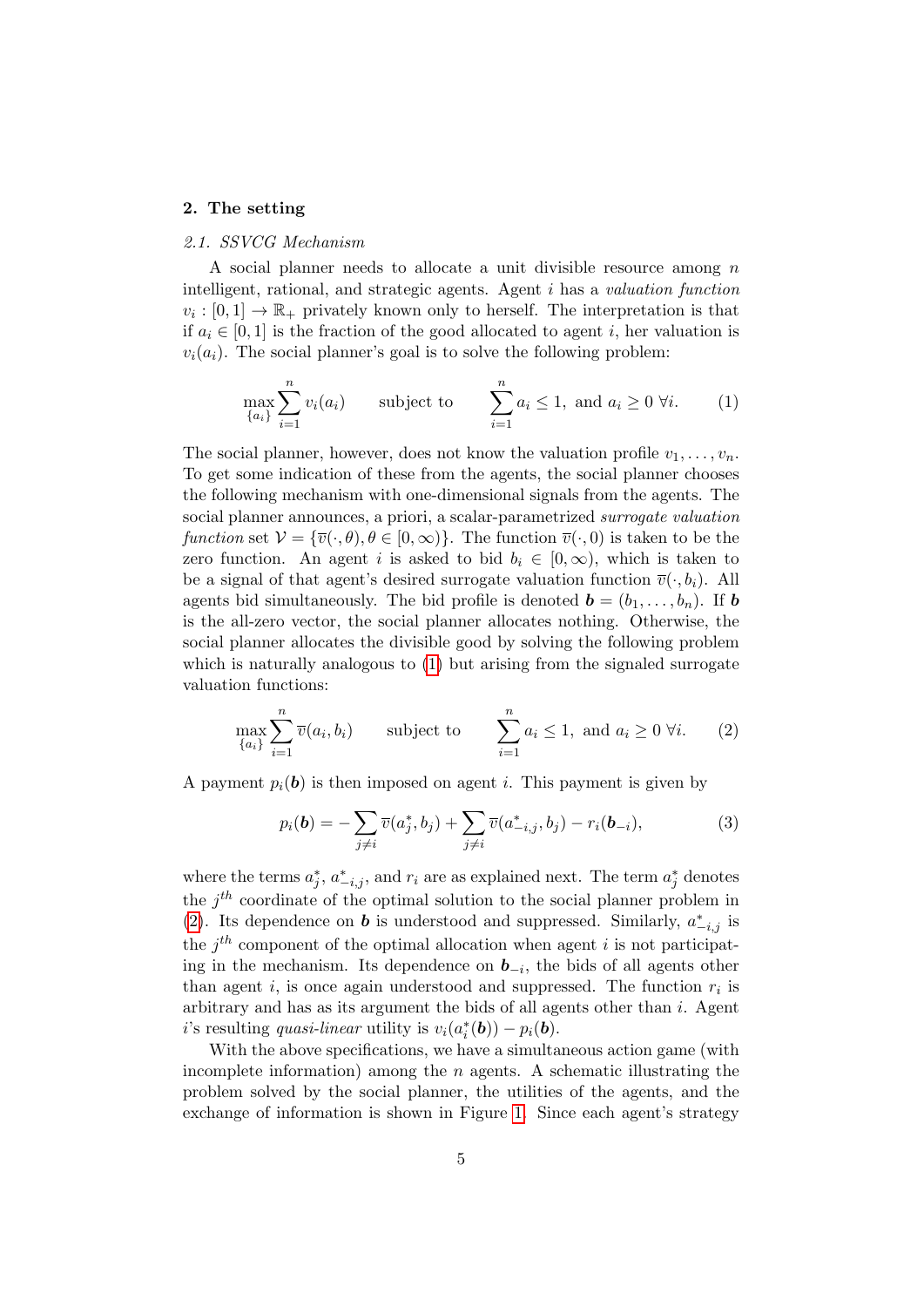<span id="page-5-0"></span>

Figure 1: Schematic representation of the SSVCG mechanism

is to choose a one-dimensional or scalar bid, and since the payments are inspired by the VCG mechanism, this mechanism is called the scalar-strategy VCG (SSVCG) mechanism[2](#page-5-1) . The first two terms of the right-hand side of [\(3\)](#page-4-3) constitute the payment of agent i in Clarke's pivotal mechanism, and the last term  $r_i(\mathbf{b}_{-i})$  may be viewed as a rebate given to agent i.

The VCG mechanism satisfies DSIC; it is in the best interest of each agent to signal her valuation function in its entirety. In our SSVCG setting, however, the signal dimension is greatly reduced because only a scalar bid is permitted. Incentive compatibility is not possible in general<sup>[3](#page-5-2)</sup>, and we shall settle for a Nash equilibrium. The following assumptions suffice to guarantee the existence of, not just a Nash equilibrium, but an efficient Nash equilibrium<sup>[4](#page-5-3)</sup> [\[16,](#page-29-1) Cor. 1], and furthermore, to assert that every Nash equilibrium is efficient [\[16,](#page-29-1) Prop. 2].

- <span id="page-5-5"></span>**Assumption 1.** (a) For each i,  $v_i$  is concave, strictly increasing, and continuously differentiable<sup>[5](#page-5-4)</sup> on [0,1], with  $v_i(0) = 0$ . Moreover, at least two agents have infinite marginal valuations at 0, that is, there exist two agents i, j with  $i \neq j$  such that  $v_i'(0) = v_j'(0) = \infty$ .
	- (b) For every  $\theta > 0$ , the function  $\overline{v}(\cdot, \theta)$  is strictly concave, strictly increasing, and continuously differentiable over [0, 1], with  $\overline{v}(0, \theta) = 0$

<span id="page-5-1"></span><sup>&</sup>lt;sup>2</sup>Scalar-strategy Groves mechanism is perhaps more appropriate. We will stick to the terminology of Johari and Tsitsiklis [\[16\]](#page-29-1).

<span id="page-5-2"></span><sup>&</sup>lt;sup>3</sup>Incentive compatibility is possible in some special settings. Consider the following restricted VCG setting where, for simplicity, it is common knowledge that  $v_i \in V$  for  $i = 1, 2, \ldots, n$ . Then, for each i, there is a  $\theta_i$  such that  $v_i(\cdot) = \overline{v}(\cdot, \theta_i)$ . The private information held by agent i is the scalar  $\theta_i$ , and it can be seen that  $\boldsymbol{b} = \boldsymbol{\theta} = (\theta_1, \theta_2, \dots, \theta_n)$ is an equilibrium in dominant strategies.

<span id="page-5-3"></span> ${}^{4}$ A Nash equilibrium is efficient if it yields an allocation that solves [\(1\)](#page-4-1).

<span id="page-5-4"></span><sup>&</sup>lt;sup>5</sup>The derivatives at the end-points are one-sided, with  $\infty$  as a possible value at 0.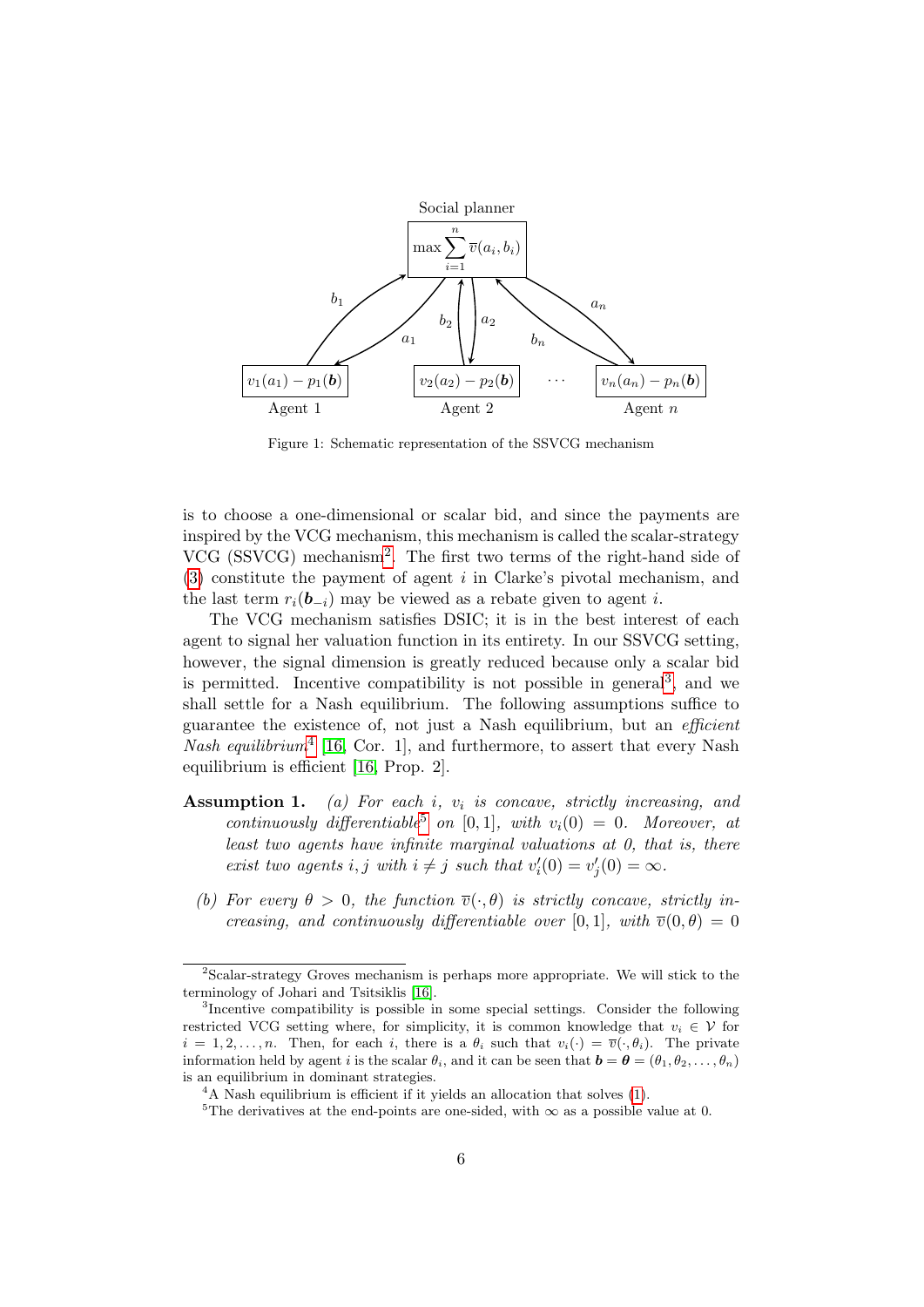<span id="page-6-2"></span>for all  $\theta \geq 0$ . Furthermore, for any  $\theta > 0$ , the derivative with respect to the first argument satisfies  $\overline{v}'(0,\theta) = \infty$ .

(c) For every  $\gamma > 0$  and  $a > 0$ , there exists  $\theta > 0$  such that  $\overline{v}'(a, \theta) = \gamma$ .

Specifically, let us restrict the surrogate valuation function to be of the form  $\overline{v}(a, \theta) = \theta U(a)$ , where  $U : [0, 1] \to \mathbb{R}$  satisfies the following assumptions.

Assumption 2. U is strictly concave, strictly increasing, and a continuously differentiable function over [0, 1] with  $U(0) = 0$  and  $U'(0) = \infty$ .

It is easy to verify that the surrogate valuation functions of the above form satisfy Assumptions  $1(b)$  and  $1(c)$ . The reason for this restriction is technical, and will be clear in Section [4.3.](#page-12-0)

## 2.2. Almost budget balanced SSVCG mechanism

When  $r_i$  in [\(3\)](#page-4-3) is identically zero, Clarke's pivotal payment rule may result in a net budget surplus (sum of payments) at the social planner. In this paper, however, we are interested in scenarios where the social planner wants efficient allocation, but desires zero budget surplus. Zero budget surplus, also called *budget balance*, is unattainable in general<sup>[6](#page-6-0)</sup>. Our objective is to achieve almost budget balance, a notion we will formalize in this section.

Two properties are desired for these mechanisms after payments are collected and rebates are redistributed as in [\(3\)](#page-4-3). They are:

(F) Feasibility or weak budget balance: The mechanism should not be subsidized by an external money source. This imposes the constraint that, for each **, we should have** 

$$
\sum_{i=1}^n p_i(\mathbf{b}) \geq 0,
$$

which, using  $(3)$ , is seen to be equivalent to

<span id="page-6-1"></span>
$$
\sum_{i=1}^{n} r_i(\mathbf{b}_{-i}) \leq \sum_{i=1}^{n} \left[ -\sum_{j \neq i} \overline{v}(a_j^*, b_j) + \sum_{j \neq i} \overline{v}(a_{-i,j}^*, b_j) \right]
$$
\n
$$
= -(n-1) \sum_{j=1}^{n} \overline{v}(a_j^*, b_j) + \sum_{i=1}^{n} \sum_{j \neq i} \overline{v}(a_{-i,j}^*, b_j)
$$
\n
$$
=: p_S(\mathbf{b}), \qquad (4)
$$

where  $p_S(b)$  is the total surplus under Clarke's pivotal payment rule.

<span id="page-6-0"></span> ${}^{6}$ The Green-Laffont theorem [\[7\]](#page-28-2) says that, when the set of valuation functions are sufficiently rich, there is no quasi-linear mechanism that simultaneously satisfies DSIC, allocative efficiency, and budget balance properties. Take the restricted VCG setting in footnote [3.](#page-5-2) The Green-Laffont theorem is applicable to this setting, and since the mechanism is DSIC and allocatively efficient, it follows that budget balance is impossible.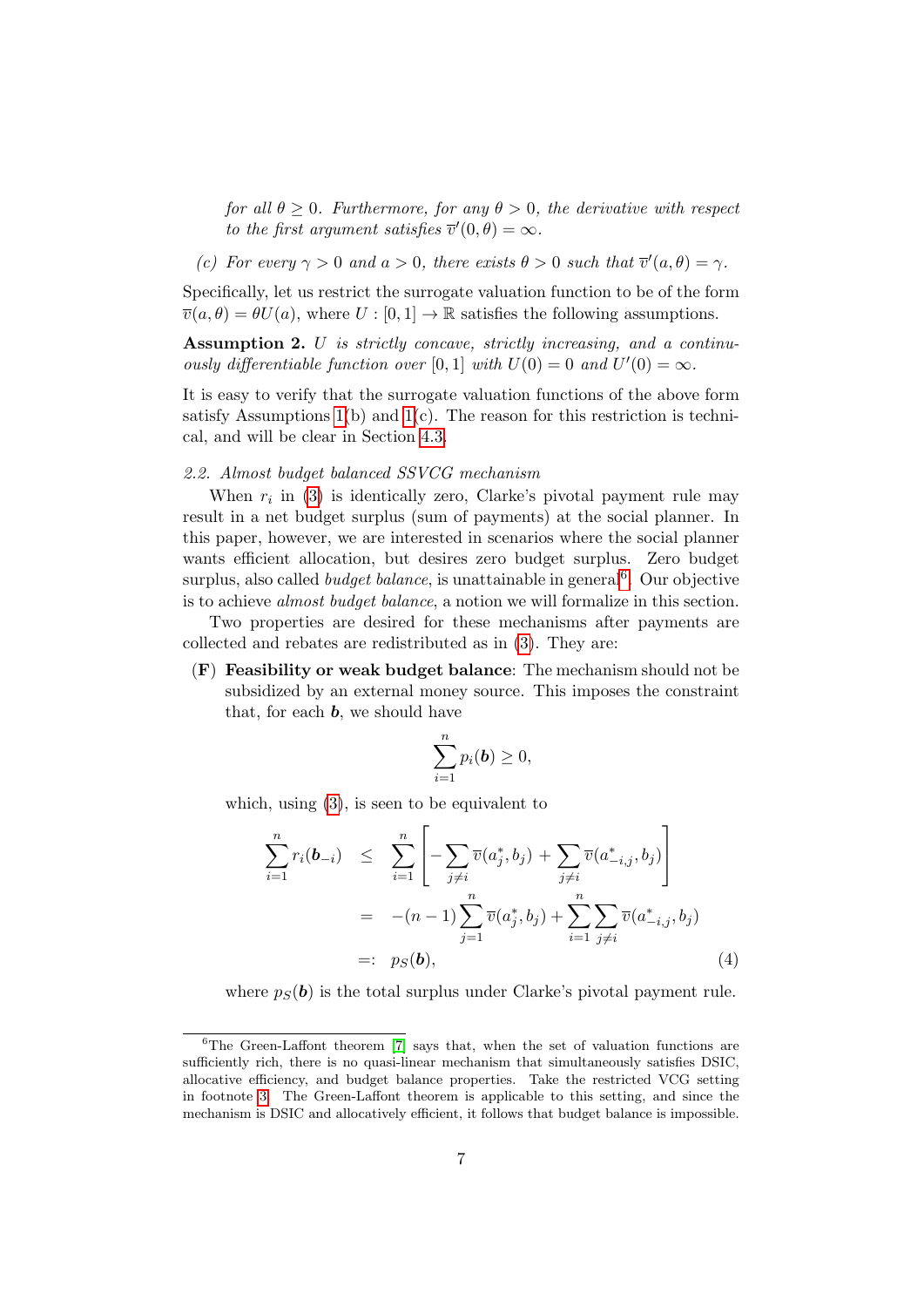(VP) Voluntary participation: Agents should be better-off (in the sense of not being strictly worse-off) by participating in the mechanism. We take the payoff (utility) for not participating in the mechanism to be 0. (VP) then imposes the constraint that, for each  $\boldsymbol{b}$ , we should have

$$
v_i(a_i^*) - p_i(b) \ge 0, \ \forall i,
$$
\n<sup>(5)</sup>

which, using  $(3)$  once again, is equivalent to

<span id="page-7-1"></span>
$$
r_i(\mathbf{b}_{-i}) \geq -v_i(a_i^*) - \sum_{j \neq i} \overline{v}(a_j^*, b_j) + \sum_{j \neq i} \overline{v}(a_{-i,j}^*, b_j), \ \forall i
$$
  

$$
=: q_i(\mathbf{b}), \qquad (6)
$$

where  $q_i(\mathbf{b})$  is the negative of the quasi-linear utility of agent i under Clarke's payment rule.

An issue now arises. While the payments  $p_i(\mathbf{b})$  do not depend explicitly on the true valuation function, which is unknown to the social planner, the condition for (VP) does. This can be seen in [\(6\)](#page-7-1) by observing that  $q_i(\mathbf{b})$ depends on  $v_i$ .

When  $r_i(\cdot) \equiv 0, i = 1, 2, \ldots, n$ , Clarke's pivotal mechanism satisfies both (F) and (VP). Are there other mechanisms with nontrivial rebate functions that satisfy (F) and (VP)? We shall answer in the affirmative in Section [6,](#page-16-0) and we shall see how the issue of dependence of  $(VP)$  on  $v_i$ , which the social planner does not know, is addressed in Section [4.1.](#page-11-1)

#### <span id="page-7-0"></span>3. Design considerations leading to an optimization problem

# 3.1. Deterministic and anonymous rebates

For a given set of bids, we require that the rebates be deterministic: the mechanism does not employ randomness. Additionally, we require that the rebates be anonymous: two agents with identical bids should receive identical rebates. The information available to the social planner on the valuation functions is symmetric across agents. Indeed, all that the social planner knows is that the valuation functions satisfy Assumption  $1(a)$ . This information is symmetric to permutation of agent labels. After the bids are sent to the social planner, two agents with identical bids are indistinguishable, and so, we require that the mechanism give them identical rebates.

To ensure deterministic and anonymous rebates, we restrict attention to rebates of the following form. For a bid profile **b**, let  $\mathbf{b}_{[j]}$  be the j<sup>th</sup> largest entry of **b**. Similarly, for  $\mathbf{b}_{-i}$ , let  $(\mathbf{b}_{-i})_{[j]}$  be the j<sup>th</sup> largest entry of  $\mathbf{b}_{-i}$ . The rebate functions are taken to be of the form[7](#page-7-2)

<span id="page-7-3"></span>
$$
r_i(\mathbf{b}_{-i}) = g((\mathbf{b}_{-i})_{[1]}, (\mathbf{b}_{-i})_{[2]}, \dots, (\mathbf{b}_{-i})_{[n-1]}).
$$
\n(8)

In following subsections, we propose optimality criteria for designing rebates.

<span id="page-7-2"></span><sup>&</sup>lt;sup>7</sup>This choice is motivated by the following observation. Consider the restricted VCG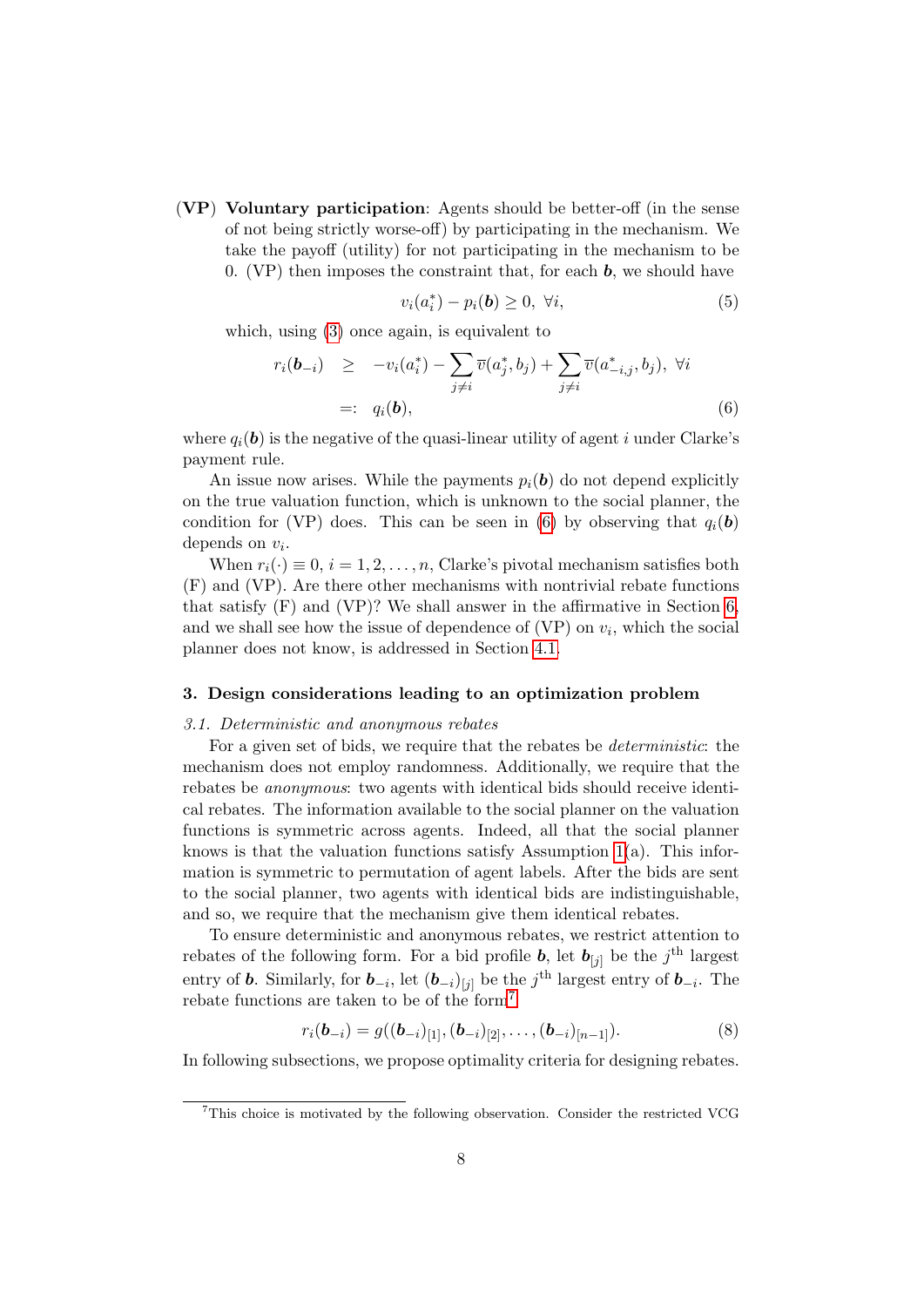#### <span id="page-8-2"></span>3.2. Design for the worst case

Suppose that there are  $m$  discrete and identical goods, and each agent is allocated at most one good. The valuation function of agent  $i$  may be taken to be  $\theta_i a_i$ , where  $a_i \in \{0, 1\}$ . The private information  $\theta_i$  is then interpreted as the value of the good to agent i. Clearly, this is a setting where, with  $U(a_i) = a_i$ , the proposed mechanism is just the VCG mechanism and achieves DSIC. We may therefore take the bids to be  $b_i = \theta_i$  for each agent i. For this setting, Moulin [\[20\]](#page-29-5) defined almost budget balance in terms of the worst-case ratio of the sum of payments to the sum of valuations. Specifically, Moulin's proposal is to design rebates to minimize

<span id="page-8-1"></span>
$$
\sup_{\boldsymbol{\theta}} \left[ \frac{p_S(\boldsymbol{\theta}) - \sum_{i=1}^n r_i(\boldsymbol{\theta}_{-i})}{\sigma(\boldsymbol{\theta})} \right],
$$
\n(9)

where  $\sigma(\theta) = \sum_{i=1}^{n} \overline{v}(a_i^*, \theta_i)$  is the optimal social welfare, subject to:

$$
\text{(F)} \quad \sum_{i=1}^{n} r_i(\boldsymbol{\theta}_{-i}) \le p_S(\boldsymbol{\theta}) \quad \forall \boldsymbol{\theta}, \tag{10}
$$

$$
(VP) \t r_i(\boldsymbol{\theta}_{-i}) \ge q_i(\boldsymbol{\theta}) \quad \forall i, \quad \forall \boldsymbol{\theta}.
$$
 (11)

See [\(4\)](#page-6-1) and [\(6\)](#page-7-1) for definitions of  $p<sub>S</sub>$  and  $q<sub>i</sub>$ , respectively. Guo and Conitzer [\[11\]](#page-28-3) considered an alternate proposal to minimize

<span id="page-8-3"></span>
$$
\sup_{\boldsymbol{\theta}} \left[ 1 - \frac{\sum_{i=1}^{n} r_i(\boldsymbol{\theta}_{-i})}{p_S(\boldsymbol{\theta})} \right]
$$
 (12)

subject to the same (F) and (VP) constraints.

It turns out that in the above example of an auction of  $m$  identical discrete goods, considered both by Moulin [\[20\]](#page-29-5) and Guo and Conitzer [\[11\]](#page-28-3), the two proposals yield the same optimal rebates and objective function values. In general, however, the two proposals yield different solutions. Indeed, they yield different solutions for the auction of  $m$  identical discrete goods if, for example, the (VP) constraint alone is relaxed. The Guo and Conitzer proposal focuses only on the fraction of payment that is retained

<span id="page-8-0"></span>
$$
\sup_{(a,\theta)\in[0,1]^2} \left| \frac{\partial \overline{v}(a,\theta)}{\partial \theta} \right| < \infty,
$$
\n(7)

setting of footnote [3](#page-5-2) where a converse statement holds: if

then any DSIC mechanism with a rebate function that is deterministic and anonymous must have the form [\(8\)](#page-7-3). This converse was informally stated by Cavallo [\[4\]](#page-28-9), and formally proved in  $[11, \text{ Lem. } 2]$  $[11, \text{ Lem. } 2]$ . The proof relies on a result of Holmström  $[13]$  that shows that any DSIC mechanism must be of the Groves class if the family of valuation functions is 'smoothly connected'. The latter property holds for our single-parameter family of surrogate valuation functions when [\(7\)](#page-8-0) holds.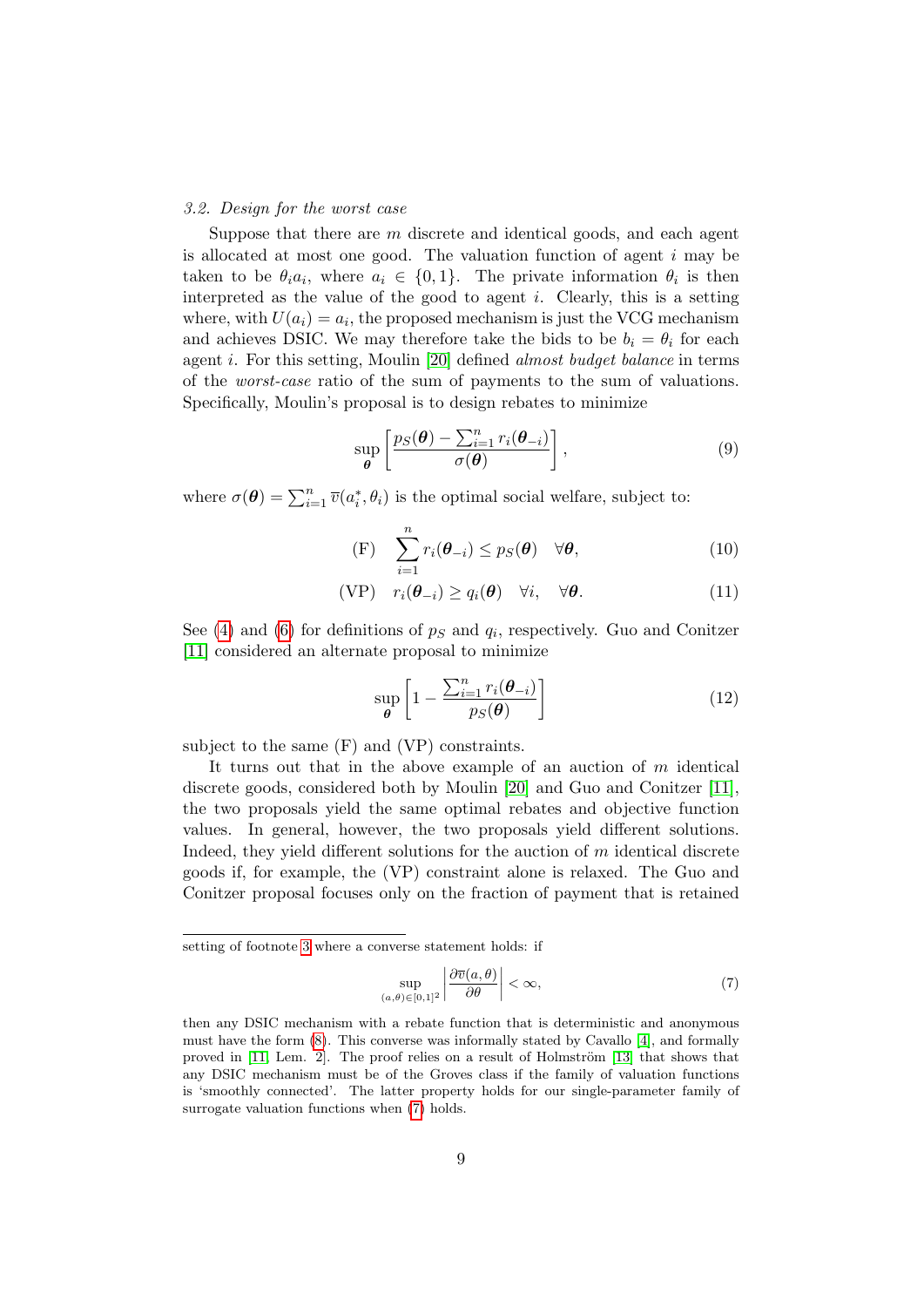as net surplus without regard to the absolute value of the payment amounts. A rewriting of Moulin's objective [\(9\)](#page-8-1) as

$$
\sup_{\boldsymbol{\theta}} \left[ \frac{p_S(\boldsymbol{\theta})}{\sigma(\boldsymbol{\theta})} \cdot \left( 1 - \frac{\sum_{i=1}^n r_i(\boldsymbol{\theta}_{-i})}{p_S(\boldsymbol{\theta})} \right) \right]
$$

clearly shows that the fraction of retained surplus, the quantity considered by Guo and Conitzer and enclosed within parentheses above, is weighted by a factor that takes into account the size of the payments  $p_S(\theta)$  relative to the optimal social welfare  $\sigma(\theta)$ . If the Guo and Conitzer proposal attains its worst-case at a profile where the net Clarke surplus is small relative to the optimal social welfare, it is de-emphasized by the Moulin proposal. The Moulin proposal, therefore, focuses more on reducing the surplus in settings where the net surplus is high relative to the optimal social welfare. We therefore adopt Moulin's proposal of minimizing [\(9\)](#page-8-1).

Chorppath et al. [\[5\]](#page-28-6) studied exactly this proposal in the divisible goods setting, but in the simpler restricted VCG setting of footnote [3.](#page-5-2) While the Moulin proposal is defensible for that setting, it has the drawback in our SSVCG setting that  $\sigma(\theta)$  is not known to the social planner. Just as we chose a surrogate valuation function to identify the allocations and payments, we choose a surrogate social welfare function

<span id="page-9-3"></span>
$$
\sigma_S(\mathbf{b}) := \sum_{i=1}^n \overline{v}(a_i^*, b_i)
$$
\n(13)

in place of  $\sigma(\mathbf{b})$ . We therefore propose to minimize

<span id="page-9-2"></span>
$$
\sup_{\boldsymbol{b}} \left[ \frac{p_S(\boldsymbol{b}) - \sum_{i=1}^n r_i(\boldsymbol{b}_{-i})}{\sigma_S(\boldsymbol{b})} \right] \tag{14}
$$

subject to 
$$
\sum_{i=1}^{n} r_i(\mathbf{b}_{-i}) \leq p_S(\mathbf{b}) \quad \forall \mathbf{b},
$$
 (15)

<span id="page-9-1"></span><span id="page-9-0"></span>
$$
(VP) \t r_i(\boldsymbol{b}_{-i}) \ge q_i(\boldsymbol{b}) \quad \forall \boldsymbol{b}, \quad \forall i,
$$
 (16)

where  $(15)$  is the same as  $(4)$ , and  $(16)$  is the same as  $(6)$ . This choice puts us in the optimization framework of Chorppath et al. [\[5\]](#page-28-6), except that we have not yet shown how to resolve the issue of dependence of [\(16\)](#page-9-1) on the private information  $v_i$ .

We now highlight two important differences between our work and that of Yang and Hajek [\[25\]](#page-29-0). (1) For given valuation functions, they bound the payments and revenues of the SSVCG mechanism, and remark that there are suitable surrogate functions that can drive the revenue to zero. For a given surrogate function, however, by merely scaling the (true) valuation functions, the revenue can be made arbitrarily large. Thus their analysis does not address the worst case setting while ours does. (2) Neither Yang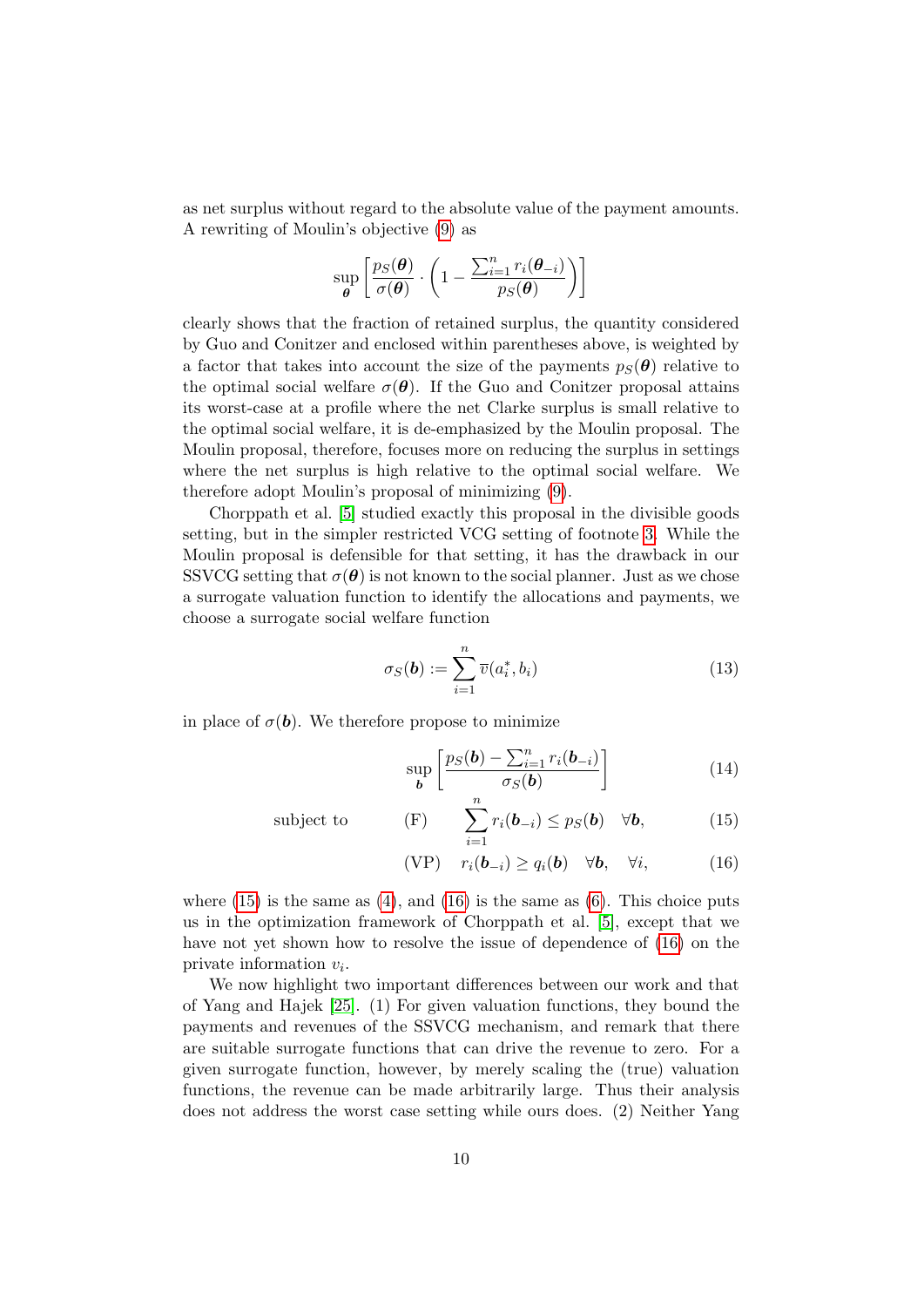and Hajek [\[25\]](#page-29-0) nor Johari and Tsitsiklis [\[16\]](#page-29-1) explicitly discuss or impose the VP constraint, while we do. But, as we will point out after Lemma [3,](#page-11-2) the SSVCG mechanism with Clarke's pivotal payment rule does indeed satisfy the VP constraint at Nash equilibrium if there is a bid, say 0, that signals withdrawal from the mechanism.

# 3.3. Linear rebates

In the Moulin [\[20\]](#page-29-5) and Guo and Conitzer [\[11\]](#page-28-3) settings, which is that of worst-case optimal rebates for the auction of discrete identical goods, linear rebate functions of the form

$$
r_i(\mathbf{b}_{-i}) = c_0 + c_1(\mathbf{b}_{-i})_{[1]} + \ldots + c_{n-1}(\mathbf{b}_{-i})_{[n-1]}
$$
(17)

were shown to be optimal. We too restrict attention to linear rebates of this form. Optimality or otherwise of linear rebates for the divisible good case is still unexplored. Linear rebates enable analytical tractability as we will see in later sections. In Section [7,](#page-18-0) we present some numerical results that justify to some extent the use of linear rebates.

#### 3.4. Restriction to the closure of realizable signals

The performance metric  $(14)$  has a supremum over **b** subject to con-straints [\(15\)](#page-9-0) and [\(16\)](#page-9-1) which are also parametrized by  $\boldsymbol{b}$ . The supremum and the constraints ought to reflect only those  $\boldsymbol{b}$  that are *realizable*, i.e., those  $\boldsymbol{b}$ that are Nash equilibria for some valuation function profiles  $v_1 \ldots, v_n$ . We now identify this set of realizable points.

<span id="page-10-0"></span>**Lemma 1.** Let the surrogate valuation function satisfy Assumptions  $1(b)$ and  $1(c)$ . Then, for any  $\boldsymbol{\theta} \in (0,\infty)^n$ , there exist valuation function profiles  $v_1, \ldots, v_n$  satisfying Assumption [1\(](#page-5-5)a) such that  $\mathbf{b} = \boldsymbol{\theta}$  is a Nash equilibrium.

**PROOF.** Proof is available in the online appendix.  $\Box$ 

The form of the surrogate valuation function implies some regularity on  $p_S$  and  $\sigma_S$ .

<span id="page-10-1"></span>**Lemma 2.** With  $\overline{v}(a, \theta) = \theta U(a)$ , where U satisfies Assumption [2,](#page-6-2) the mappings  $\mathbf{b} \mapsto \sigma_S(\mathbf{b})$  and  $\mathbf{b} \mapsto p_S(\mathbf{b})$  are Lipschitz continuous.

PROOF. For  $\sigma_S$ , see Thm. 4 of Chorppath et al. [\[5\]](#page-28-6). For  $p_S$ , see Lem. 1 of [\[5\]](#page-28-6). The proofs are reproduced in the online appendix for completeness.  $\Box$ 

Lemmas [1](#page-10-0) and [2,](#page-10-1) and the fact that our choice of linear rebates is continuous in  $\bm{b}$ , allow us to run  $\bm{b}$  over the closure of the set of realizable (or Nash equilibrium) bids. Since this closure is  $\mathbb{R}^n_+$ , **b** runs over all elements in  $\mathbb{R}^n_+$ , both in the supremum and in the  $(F)$  and  $(VP)$  constraints.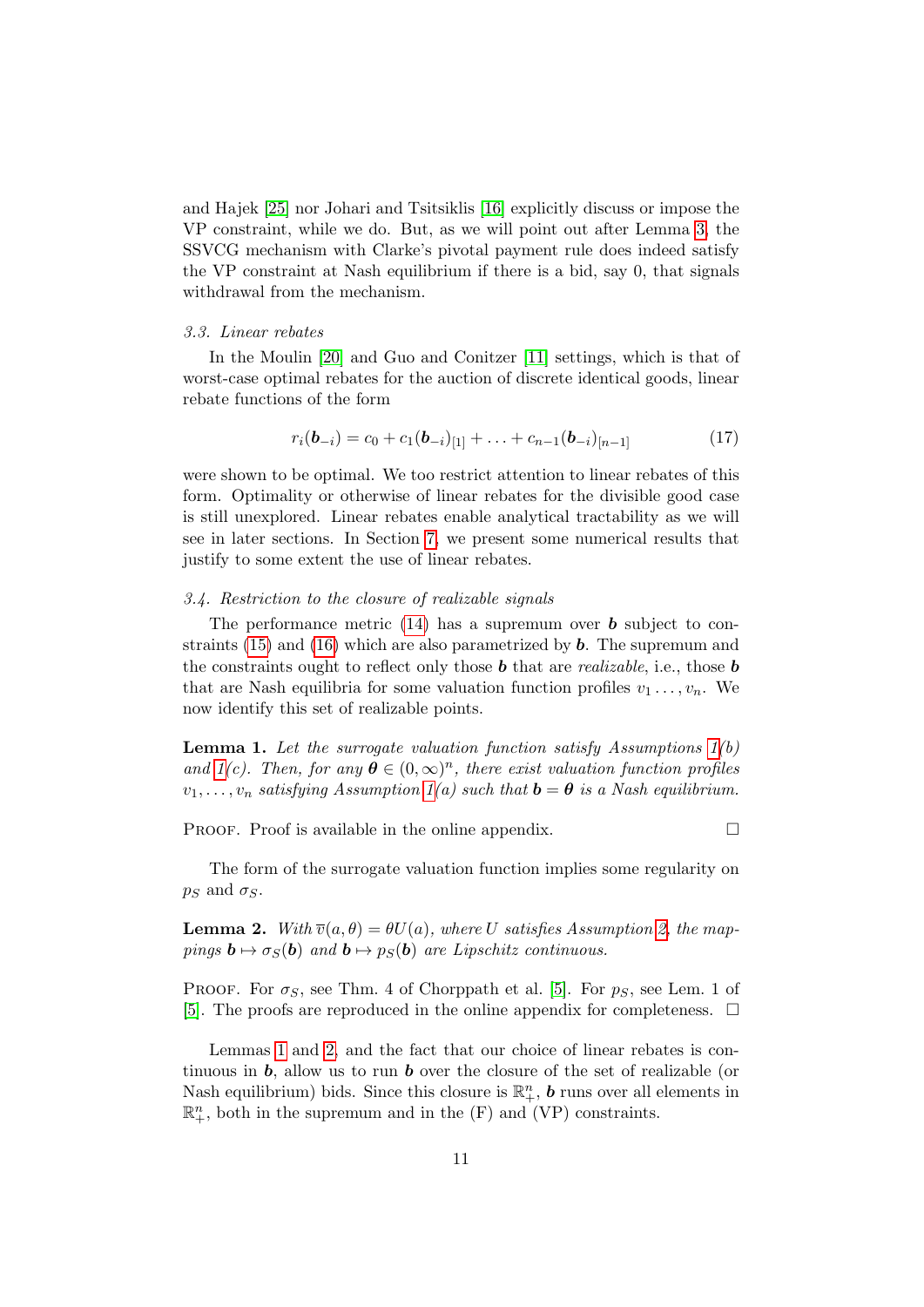#### 3.5. Ordering and the optimization problem

Observe that the worst-case optimality criterion [\(14\)](#page-9-2) depends only on the ordered bids. Without loss of generality, we henceforth assume that agent  $i$  is the agent with the  $i<sup>th</sup>$  highest bid. Bids then come from the set  $\hat{\Theta} = \{ \mathbf{b} \in \mathbb{R}_+^n \mid b_1 \geq b_2 \geq \ldots \geq b_n \geq 0 \},\$ and the *i*<sup>th</sup> agent's rebate is

$$
r_i(\mathbf{b}_{-i}) = c_0 + c_1b_1 + \ldots + c_{i-1}b_{i-1} + c_ib_{i+1} + \ldots + c_{n-1}b_n.
$$
 (18)

Henceforth, when we refer to the optimization problem in [\(14\)](#page-9-2) subject to the (F) and (VP) constraints in [\(15\)](#page-9-0) and [\(16\)](#page-9-1), we replace the parameter **b** by  $\theta$ , and  $\forall$ **b** by  $\forall \theta \in \hat{\Theta}$ . Let us also define  $\mathbf{c} = (c_0, \ldots, c_{n-1})$ .

The optimization problem to design the best linear rebate functions, after substitution of  $(18)$  in  $(F)$  of  $(15)$  and in  $(VP)$  of  $(16)$ , is now:

<span id="page-11-6"></span><span id="page-11-4"></span><span id="page-11-3"></span>
$$
\min_{\mathbf{c}} \sup_{\boldsymbol{\theta} \in \hat{\Theta}} \left[ \frac{p_S(\boldsymbol{\theta}) - \sum_{i=1}^n r_i(\boldsymbol{\theta}_{-i})}{\sigma_S(\boldsymbol{\theta})} \right]
$$
(19)

subject to

(F) 
$$
nc_0 + \sum_{i=1}^{n-1} c_i (i\theta_{i+1} + (n-i)\theta_i) \leq p_S(\boldsymbol{\theta}), \ \forall \boldsymbol{\theta} \in \hat{\Theta}
$$
 (20)

<span id="page-11-5"></span>(VP) 
$$
c_0 + \sum_{j=1}^{i-1} c_j \theta_j + \sum_{j=i}^{n-1} c_j \theta_{j+1} \ge q_i(\boldsymbol{\theta}), \ \forall \boldsymbol{\theta} \in \hat{\Theta}, \forall i. \quad (21)
$$

#### <span id="page-11-0"></span>4. Simplification of constraints and a reformulation

We now free up the optimization problem in  $(19)$  from its dependence on the true valuation functions in the (VP) constraint. We also justify the restriction of  $\theta$  to a compact subset of  $\Theta$  and arrive at a reformulation of the above optimization problem as a generalized linear program.

# <span id="page-11-1"></span>4.1. Simplification of the (VP) constraints

As observed earlier, the (VP) constraint in [\(21\)](#page-11-5) requires, through  $q_i(\boldsymbol{\theta})$ , knowledge of the true valuation functions. The following lemma is a significant step in freeing up the constraint from the knowledge of true valuation functions, and assures us that the optimization problem is well-posed. Incidentally, this will also establish that the SSVCG mechanism with Clarke's pivotal payment rule satisfies the VP constraint at Nash equilibrium.

<span id="page-11-2"></span>**Lemma 3.** Suppose that the true valuations satisfy Assumption  $1(a)$  and that the surrogate valuation function is  $\overline{v}(a, \theta) = \theta U(a)$ , with U satisfying Assumption [2.](#page-6-2)

(1) The constraints (F) and (VP), [\(20\)](#page-11-6) and [\(21\)](#page-11-5), imply that  $c_0 = c_1 = 0$ .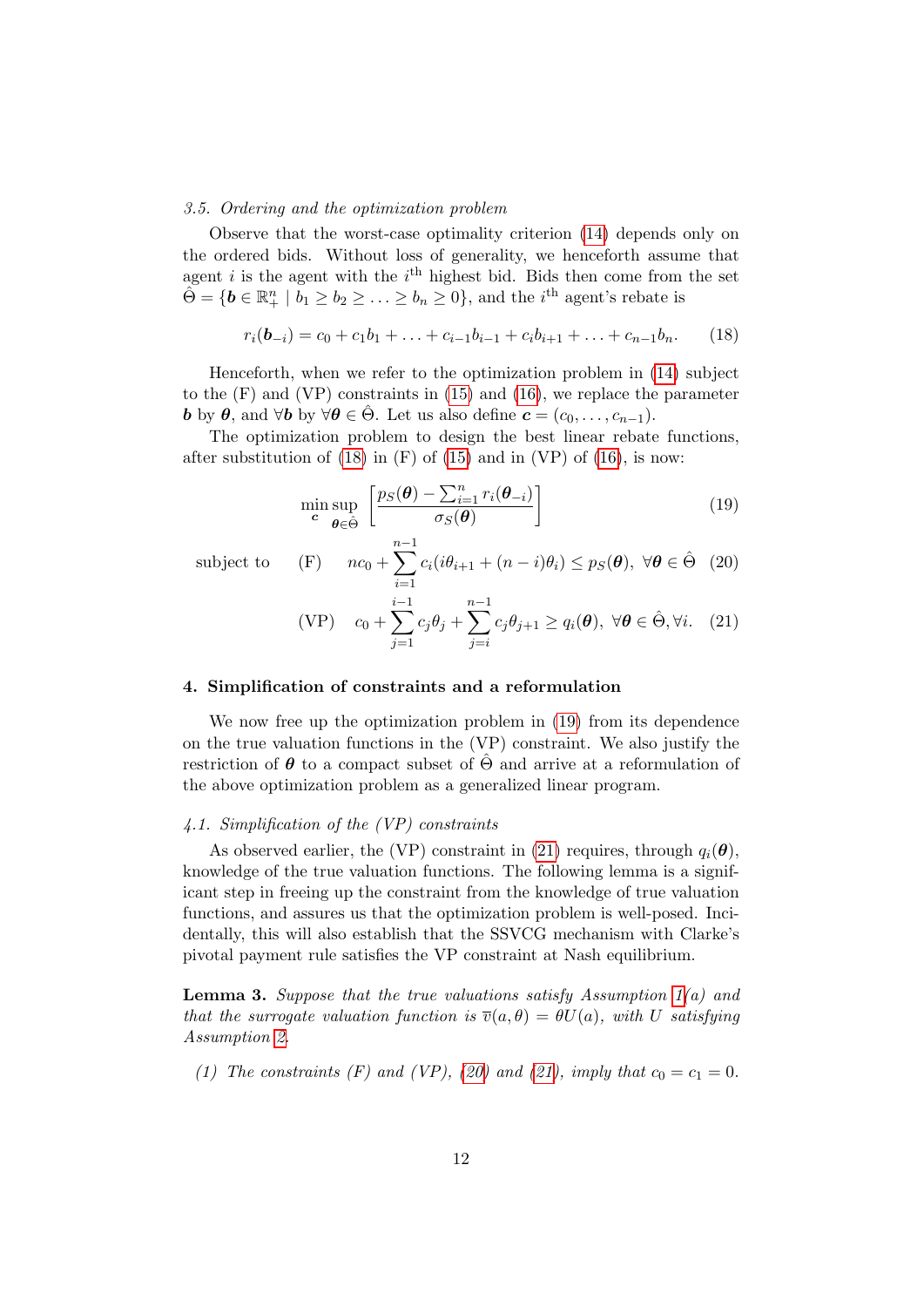(2) Let  $c_0 = c_1 = 0$ . Then, the (VP) constraint is equivalent to

<span id="page-12-2"></span><span id="page-12-1"></span>
$$
\sum_{i=2}^{k} c_i \ge 0, \text{ for } k = 2, 3, \dots, n - 1.
$$
 (22)

PROOF. Proof is available in the online appendix.  $\Box$ 

Thanks to Lemma [3,](#page-11-2) the optimization problem is now given by:

$$
\min_{\mathbf{c}} \sup_{\boldsymbol{\theta} \in \hat{\Theta}} \left[ \frac{p_S(\boldsymbol{\theta}) - \sum_{i=1}^n r_i(\boldsymbol{\theta}_{-i})}{\sigma_S(\boldsymbol{\theta})} \right] \tag{23}
$$
\n
$$
\text{subject to} \quad \text{(F)} \quad \sum_{i=2}^{n-1} c_i (i\theta_{i+1} + (n-i)\theta_i) \le p_S(\boldsymbol{\theta}), \ \forall \boldsymbol{\theta} \in \hat{\Theta}
$$
\n
$$
\text{(VP)} \quad \sum_{i=2}^k c_i \ge 0, \ k = 2, 3, \dots, n-1.
$$

# 4.2. Reformulation as a generalized linear program

As in Chorppath et al. [\[5\]](#page-28-6), the min-max problem [\(23\)](#page-12-1) can be turned into a generalized linear program (LP) by introducing an auxiliary variable t:

$$
\min_{\mathbf{c},t} t
$$
\n
$$
\text{subject to} \qquad \text{(F)} \quad \sum_{i=2}^{n-1} c_i (i\theta_{i+1} + (n-i)\theta_i) \le p_S(\boldsymbol{\theta}), \ \forall \boldsymbol{\theta} \in \hat{\Theta}
$$
\n
$$
\text{(VP)} \sum_{i=2}^k c_i \ge 0, \ k = 2, 3, \dots, n-1,
$$
\n
$$
\text{(W)} \quad \sum_{i=2}^{n-1} c_i (i\theta_{i+1} + (n-i)\theta_i) + t\sigma_S(\boldsymbol{\theta}) \ge p_S(\boldsymbol{\theta}), \forall \boldsymbol{\theta} \in \hat{\Theta}.
$$

(W) captures the constraint associated with the worst-case objective.

We say "generalized" because the above LP has a *continuum* of linear constraints parametrized by  $\theta \in \hat{\Theta}$ . The constraint set on **c** and t is convex, because it is an intersection of a family of half-plane constraints. While there appears to be no direct way to solve this problem, further simplification of the constraints is possible. We pursue this in the next subsection.

# <span id="page-12-0"></span>4.3. Simplification of  $(F)$  and  $(W)$

In [Appendix A](#page-21-0) we show two properties – monotonicity and scaling – of the VCG payments. We shall now exploit them to simplify (F) and (W).

Observe that the left-hand side of  $(F)$  does not depend on  $\theta_1$ . From Proposition [7\(](#page-21-1)a), we have that  $p_S(\theta)$  is monotonically increasing in  $\theta_1$  for a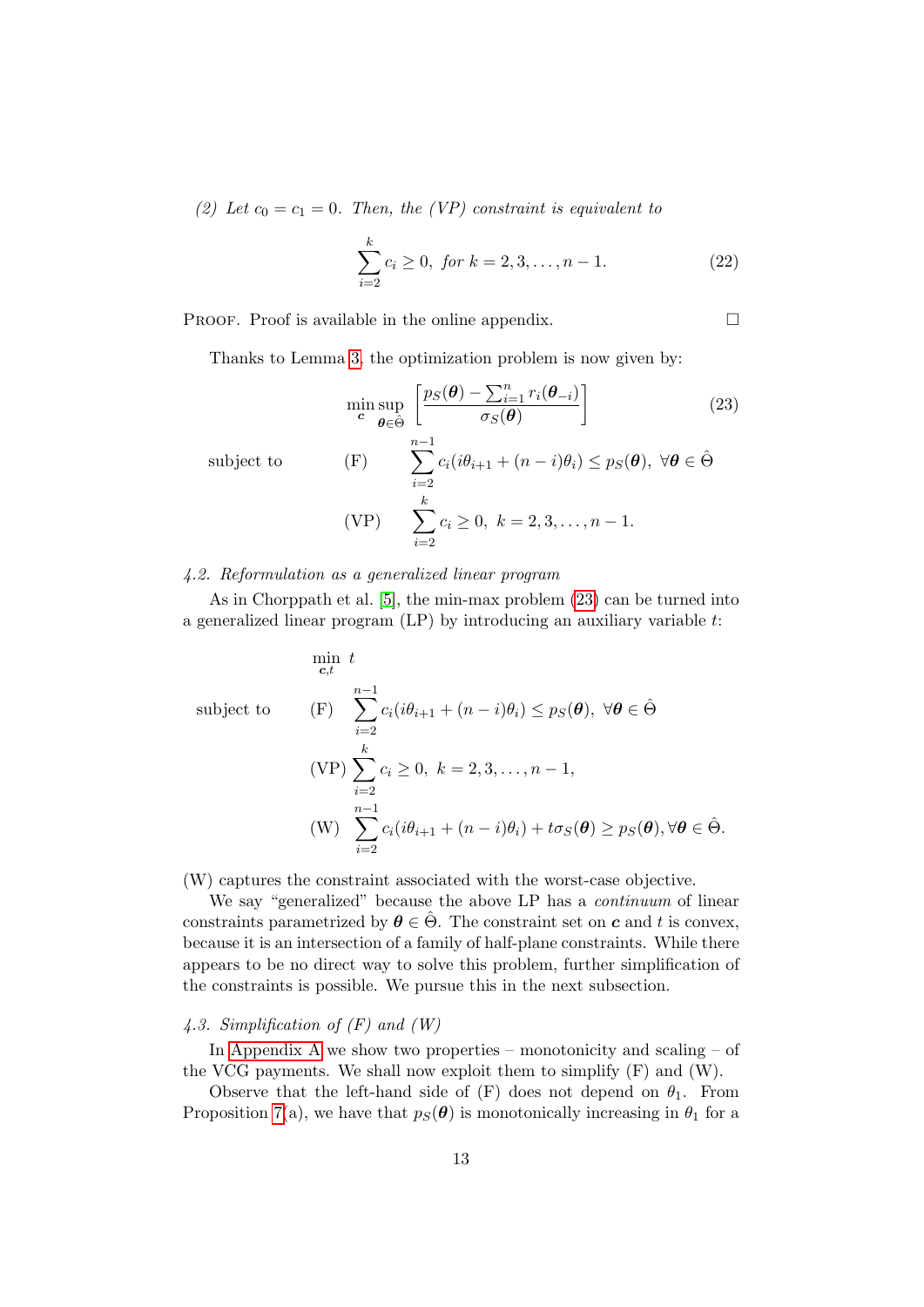fixed  $\theta_{-1}$ . It follows that the right-hand side is smallest (and the constraint is tightest) when  $\theta_1 = \theta_2$ . It therefore suffices to restrict attention to elements of  $\Theta$  that satisfy  $\theta_1 = \theta_2$ . Further, note that the constraint is automatically satisfied if  $\theta_1 = \theta_2 = 0$ . So we may assume  $\theta_2 > 0$ .

Consider  $\theta \in \hat{\Theta}$  such that  $\theta_1 = \theta_2 \ge \theta_3 \ge \cdots \ge \theta_n$ , and  $\theta_2 > 0$ . Define  $\hat{\theta} = \theta/\theta_2$ ; then  $\hat{\theta} \in \hat{\Theta}$  with  $1 = \hat{\theta}_1 = \hat{\theta}_2$ . The left-hand side of (F) is homogeneous of order 1 in  $\theta$ . By our choice  $\overline{v}(a_i, \theta_i) = \theta_i U(a_i)$ , the right-hand side of (F) is also homogeneous of order 1. As a consequence

$$
\sum_{i=2}^{n-1} c_i (i\theta_{i+1} + (n-i)\theta_i) \le p_S(\boldsymbol{\theta}) \Leftrightarrow \theta_2 \sum_{i=2}^{n-1} c_i (i\hat{\theta}_{i+1} + (n-i)\hat{\theta}_i) \le p_S(\theta_2 \cdot \hat{\boldsymbol{\theta}})
$$

$$
\Leftrightarrow \sum_{i=2}^{n-1} c_i (i\hat{\theta}_{i+1} + (n-i)\hat{\theta}_i) \le \frac{p_S(\theta_2 \cdot \hat{\boldsymbol{\theta}})}{\theta_2}
$$

$$
\Leftrightarrow \sum_{i=2}^{n-1} c_i (i\hat{\theta}_{i+1} + (n-i)\hat{\theta}_i) \le p_S(\hat{\boldsymbol{\theta}}). \tag{24}
$$

(F) now simplifies, after removing the hats in  $\hat{\theta}$ , to

(F) 
$$
\sum_{i=2}^{n-1} c_i (i\theta_{i+1} + (n-i)\theta_i) \leq p_S(\boldsymbol{\theta}), \ \forall \boldsymbol{\theta} \in \hat{\Theta}, \ \theta_1 = \theta_2 = 1.
$$

We now simplify the (W) constraint. First note that when  $\theta_1 = 0$ , (W) is trivially satisfied since it is always the case that  $\sigma_S(\theta) \geq p_S(\theta)$ . So we may assume that  $\theta_1 > 0$ . We next note that the summation  $\sum_{i=2}^{n-1} c_i (i \theta_{i+1} +$  $(n - i)\theta_i$ ,  $\sigma_S(\theta)$ , and  $p_S(\theta)$  are all homogeneous of order 1 in  $\theta$ . Under  $\theta_1 > 0$ , we can re-scale  $\boldsymbol{\theta}$  by its first component to get  $\hat{\boldsymbol{\theta}} = \boldsymbol{\theta}/\theta_1$ , and obtain

$$
\sum_{i=2}^{n-1} c_i (i\theta_{i+1} + (n-i)\theta_i) + t\sigma_S(\boldsymbol{\theta}) \ge p_S(\boldsymbol{\theta})
$$
  
\n
$$
\Leftrightarrow \sum_{i=2}^{n-1} c_i (i\hat{\theta}_{i+1} + (n-i)\hat{\theta}_i) + t\sigma_S(\hat{\boldsymbol{\theta}}) \ge p_S(\hat{\boldsymbol{\theta}}).
$$
 (25)

Thus the worst-case constraint (W) simplifies to

$$
\text{(W)} \quad \sum_{i=2}^{n-1} c_i (i\theta_{i+1} + (n-i)\theta_i) + t\sigma_S(\boldsymbol{\theta}) \geq p_S(\boldsymbol{\theta}), \ \ \forall \boldsymbol{\theta} \in \hat{\Theta}, \ \theta_1 = 1.
$$

We note that the simplification of constraints  $(F)$  and  $(W)$  was facilitated by our assumption of the surrogate valuation function  $\overline{v}(a, \theta) = \theta U(a)$ . These simplifications, as we will observe in the proof of Theorem [6,](#page-17-0) enable us to obtain a simpler solution to the optimization problem at hand.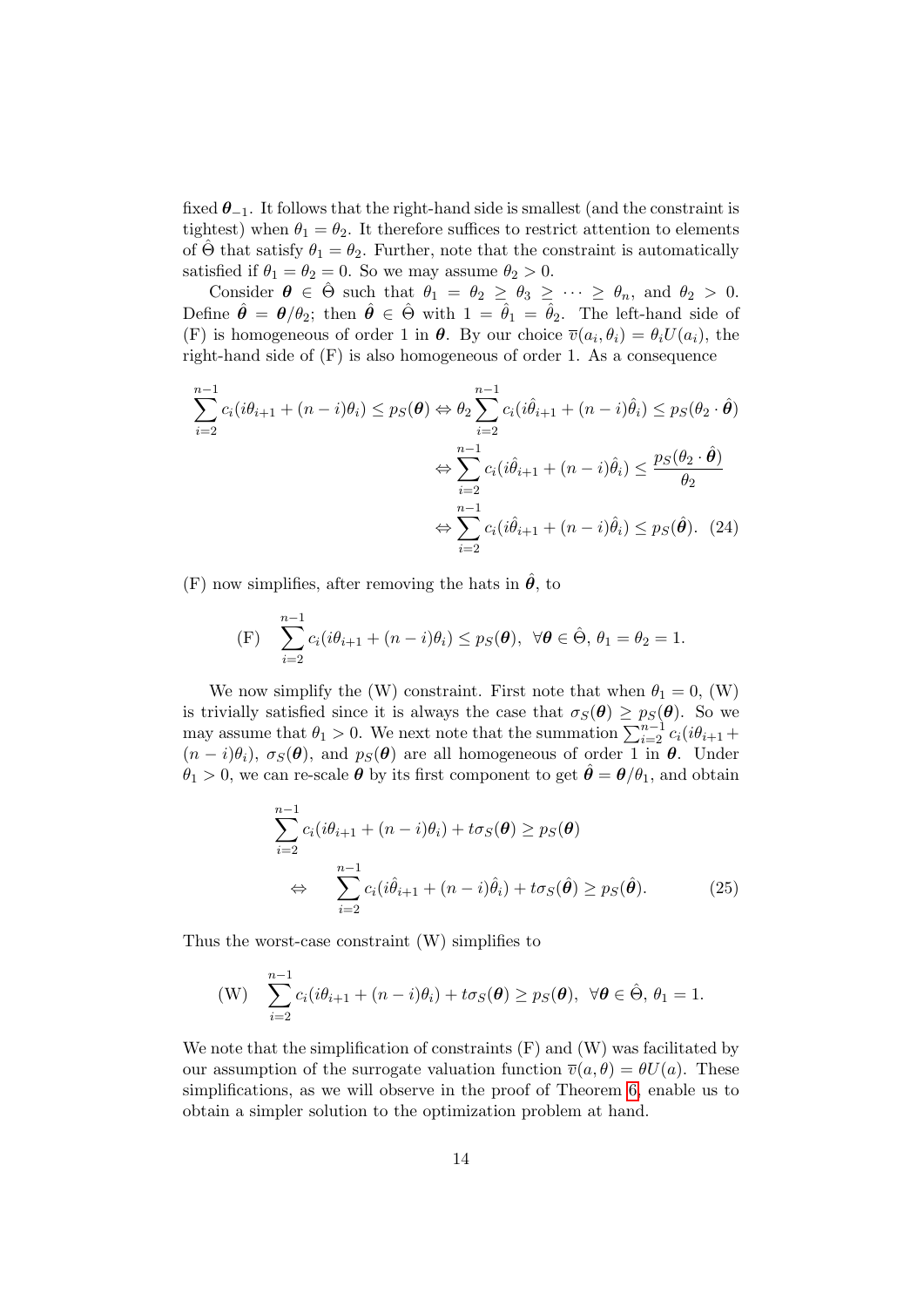#### 4.4. An uncertain convex program

subject to

Let us now define  $\Theta = {\theta \in \hat{\Theta} : 1 = \theta_1}.$  In view of the simplifications of (F) and (W), we can now rewrite the optimization problem as

<span id="page-14-1"></span>
$$
\min_{\mathbf{c},t} t
$$
\n
$$
\text{(P)} \quad \sum_{i=2}^{n-1} c_i (i\theta_{i+1} + (n-i)\theta_i) \le p_S(\boldsymbol{\theta}), \ \forall \boldsymbol{\theta} \in \Theta, \theta_2 = 1,
$$
\n
$$
\text{(VP)} \quad \sum_{i=2}^k c_i \ge 0, \ k = 2, 3, \dots, n-1,
$$
\n
$$
\text{(W)} \quad \sum_{i=2}^{n-1} c_i (i\theta_{i+1} + (n-i)\theta_i) + t\sigma_S(\boldsymbol{\theta}) \ge p_S(\boldsymbol{\theta}), \ \forall \boldsymbol{\theta} \in \Theta.
$$
\n
$$
\text{(V)} \quad \sum_{i=2}^{n-1} c_i (i\theta_{i+1} + (n-i)\theta_i) + t\sigma_S(\boldsymbol{\theta}) \ge p_S(\boldsymbol{\theta}), \ \forall \boldsymbol{\theta} \in \Theta.
$$
\n
$$
\text{(V)} \quad \sum_{i=2}^{n-1} c_i (i\theta_{i+1} + (n-i)\theta_i) + t\sigma_S(\boldsymbol{\theta}) \ge p_S(\boldsymbol{\theta}), \ \forall \boldsymbol{\theta} \in \Theta.
$$
\n
$$
\text{(V)} \quad \sum_{i=2}^{n-1} c_i (i\theta_{i+1} + (n-i)\theta_i) + t\sigma_S(\boldsymbol{\theta}) \ge p_S(\boldsymbol{\theta}), \ \forall \boldsymbol{\theta} \in \Theta.
$$
\n
$$
\text{(V)} \quad \sum_{i=2}^{n-1} c_i (i\theta_{i+1} + (n-i)\theta_i) \le p_S(\boldsymbol{\theta}) \ge p_S(\boldsymbol{\theta}), \ \forall \boldsymbol{\theta} \in \Theta.
$$

 $i=2$ This optimization problem continues to be a generalized LP with a continuum of constraints. However, the continuum of constraints are now

parametrized by a compact set  $\Theta$  instead of the non compact set  $\hat{\Theta}$ . Chorppath et al. [\[5\]](#page-28-6) studied the simpler VCG setting and adopted a randomized approach to solving the optimization problem within a probably approximately correct framework. Specifically, they considered a random sampling of constraints from  $\Theta$  and provided guarantees on the number of samples required to obtain a near optimum solution. Here we take a deterministic approach.

# <span id="page-14-0"></span>5. An uncertain convex program

The optimization in [\(26\)](#page-14-1) can be cast as a convex optimization problem subject to convex constraints having an uncertainty parameter. Such problems are called Uncertain Convex Programs (UCP). Formally, a UCP is defined (in Calafiore and Campi [\[2\]](#page-28-8)) as a convex program of the form

<span id="page-14-2"></span>
$$
\min_{x} f(x) \qquad \text{subject to} \qquad x \in A \text{ and } g(x, \theta) \le 0, \forall \theta \in \Theta, \qquad (27)
$$

where  $\theta$  is the uncertainty parameter,  $\Theta$  is an *n*-dimensional set, x is a d-dimensional variable over which optimization occurs,  $g(x, \theta)$  is a convex function of x for every  $\boldsymbol{\theta} \in \Theta$ , and A is a convex subset of  $\mathbb{R}^d$ . In general, the index set for the constraints, Θ, may be a continuum and, hence, the constraint set may be hard to characterize or compute.

The following three approaches to solve a UCP are known: robust optimization, chance-constrained optimization, and sampled convex program (SCP) [see [2\]](#page-28-8). The first two techniques have been extensively studied under some special settings while the third technique (SCP) appears to have a wider applicability (see Calafiore and Campi [\[2,](#page-28-8) [3\]](#page-28-10) for details). The SCP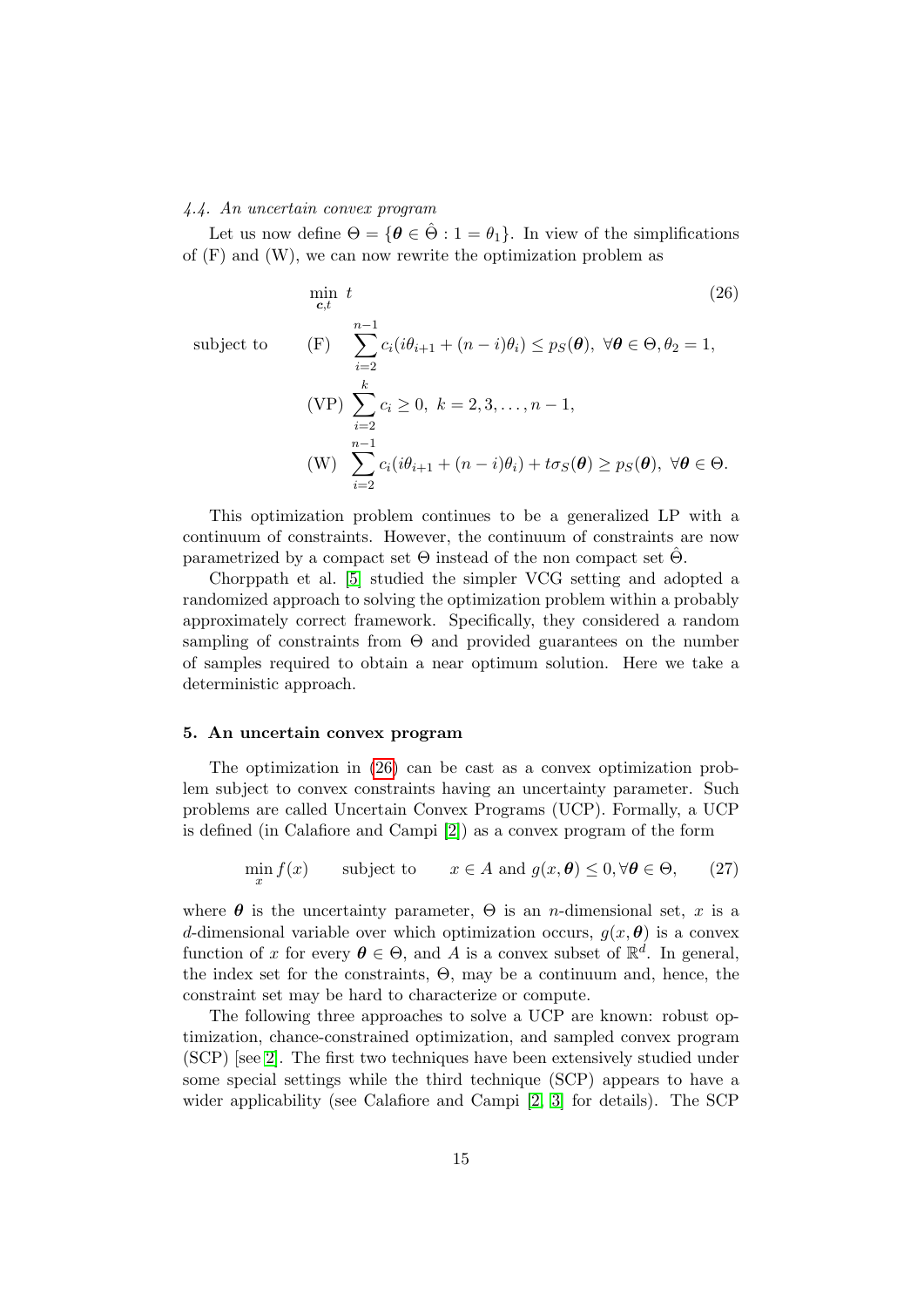technique involves sampling a subset  $\hat{\Theta}^{(m)} = \{\theta^{(1)}, \theta^{(2)}, \dots, \theta^{(m)}\}$  in an independent and identically distributed fashion according to a distribution P<sub>D</sub>, and relaxing the constraining parameters from ' $\theta \in \Theta$ ' to ' $\theta \in \hat{\Theta}^{(m)}$ '. Formally, an SCP is of the form

<span id="page-15-1"></span>
$$
\min_{x} f(x) \qquad \text{subject to} \qquad x \in A \text{ and } \{g(x, \boldsymbol{\theta}^{(i)}) \le 0, i = 1, 2, \dots, m\},\tag{28}
$$

where  $\theta^{(i)}$  is the *i*<sup>th</sup> sample of the constraint parameter, and m is the number of samples. Calafore and Campi  $[3]$  provide the number of samples m sufficient to make the sampled constraint set approximate the actual constraint set in a particular sense as described next.

**Theorem 4.** [\[3\]](#page-28-10) Let the violation probability  $V(x)$  at x be defined as  $V(x) =$  $P_D(\theta \in \Theta : g(x, \theta) > 0)$ . Then, for a fixed  $\epsilon, \delta > 0$ , the number of samples

$$
m(\epsilon, \delta) = \frac{2}{\epsilon} \left( n \log \left( \frac{2}{\epsilon} \right) + \log \left( \frac{1}{\delta} \right) \right) + 2n
$$

suffices for having  $Pr{V(x) \leq \epsilon} \geq 1 - \delta$  for each x that satisfies all the constraints of the SCP.

<span id="page-15-0"></span>In this paper, we want to bound the number of samples  $m(\tau)$  needed to make the values of the UCP and the SCP be within  $\tau$  of each other, that is,

$$
| Value of SCP - Value of UCP | \leq \tau.
$$
 (29)

Chorppath et al. [\[5\]](#page-28-6), following Calafiore and Campi [\[3\]](#page-28-10), studied a random sampling of constraints and provided a bound on the number of samples needed to satisfy [\(29\)](#page-15-0) with high probability. Here we take a deterministic approach. We first state and prove a more general result to bring out the essential ideas. We then specialize it to the almost budget balance problem.

#### 5.1. Solution to a general UCP

An  $\varepsilon$ -cover for  $\Theta$  is a collection of points  $\hat{\Theta}^{(m)} = {\theta^{(1)}, \theta^{(2)}, \dots, \theta^{(m)}}$ such that balls of radius  $\varepsilon$  centered around each of these points cover  $\Theta$ . If Θ is compact, there exists a finite cover.

Let  $X$  denote the constraint set of the UCP, and let  $Y$  denote the constraint set of the SCP obtained from an  $\varepsilon$ -cover. Symbolically,

$$
\mathbb{X} = \bigcap_{\boldsymbol{\theta} \in \Theta} \{x \in A : g(x, \boldsymbol{\theta}) \le 0\} \text{ and } \mathbb{Y} = \bigcap_{\boldsymbol{\theta} \in \hat{\Theta}^{(m)}} \{x \in A : g(x, \boldsymbol{\theta}) \le 0\}.
$$

<span id="page-15-2"></span>Since  $\hat{\Theta}^{(m)} \subset \Theta$ , we have  $\mathbb{X} \subset \mathbb{Y}$ . We make the following assumption.

# Assumption 3.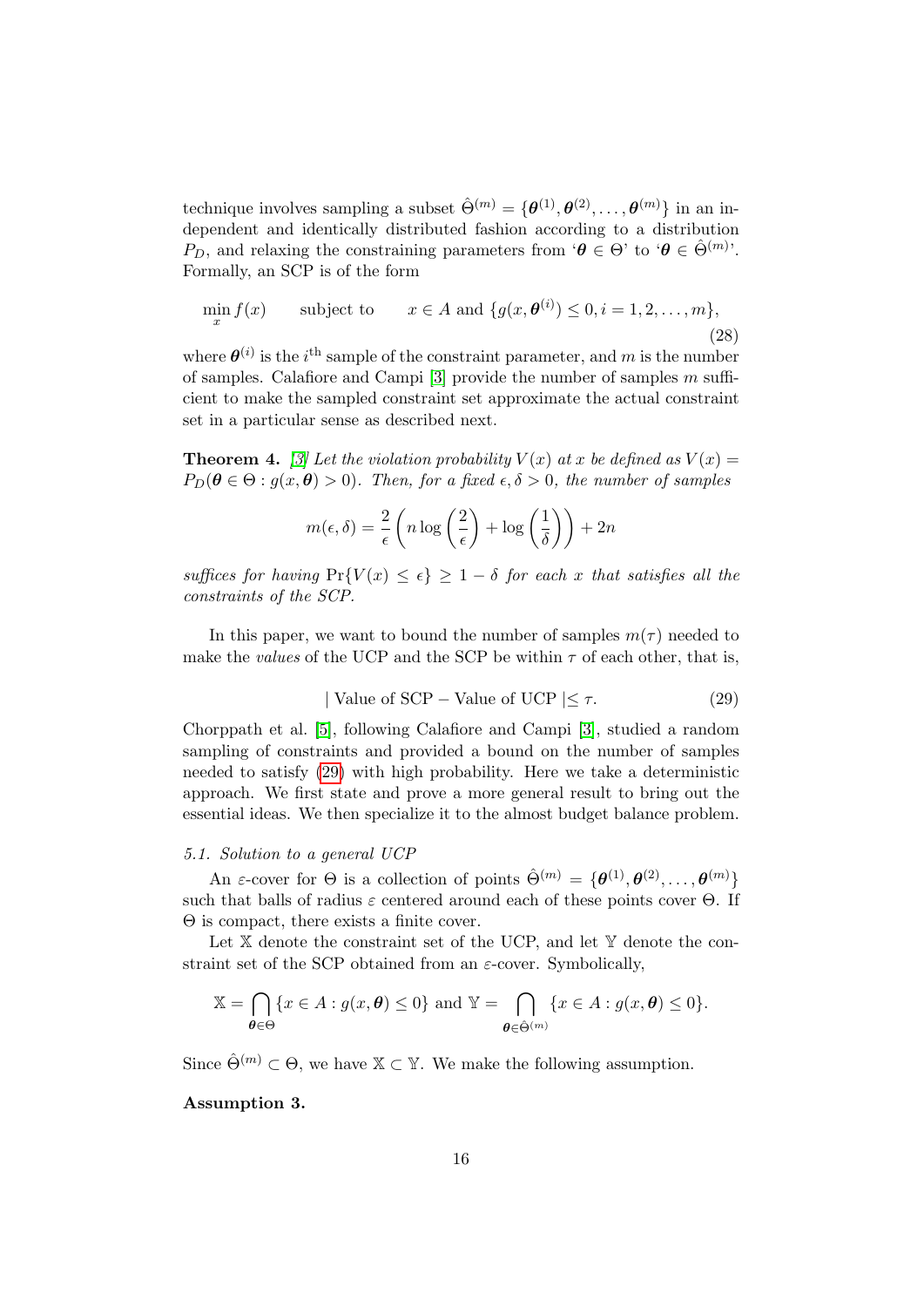- (a) The mapping  $x \mapsto f(x)$  is Lipschitz on Y with Lipschitz constant  $K_1$ .
- (b) The mapping  $\theta \mapsto g(x, \theta)$  is uniformly Lipschitz over  $x \in \mathbb{Y}$ , with Lipschitz constant  $K_2$ .
- (c) There is a constant  $K_3$  such that, for every  $y \in \mathbb{Y} \setminus \mathbb{X}$ , there exists a  $\boldsymbol{\theta} \in \Theta$  and an  $x \in \mathbb{X}$  that satisfy  $g(y, \boldsymbol{\theta}) \geq K_3^{-1} ||y - x||$ .

Our general result is the following.

<span id="page-16-4"></span>**Theorem 5.** For the UCP [\(27\)](#page-14-2) and the SCP [\(28\)](#page-15-1) with  $\hat{\Theta}^{(m)}$  being an  $\varepsilon$ cover for Θ, let Assumption [3](#page-15-2) hold. Then the optimal values of the UCP and the SCP are within  $K_1K_2K_3\varepsilon$  of each other.

PROOF. Let  $x^*$  solve the UCP and let  $y^*$  solve the SCP. Since  $\mathbb{X} \subset \mathbb{Y}$ , we have  $f(x^*) \ge f(y^*)$ . We may assume that  $f(x^*) > f(y^*)$  (hence  $y^* \in \mathbb{Y} \setminus \mathbb{X}$ ), for otherwise, the theorem is trivially true.

By Assumption [3\(](#page-15-2)c), for this  $y^*$ , there exist a  $\boldsymbol{\theta} \in \Theta$ ,  $x \in \mathbb{X}$ , such that

<span id="page-16-2"></span><span id="page-16-1"></span>
$$
g(y^*, \theta) \ge K_3^{-1} \|y^* - x\|.
$$
 (30)

Clearly, we must have  $\boldsymbol{\theta} \notin \hat{\Theta}^{(m)}$ , for otherwise,  $g(y^*, \boldsymbol{\theta}) \leq 0$ , which contra-dicts [\(30\)](#page-16-1). Let  $\boldsymbol{\theta}^*$  be the element in the  $\varepsilon$ -cover  $\hat{\Theta}^{(m)}$  that is closest to  $\boldsymbol{\theta}$ . We then have  $||\theta^* - \theta|| \leq \varepsilon$ , and since  $y^*$  is a feasible point for the SCP, we also have  $g(y^*, \theta^*) \leq 0$ . Thus

$$
g(y^*, \boldsymbol{\theta}) \le g(y^*, \boldsymbol{\theta}) - g(y^*, \boldsymbol{\theta}^*) \stackrel{(\star)}{\leq} K_2 \|\boldsymbol{\theta} - \boldsymbol{\theta}^*\| \leq K_2 \varepsilon,
$$
 (31)

where  $(\star)$  follows from Assumption [3\(](#page-15-2)b). Since  $x \in \mathbb{X}$ , we must also have  $f(x^*) \leq f(x)$ , and thus

<span id="page-16-3"></span>
$$
f(y^*) \le f(x^*) \le f(x).
$$

Subtracting  $f(y^*)$  throughout, we have,

$$
0 \le f(x^*) - f(y^*) \le f(x) - f(y^*) \le K_1 \|y^* - x\|,\tag{32}
$$

where the last inequality follows from Assumption  $3(a)$ . Putting the chain of inequalities in [\(30\)](#page-16-1), [\(31\)](#page-16-2), and [\(32\)](#page-16-3) together, we get  $|f(x^*) - f(y^*)| \le$  $K_1K_2K_3\varepsilon$ .

#### <span id="page-16-0"></span>6. An application to the problem of almost budget balance

The optimization problem in [\(26\)](#page-14-1) can be cast as a UCP. Let us see how. Define  $x_i = \sum_{j=2}^i c_j$ ,  $i = 2, ..., n-1$ , and  $x_n = t$ . (There is no  $x_1$ ). Let  $x = (x_2, \ldots, x_{n-1}, x_n).$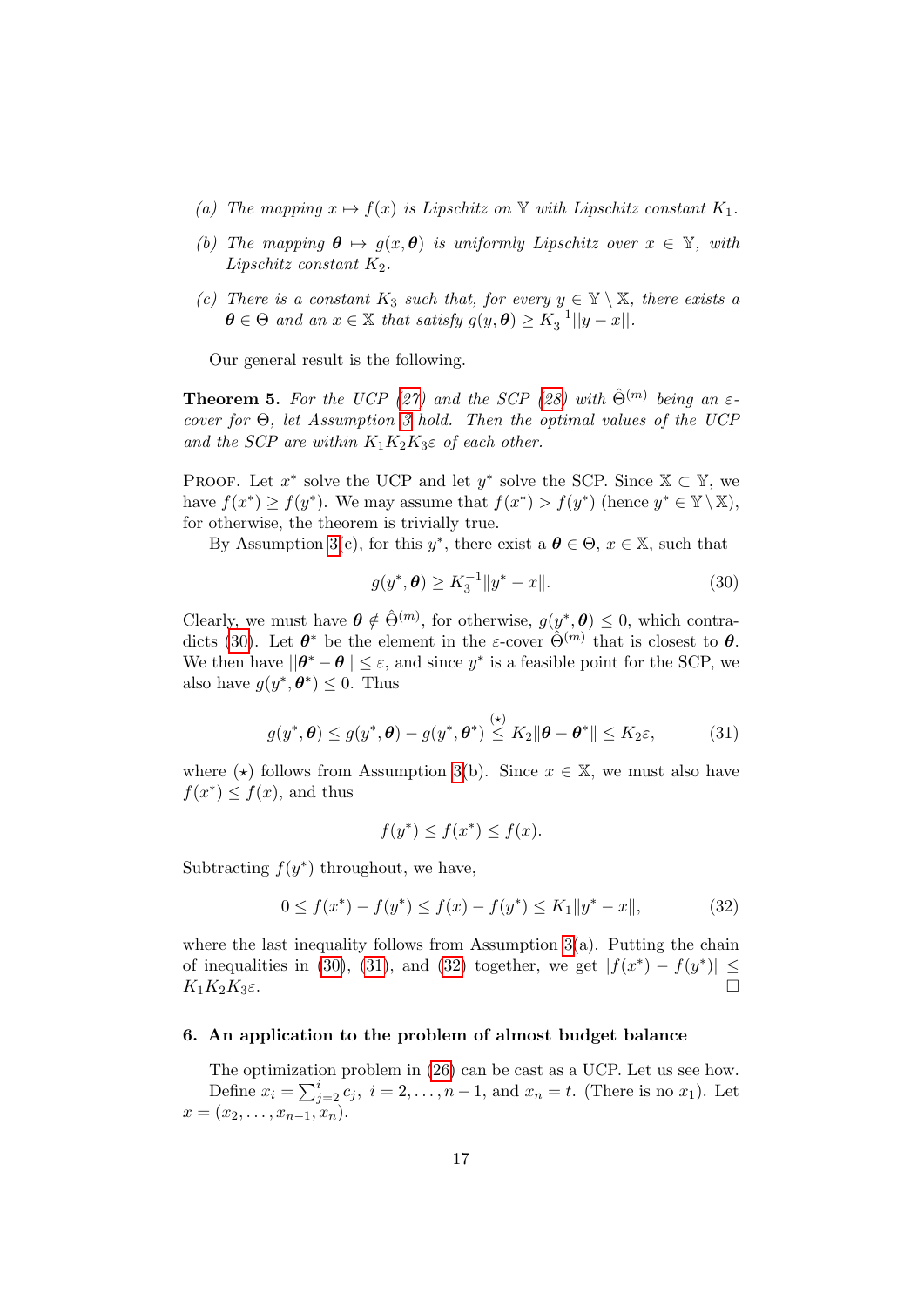(VP) now becomes  $x_i \geq 0, i = 2, \ldots, n-1$ . The variable t is nonnegative, and hence  $x_n \geq 0$ . Moreover, (W) is trivially satisfied for  $x_n \geq 1$ , when  $x_i \geq 0, i = 2, \ldots, n-1$ . Therefore, restricting  $x_n$  to be at most 1 has no effect on the optimization problem since we minimize  $x_n$ . Thus the set A for the UCP is

$$
A = \{x \mid x_n \leq 1, x_i \geq 0, i = 2, \dots, n\}.
$$

We now write (F) and (W) in terms of the above-defined variables. To do this, we define

<span id="page-17-1"></span>
$$
\alpha_i(\theta) = i\theta_{i+1} + (n-i)\theta_i, \ i = 2, ..., n-1 \tag{33}
$$

$$
\alpha_n(\boldsymbol{\theta}) = 0. \tag{34}
$$

Using  $c_2 = x_2$  and  $c_i = x_i - x_{i-1}$  for  $i = 3, \ldots, n-1$ , the (F) constraint then becomes

$$
g_1(x,\boldsymbol{\theta}) := \sum_{i=2}^{n-1} x_i (\alpha_i(\boldsymbol{\theta}) - \alpha_{i+1}(\boldsymbol{\theta})) - p_S(\boldsymbol{\theta}) \leq 0, \quad \forall \boldsymbol{\theta} \in \Theta.
$$

Further, (W) becomes

$$
g_2(x,\boldsymbol{\theta}) := -\sum_{i=2}^{n-1} x_i (\alpha_i(\boldsymbol{\theta}) - \alpha_{i+1}(\boldsymbol{\theta})) + p_S(\boldsymbol{\theta}) - x_n \sigma_S(\boldsymbol{\theta}) \leq 0, \quad \forall \boldsymbol{\theta} \in \Theta.
$$

Now set  $g(x, \theta) := \max\{g_1(x, \theta), g_2(x, \theta)\}\.$  We earlier argued that we could restrict (F),  $g_1(x, \theta) \leq 0$ , to those  $\theta \in \Theta$  that satisfy  $\theta_2 = 1$ . In order to combine the two constraints into a single one, we allow other values of  $\theta_2$ ,  $\theta_2 \leq 1$ , even though the constraints are tightest when  $\theta_2 = 1$ .

Finally, the objective function is taken to be  $f(x) = x_n$ . The UCP in [\(26\)](#page-14-1) is then of the form [\(27\)](#page-14-2) studied in the previous section.

<span id="page-17-0"></span>We now have the following result.

**Theorem 6.** With  $\Theta$ , A, f, g as defined above, the corresponding UCP satisfies Assumption [3.](#page-15-2)

Proof. See [Appendix B.](#page-23-0)

By Theorems [5](#page-16-4) and [6,](#page-17-0) using an  $\varepsilon$ -cover for  $\Theta$ , the values of the UCP for the almost budget balance problem in [\(26\)](#page-14-1) and the associated SCP are within  $K_1K_2K_3\varepsilon$  of each other. The proof of Theorem [6](#page-17-0) provides more information on how the constants  $K_1$ ,  $K_2$ , and  $K_3$  depend on n and U. The proof, especially equations [\(B.3\)](#page-26-0) and [\(B.7\)](#page-26-1), requires  $\sigma_S(\theta)$  and  $p_S(\theta)$  to be lower bounded by a positive number. The simplifications in (F) and (W) were needed to obtain these lower bounds.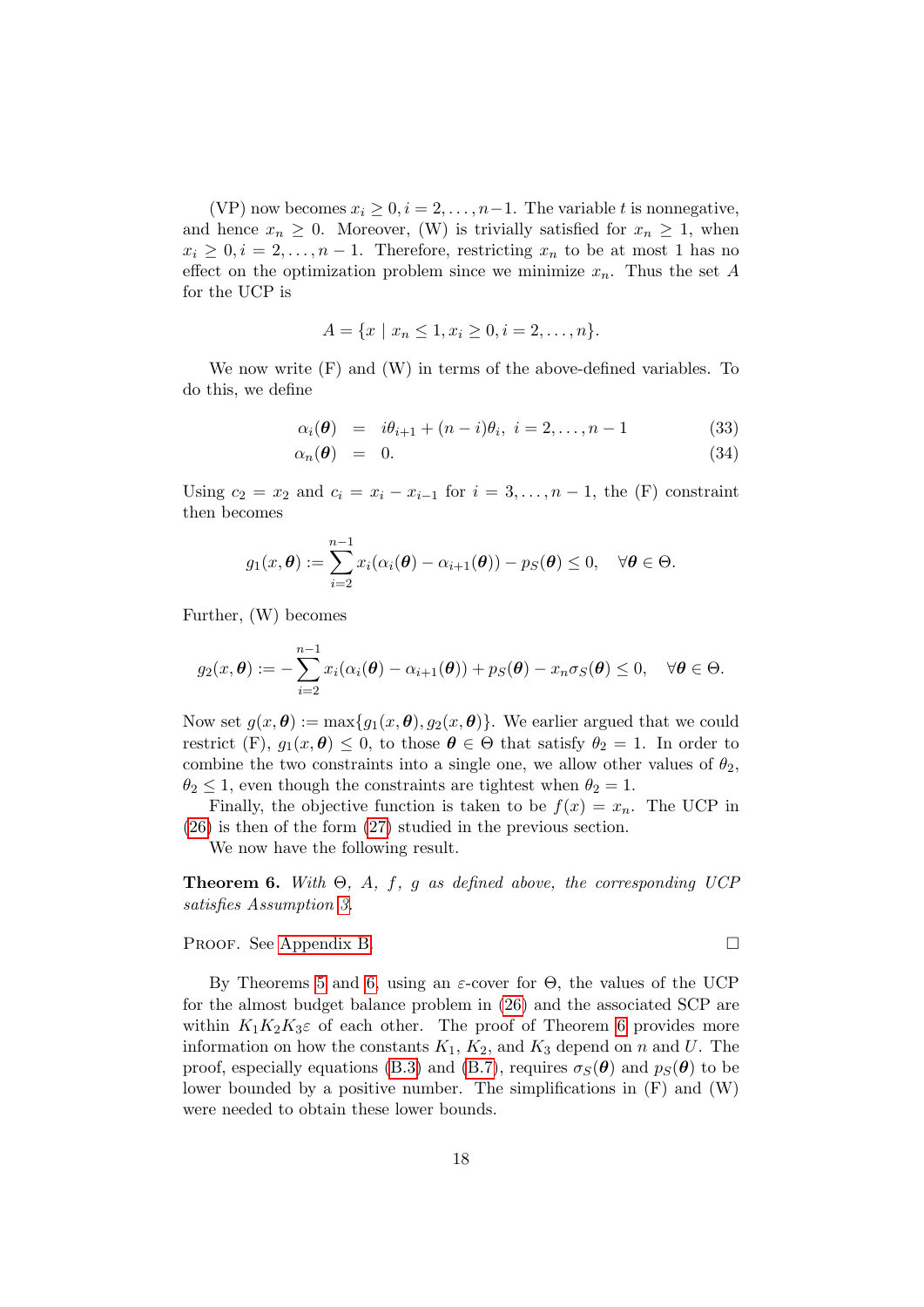# <span id="page-18-0"></span>7. Discussion

# 7.1. Summary

We considered the allocation of a single divisible good among  $n$  agents whose valuation functions are private information known only to the respective agents. The social planner announces (1) an allocation scheme and a payment scheme that depend only on a scalar bid from each agent, and (2) invites the agents to submit their bids. Allocations and payments utilize a surrogate valuation function chosen (and announced beforehand) by the social planner (SSVCG). Rebates are used to achieve almost budget balance. We provided a framework to design the rebates and to achieve almost budget balance in a certain worst-case sense [\(19\)](#page-11-4). Our framework involved a solution to a convex optimization problem with a continuum of constraints for which we proposed a solution method involving constraint sampling. The almost budget balance property and the implementability of the mechanism holds off-equilibrium as well.

# <span id="page-18-2"></span>7.2. Performance of linear rebates

Linear rebates are known to be optimal in the homogeneous discrete goods setting (Guo and Conitzer [\[12\]](#page-29-12) and Moulin [\[20\]](#page-29-5)). This was our main motivation for studying linear rebate functions in this paper. While the optimality of linear rebates in our divisible goods setting is not yet established in generality, we present some numerical results to highlight the reduction in budget surplus using linear rebates.

For our simulations, we chose the surrogate valuation function  $\overline{v}(a_i, \theta_i) =$  $\theta_i U(a_i)$ . This form of surrogate valuations is popular in the computer networking literature. (See Kelly [\[18\]](#page-29-3) for an example.) This choice is 1 homogeneous in the  $\theta_i$  variable, a property which in conjunction with the choice of linear rebates and the scaling property of VCG payments enabled us to compactify the set of  $\theta$ 's to  $\Theta$ , the set of all ordered  $\theta$ 's with  $\theta_1 = 1$ .

We chose  $U(a) = a^{1-\alpha}, \ \alpha \in \{0.01, 0.25, 0.5, 0.75, 0.99\}.$  These U functions are related to the generalized  $\alpha$ -logarithm suggested by Yang and Hajek [\[25\]](#page-29-0). In each case, the coefficients of the linear rebate functions were obtained by solving the sampled convex problem (SCP). But instead of using an  $\varepsilon$ -cover, we used the  $e_k$  profiles and  $5000 \times n$  additional randomly sampled constraints<sup>[8](#page-18-1)</sup>. The corresponding value of the SCP is denoted "Numerical" value. An additional  $50,000 \times n$  samples were generated, and the performance of the identified rebate function on those  $50,000 \times n$  samples is denoted "Simulated" value. Since the rebates are determined only as an approximate solution with the sampled constraints, the worst-case ratio in the simulations, "Simulated" value, can be higher than "Numerical" value.

<span id="page-18-1"></span> ${}^8\theta_2,\ldots,\theta_n$  were picked uniformly at random from [0,1] and were then sorted.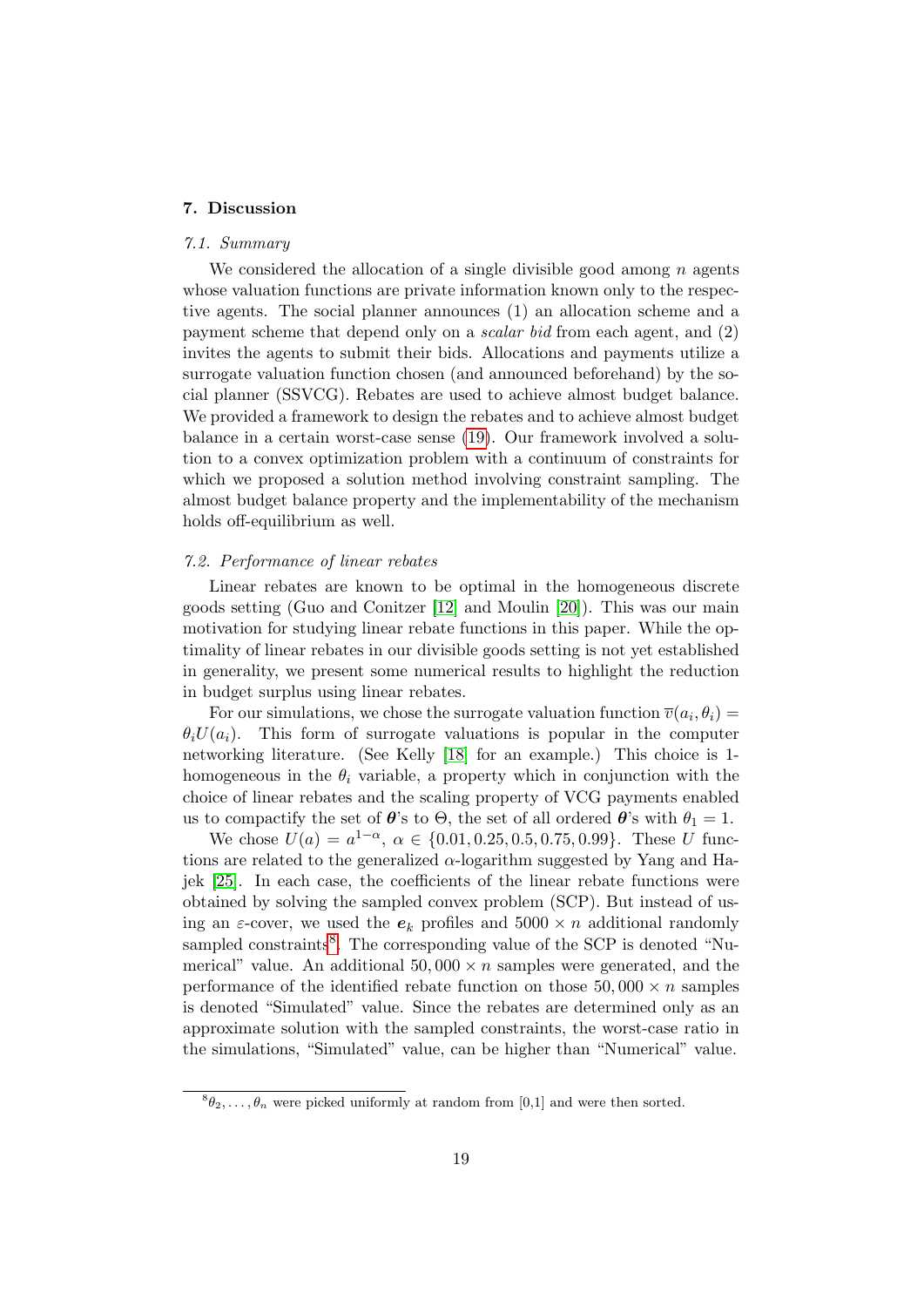For  $\alpha = 0.5$ , Figure [2a](#page-20-0) shows "Simulated" and "Numerical" values and compares them with the "SSVCG" value, the surplus under no rebates. Figure [2b](#page-20-1) shows "Numerical" and "SSVCG" values for each value of  $\alpha$ . "Simulated" (not plotted) and "Numerical" values were close to each other for each value of  $\alpha$ , and both significantly lower than "SSVCG". Moreover the worst-case ratio reduces as the number of agents increases. In contrast, the "SSVCG" value is nearly constant across the number of agents. Both of these plots provide a compelling argument in favor of linear rebates.

Observe that the worst-case objective in the plots is scaled by a factor of  $1/(1 - \alpha)$ . This is because the observed SSVCG value was at most  $1 - \alpha$ . This suggests (correctly) that we should set  $\alpha$  very close to 1 to reduce the worst-case objective. The reduction in the worst-case objective occurs because of an increase in  $\sigma_S(\theta)$  at the Nash equilibrium point corresponding to each  $\alpha$ , and not because of the reduced surplus. The reduced objective function value is because of our choice of the Moulin objective function which reweighs the fraction of surplus retained by a factor  $p_S(\theta)/\sigma_S(\theta)$ . The surplus itself approaches a nonzero constant as the number of agents goes to infinity. (Proofs of these assertions can be found in the online appendix.) Interestingly, linear rebates continue to provide a significant reduction in the budget surplus, as can be gleaned from Figure [2b.](#page-20-1) See Section [7.4](#page-20-2) on possible extensions for further remarks.

The following is a brief description of how  $|c_i|$ , obtained from our simulations, vary in i, n, and  $\alpha$ .

- $|c_2|$  is found to be the highest among all  $|c_i|$ . We did not observe any other increasing or decreasing trend in the variable i.
- $|c_i(n)|$  monotonically decreases in n when  $i \ll n$ .  $|c_i(n)|$  did not show any trend for i comparable to n.
- $|c_2(\alpha)|$  was found to increase monotonically with  $\alpha$ .  $|c_i(\alpha)|$  for all other  $\alpha$  was found to increase up to some  $\alpha$  and then decrease thereafter.

We reiterate that these are mere observations from simulation outcomes and are not formally established.

# 7.3. Optimality in expectation

In another work, Guo and Conitzer [\[12\]](#page-29-12) considered a Bayesian setting and an associated objective: minimize the ratio  $\mathbb{E}[\text{budget surplus}]/\mathbb{E}[\text{VCG}]$ payment without rebates]. Its extension to our setting involves a prior distribution on the space of valuation function profiles. Suppose one can assume that the Nash equilibrium associated with any valuation function profile is unique – Yang and Hajek [\[25\]](#page-29-0) identify some sufficient conditions for this to hold. Then each valuation profile maps to a unique equilibrium bid profile. The prior distribution on the space of valuation function profiles induces a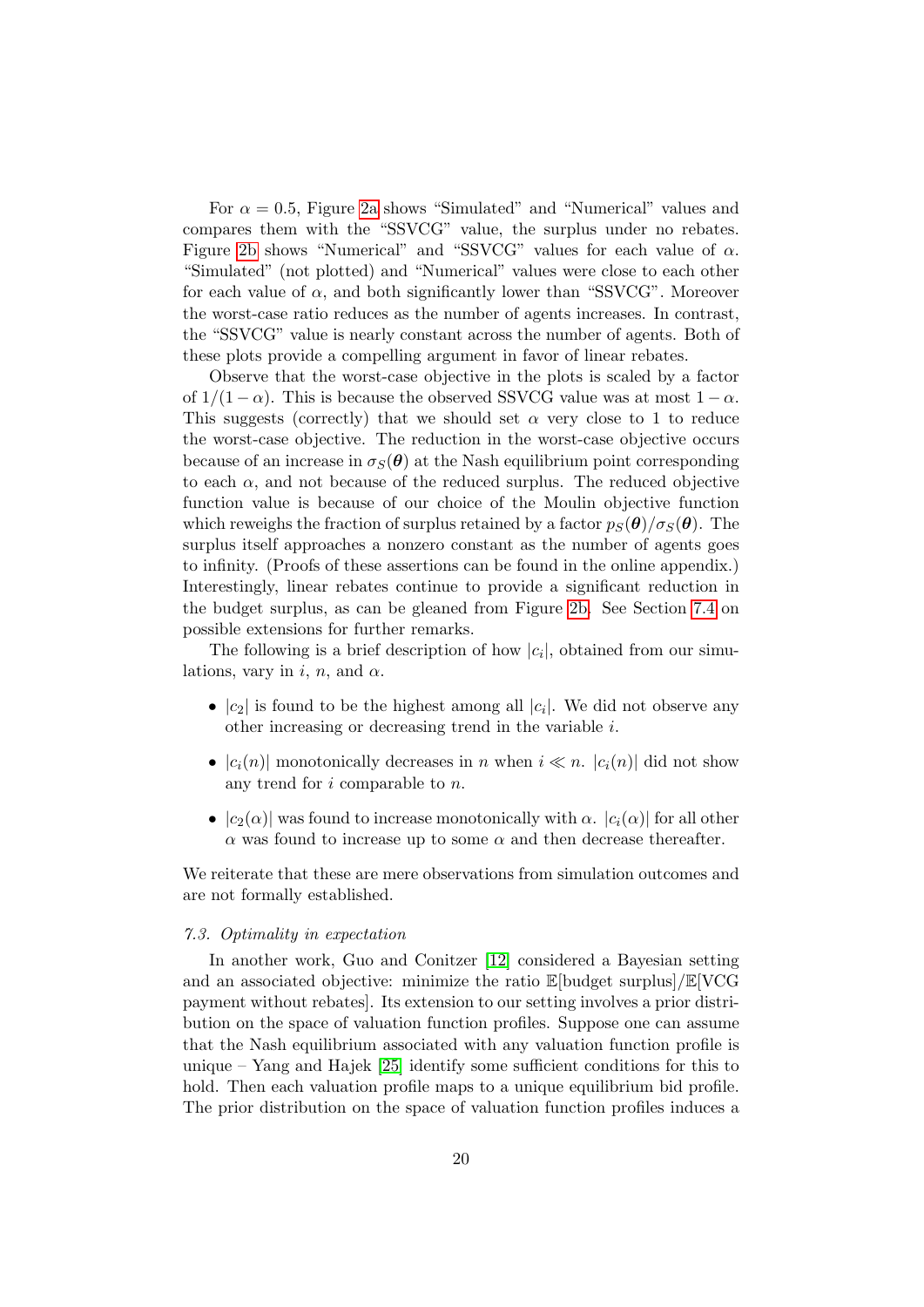

<span id="page-20-1"></span><span id="page-20-0"></span>Figure 2: (a)(Worst-case objective  $t)/(1/2)$  vs. number of agents;  $\overline{v}(a,\theta) = \theta \sqrt{a}$ . (b) (Worst-case objective  $t)/(1-\alpha)$  vs. number of agents;  $\overline{v}(a,\theta) = \theta a^{1-\alpha}$  for  $\alpha \in$ {0.01, 0.25, 0.5, 0.75, 0.99}. 'Simulated' (not plotted) was close to 'Numerical' in each case.

distribution on the space of equilibrium bid profiles. Now, taking expectations of the budget surplus with and without rebates, we can arrive at an objective function similar to that of Guo and Conitzer [\[12\]](#page-29-12).

## <span id="page-20-2"></span>7.4. Possible extensions

As our choice of the almost budget balance criterion, we adopted the one proposed by Moulin [\[20\]](#page-29-5), see [\(14\)](#page-9-2), for the reason highlighted in Section [3.2.](#page-8-2) One could however work with the Guo and Conitzer [\[11\]](#page-28-3) criterion, see [\(12\)](#page-8-3), and arrive at a new UCP. For this modified UCP, we do not have bounds on the size of the  $\varepsilon$ -cover because Assumption [3\(](#page-15-2)c) does not hold.

We focused here on anonymous rebates because we assumed that the information with the social planner on the agents is symmetric to agent permutation. If information on the agents is asymmetric, for example the social planner wishes to weigh the allocation to one agent a little more than that to another, then agent-specific  $U_i$  or agent-specific rebates could be used. Anonymity will have to be relaxed.

We restricted our attention to the allocation of an infinitely divisible good, and did not study a network setting, primarily because of our focus on identifying a suitable notion of almost budget balance and our desire to address the (VP) constraint's dependence on the true valuations in a simple setting. With our foundation, an extension to the network setting [\[25\]](#page-29-0) or a general convex setting [\[16\]](#page-29-1) should now be possible.

While designing the rebate functions, we restricted attention to linear rebates for analytical tractability. Linear rebates are optimal in the homogeneous discrete goods setting. Proving the optimality or sub-optimality of linear rebates in our setting could be a direction for future work.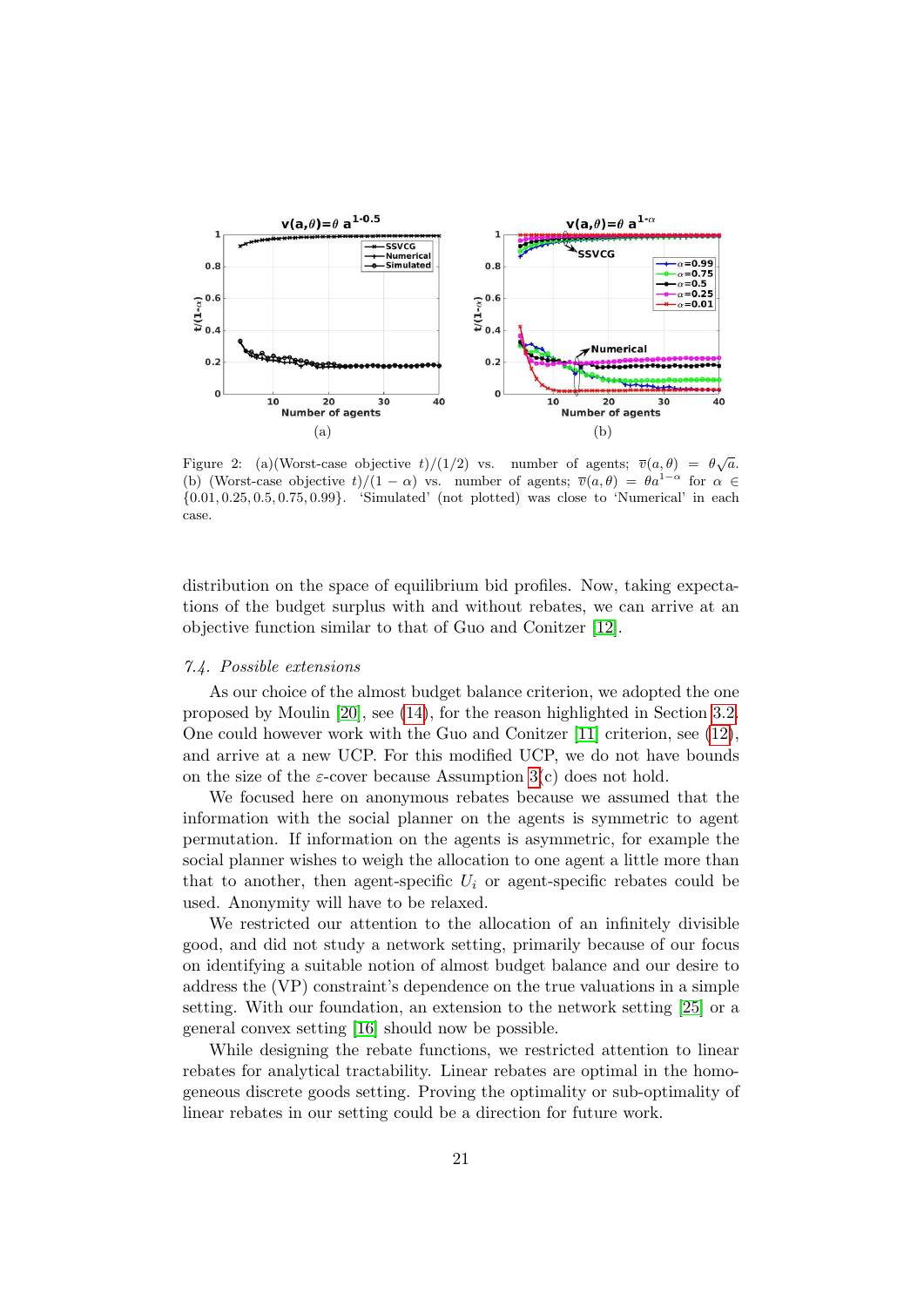#### APPENDIX

# <span id="page-21-0"></span>Appendix A. Monotonicity and scaling properties of VCG payments

We now prove monotonicity and scaling properties of the surplus under Clarke's payment rule, a result that may be of independent interest.

We consider a slightly more general setting than that of the paper. We now allow the surrogate valuation function to possibly depend on the agent and replace  $\overline{v}$  by  $\overline{v}_i$  for agent i. We also relax the restriction that  $\overline{v}_i(a_i, \theta_i) =$  $\theta_i U(a_i)$ , and make the following assumptions on the family  $\overline{v}_i$ ,  $i = 1, 2, \ldots, n$ .

#### <span id="page-21-2"></span>Assumption 4.

- (a) For every i, every  $\theta_i > 0$ ,  $\overline{v}_i(\cdot, \theta_i)$  is strictly concave, strictly increasing, continuously differentiable over [0, 1].
- (b) For every  $a_i \in [0,1]$ , the map  $\theta_i \mapsto \overline{v}_i(a_i,\theta_i)$  is absolutely continuous.
- (c) For every  $a_i \in [0,1]$ , the partial derivative  $\frac{\partial \overline{v}_i(a_i,\theta_i)}{\partial \theta_i}$  exists.
- (d) Furthermore, for some integrable  $B_i(\theta_i)$ , we have  $\partial \overline{v}_i(a_i,\theta_i)$  $\partial \theta_i$  $\Big|\leq B_i(\theta_i).$
- (e) For each fixed  $\theta_i$ , the map  $a_i \mapsto \frac{\partial \overline{v}_i(a_i, \theta_i)}{\partial \theta_i}$  is increasing.
- (f) For each fixed  $a_i$ , the map  $\theta_i \mapsto \frac{1}{\theta_i}$  $\partial \overline{v}_i(a_i,\theta_i)$  $\frac{\partial a_i, \theta_i}{\partial a_i}$  is decreasing.

Obviously,  $\overline{v}_i(a_i, \theta_i) = \theta_i U(a_i)$ , where U is strictly concave, strictly increasing, and continuously differentiable over [0, 1] satisfies Assumption [4.](#page-21-2)

The surplus under the Clarke's payment rule is given by

$$
p_S(\theta) = -(n-1)\sum_{j=1}^n \overline{v}_j(a_j^*, b_j) + \sum_{i=1}^n \sum_{j \neq i} \overline{v}_j(a_{-i,j}^*, b_j).
$$

See also  $(4)$ . The optimal social welfare is (see  $(13)$ ):

$$
\sigma_S(\boldsymbol{\theta}) = \sum_{i=1}^n \overline{v}_i(a_i^*, \theta_i).
$$

The following shows the intuitive property that  $p_S(\theta_i, \theta_{-i})$  is increasing in  $\theta_i.$ 

<span id="page-21-1"></span>**Proposition 7.** Under Assumption [4,](#page-21-2)  $p_S(\theta)$  satisfies following properties. (a) (**Monotonicity**) For fixed  $\theta_{-i}$ , the map  $\theta_i \mapsto p_S(\theta_i, \theta_{-i})$  is increasing. (b) (Scaling) For fixed  $\theta$ , the map  $\lambda \mapsto p_S(\lambda \theta)/\lambda$  is decreasing.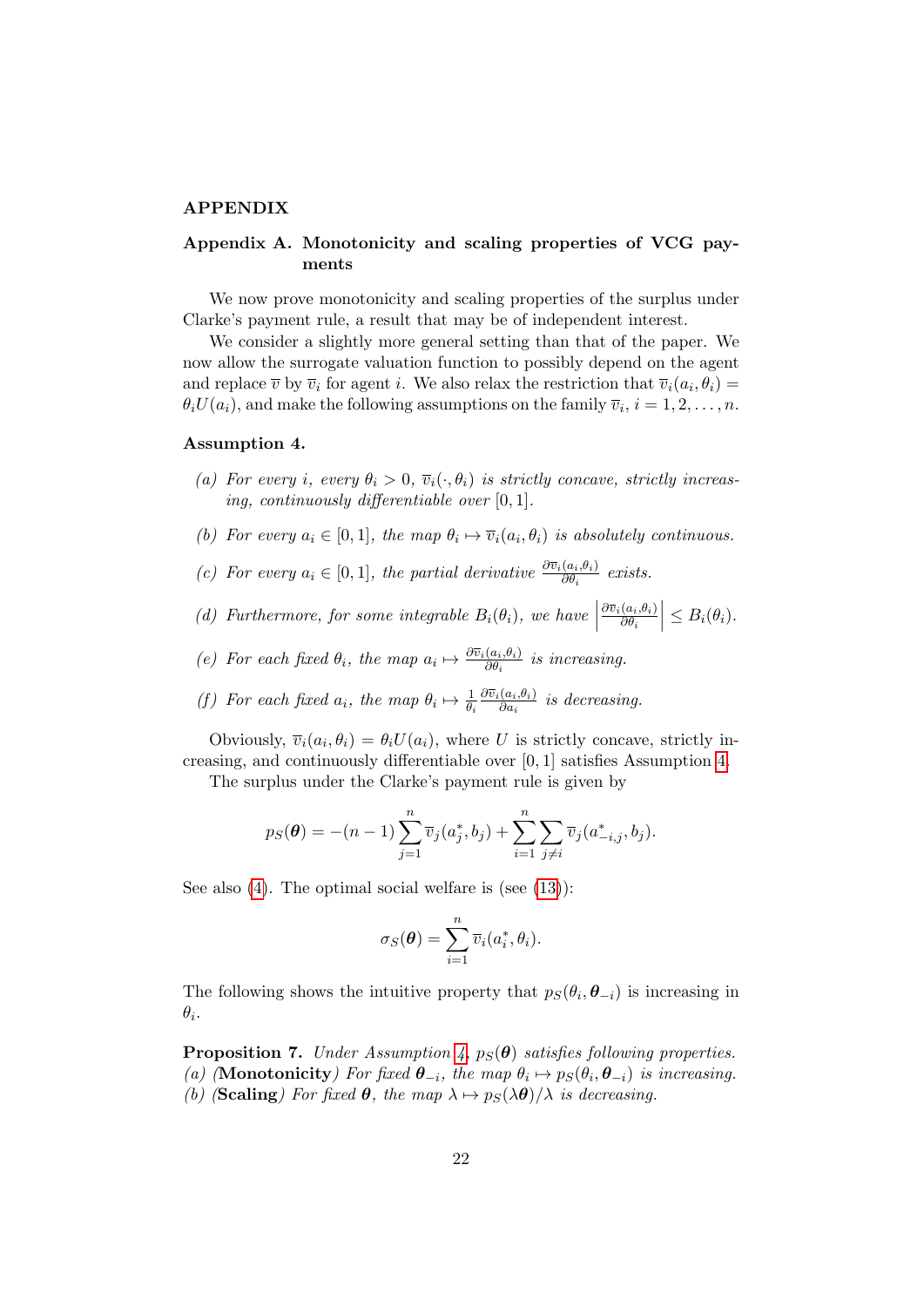PROOF. (a) Fix *i*. The proof uses the envelope theorem [see [19,](#page-29-13) Thm. 2]. Focus first on  $\sigma_S$ . By virtue of Assumption [4\(](#page-21-2)b)-(d), for a fixed **a** and  $\theta_{-i}$ , we have that  $\theta_i \mapsto \sum_{k=1}^n \overline{v}_k(a_k, \theta_k)$  is absolutely continuous, has partial derivative, and

$$
\left|\frac{\partial}{\partial \theta_i}\left(\sum_{k=1}^n \overline{v}_k(a_k,\theta_k)\right)\right| = \left|\frac{\partial \overline{v}_i(a_i,\theta_i)}{\partial \theta_i}\right| \leq B_i(\theta_i).
$$

By [\[19,](#page-29-13) Thm. 2],  $\sigma_S(\theta)$  has a partial derivative with respect to  $\theta_i$  almost everywhere on [0, 1] which equals

$$
\frac{\partial \sigma_S(\boldsymbol{\theta})}{\partial \theta_i} = \frac{\partial \overline{v}_i(a_i^*(\boldsymbol{\theta}), \theta_i)}{\partial \theta_i}.
$$

 $\sum_{j\neq k} \overline{v}_j(a^*_{-k,j}(\boldsymbol{\theta}_{-k}), \theta_j)$ , to get For each  $k \neq i$ , apply the same argument as given above to the envelope

<span id="page-22-0"></span>
$$
\frac{\partial}{\partial \theta_i}\left(\sum_{j\neq k} \overline{v}_j(a_{-k,j}^*(\boldsymbol{\theta}_{-k}),\theta_j)\right) = \frac{\partial \overline{v}_i(a_{-k,i}^*(\boldsymbol{\theta}_{-k}),\theta_i)}{\partial \theta_i}.
$$

For  $k = i$ , the corresponding envelope does not depend on  $\theta_i$ . The above considerations yield

$$
\frac{\partial p_S(\boldsymbol{\theta})}{\partial \theta_i} = \sum_{k \neq i} \frac{\partial \overline{v}_i(a^*_{-k,i}(\boldsymbol{\theta}_{-k}), \theta_i)}{\partial \theta_i} - (n-1) \frac{\partial \overline{v}_i(a^*_i(\boldsymbol{\theta}), \theta_i)}{\partial \theta_i}.
$$
 (A.1)

It is easy to see (using the Karush-Kuhn-Tucker necessary conditions) that for each k, we have  $a_{-k,i}^*(\theta_{-k}) \ge a_i^*(\theta)$ . Intuitively, if an agent  $k \ne i$  is out of consideration, then the optimal amount allocated to agent i only increases. Consequently, by Assumption [4\(](#page-21-2)e), we have

$$
\frac{\partial \overline{v}_i(a_{-k,i}^*(\boldsymbol{\theta}_{-k}), \theta_i)}{\partial \theta_i} \geq \frac{\partial \overline{v}_i(a_i^*(\boldsymbol{\theta}), \theta_i)}{\partial \theta_i}.
$$

Using this in [\(A.1\)](#page-22-0), we get  $\frac{\partial p_S(\theta)}{\partial \theta_i} \geq 0$ , i.e.,  $p_S(\theta)$  is increasing in  $\theta_i$ . (b) Differentiating  $p_S(\lambda \theta)/\lambda$  with respect to  $\lambda$ , we get

$$
\frac{d}{d\lambda}\left(\frac{p_S(\lambda\boldsymbol{\theta})}{\lambda}\right) = \frac{\lambda\boldsymbol{\theta}^T\nabla_{\boldsymbol{\theta}}p_S(\lambda\boldsymbol{\theta}) - p_S(\lambda\boldsymbol{\theta})}{\lambda^2}.
$$

It suffices to show that this is negative. Without loss of generality, we can replace  $\lambda \theta$  by  $\theta$ , and it suffices to check that  $\theta^T \nabla_{\theta} p_S(\theta) \leq p_S(\theta)$ . Using the formula [\(A.1\)](#page-22-0), this amounts to checking that

$$
\sum_{i=1}^n \theta_i \left\{ \sum_{k \neq i} \frac{\partial}{\partial \theta_i} \overline{v}_i (a_{-k,i}^*(\boldsymbol{\theta}_{-k}), \theta_i) - (n-1) \frac{\partial}{\partial \theta_i} \overline{v}_i (a_i^*(\boldsymbol{\theta}), \theta_i) \right\} \n\leq \sum_{i=1}^n \left\{ \sum_{k \neq i} \overline{v}_i (a_{-k,i}^*(\boldsymbol{\theta}_{-k}), \theta_i) - (n-1) \overline{v}_i (a_i^*(\boldsymbol{\theta}), \theta_i) \right\}.
$$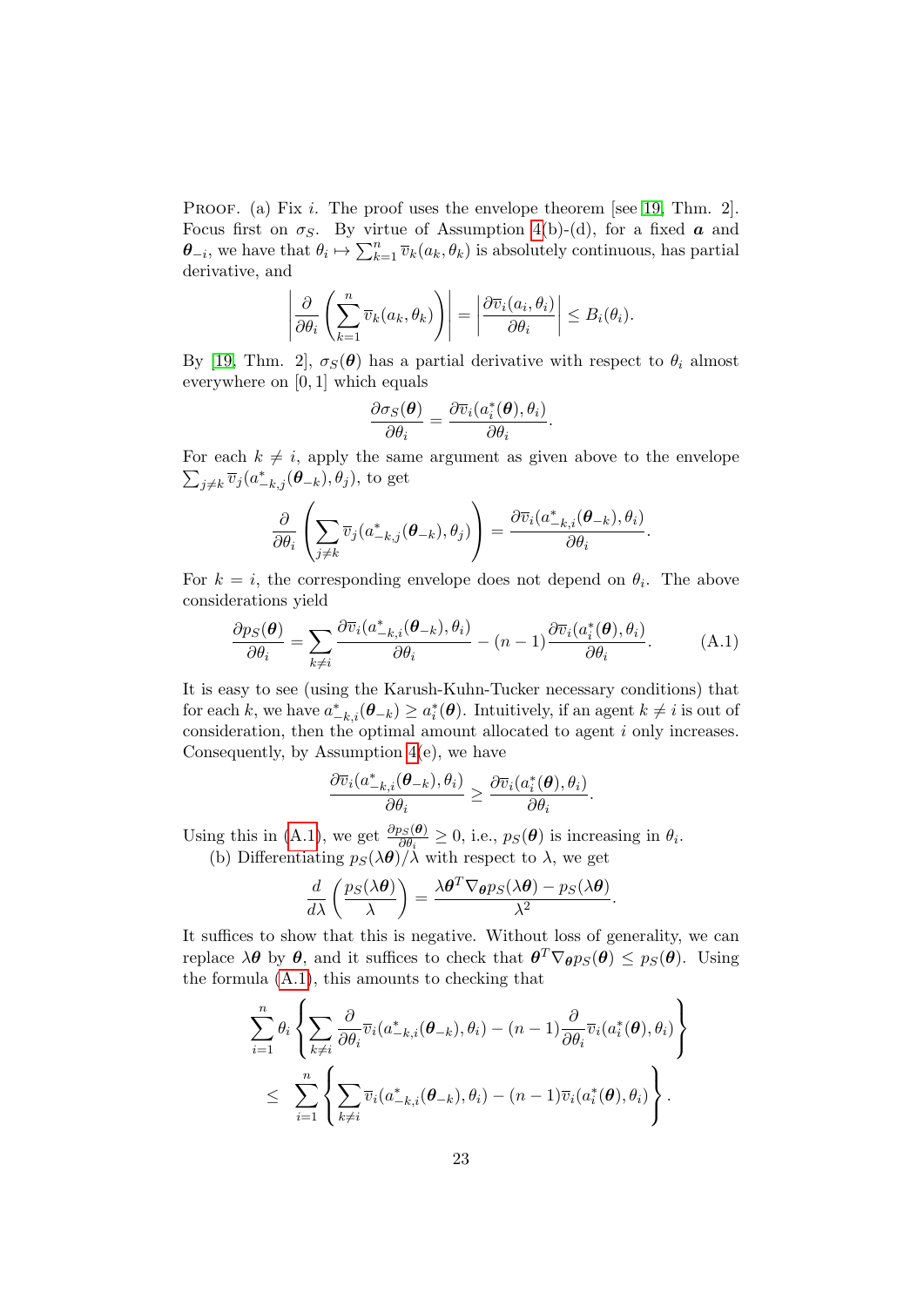This holds if, for every i and every  $k \neq i$ ,

$$
\theta_i \frac{\partial}{\partial \theta_i} \overline{v}_i(a_{-k,i}^*(\boldsymbol{\theta}_{-k}), \theta_i) - \theta_i \frac{\partial}{\partial \theta_i} \overline{v}_i(a_i^*(\boldsymbol{\theta}), \theta_i) \leq \overline{v}_i(a_{-k,i}^*(\boldsymbol{\theta}_{-k}), \theta_i) - \overline{v}_i(a_i^*(\boldsymbol{\theta}), \theta_i),
$$

or equivalently

$$
\theta_i \frac{\partial}{\partial \theta_i} \overline{v}_i(a_{-k,i}^*(\boldsymbol{\theta}_{-k}), \theta_i) - \overline{v}_i(a_{-k,i}^*(\boldsymbol{\theta}_{-k}), \theta_i) \leq \theta_i \frac{\partial}{\partial \theta_i} \overline{v}_i(a_i^*(\boldsymbol{\theta}), \theta_i) - \overline{v}_i(a_i^*(\boldsymbol{\theta}), \theta_i).
$$

But this follows from  $a_{-k,i}^*(\theta_{-k}) \ge a_i^*(\theta)$  and the fact that, for every  $\theta_i$ ,

$$
a_i \mapsto \theta_i \frac{\partial}{\partial \theta_i} \overline{v}_i(a_i, \theta_i) - \overline{v}_i(a_i, \theta_i)
$$

is decreasing, which is an easy consequence of Assumption  $4(f)$ .

# <span id="page-23-0"></span>Appendix B. Proof of Theorem [6](#page-17-0)

We again restrict the surrogate valuation function  $\overline{v}(a, \theta) = \theta U(a)$ , with U satisfying Assumption [2.](#page-6-2) We now verify  $(a)-(c)$  of Assumption [3.](#page-15-2)

Assumption [3\(](#page-15-2)a): Since  $f(x) = x_n$ , this holds trivially with Lipschitz constant  $K_1 = 1$ .

Before we get to verifying the next assumption, we establish two lemmas.

<span id="page-23-1"></span>**Lemma 8.** The coefficients of  $x_i$  in the expression for  $g_1$  are nonnegative, i.e.,  $\alpha_i(\boldsymbol{\theta}) - \alpha_{i+1}(\boldsymbol{\theta}) \geq 0$  for  $i = 2, \ldots, n-1$ , where  $\alpha_i$  are defined in [\(33\)](#page-17-1) and [\(34\)](#page-17-1).

PROOF. For  $i = 2, \ldots, n-2$ , using [\(33\)](#page-17-1), the coefficients of  $x_i$  satisfy

$$
\alpha_i(\boldsymbol{\theta}) - \alpha_{i+1}(\boldsymbol{\theta}) = i(\theta_{i+1} - \theta_{i+2}) + (\theta_i - \theta_{i+2}) + (n - i - 1)(\theta_i - \theta_{i+1}) \ge 0
$$

where the last inequality follows because the  $\theta_i$  are nonincreasing with index *i*. Finally, the coefficient of  $x_{n-1}$  is simply  $\alpha_{n-1}(\boldsymbol{\theta})$  which is nonnegative. □

We next argue that the elements of  $X$  are bounded.

<span id="page-23-2"></span>**Lemma 9.** If  $x \in \mathbb{X}$ , then, for  $i = 2, \ldots, n-1$ , we have  $0 \le x_i \le B_n$ , where  $B_n := p_S(e_n).$ 

PROOF. From  $(F)$  in  $(26)$ , the nonnegativity of  $x_i$ , and the nonnegativity of the coefficients of  $x_i$  in the expression for  $g_1$  established in Lemma [8,](#page-23-1) we have that for each  $i = 2, \ldots, n - 1$ ,

$$
x_i \leq \frac{p_S(\boldsymbol{\theta})}{\alpha_i(\boldsymbol{\theta}) - \alpha_{i+1}(\boldsymbol{\theta})}, \forall \boldsymbol{\theta} \in \Theta.
$$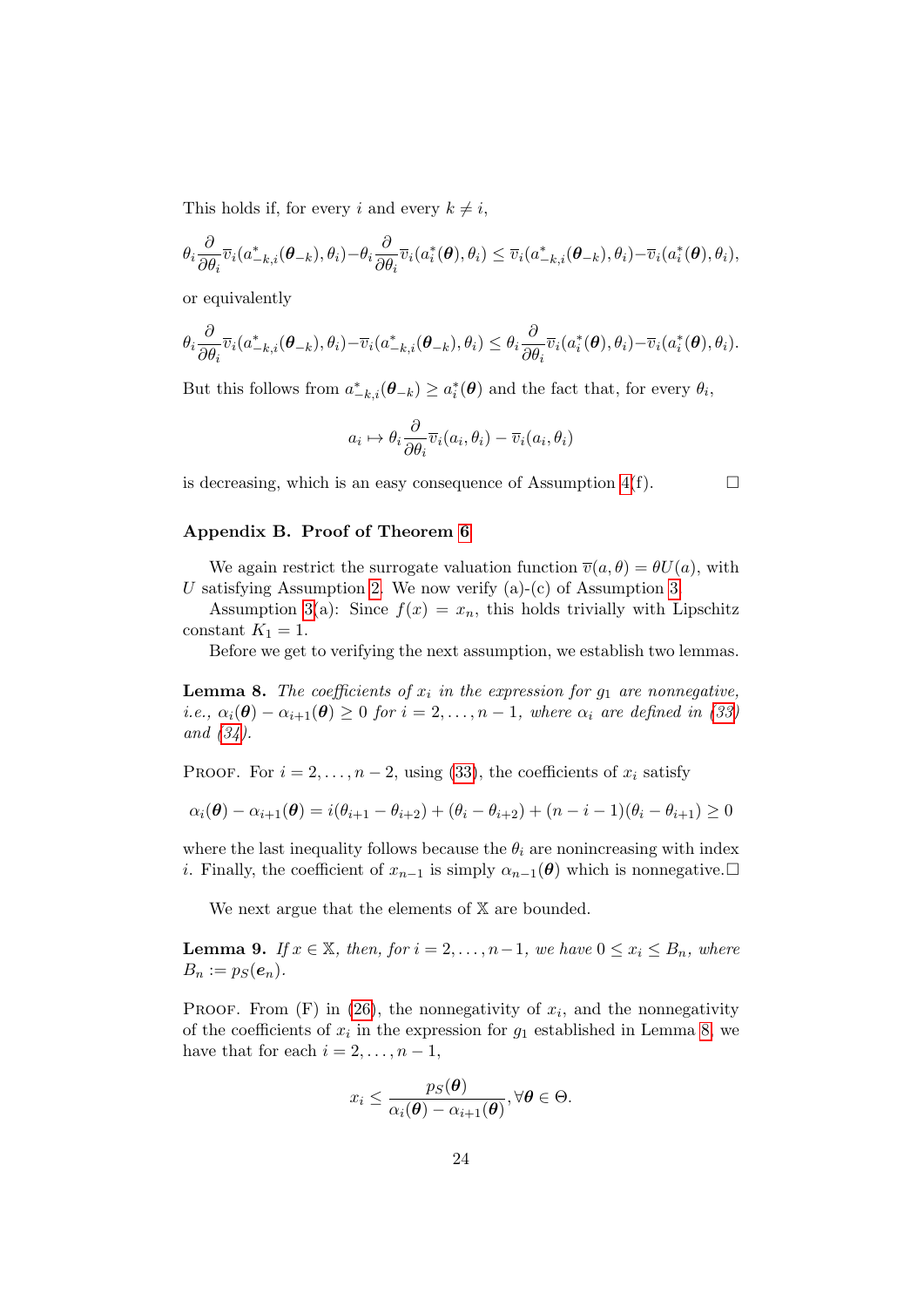Setting  $\theta = e_i$ , we get  $\alpha_i(\theta) - \alpha_{i+1}(\theta) = (n - i) - 0$ . Now, by using monotonicity of  $p<sub>S</sub>$  (Proposition [7\(](#page-21-1)a)), we get

$$
x_i \leq \frac{p_S(e_i)}{n-i} \leq \frac{p_S(e_n)}{n-i} \leq p_S(e_n) = B_n.
$$

Hence the result.

We now continue with the proof that Assumption [3\(](#page-15-2)b) holds.

Assumption [3\(](#page-15-2)b): If  $g_1(x, \cdot)$  and  $g_2(x, \cdot)$  are both uniformly Lipschitz with constants  $K_2'$  and  $K_2''$ , then  $g(x, \cdot) = \max\{g_1(x, \cdot), g_2(x, \cdot)\}\)$  is also uniformly Lipschitz with constant  $K_2 = \max\{K'_2, K''_2\}$ . The mappings  $g_1(x, \cdot)$ and  $g_2(x, \cdot)$  are uniformly Lipschitz because of the following:

- (i)  $\theta \mapsto \sigma_S(\theta)$  is Lipschitz with constant  $U(1)\sqrt{n}$ ;
- (ii)  $\theta \mapsto p_S(\theta)$  is Lipschitz with constant  $2U(1)n\sqrt{n}$ ;
- (iii) the mapping  $\boldsymbol{\theta} \mapsto \sum_{i=2}^{n-1} x_i(\alpha_i(\boldsymbol{\theta}) \alpha_{i+1}(\boldsymbol{\theta}))$  is uniformly Lipschitz.

Items (i) and (ii) were established in Lemma [2.](#page-10-1) To see (iii), observe that

$$
|\alpha_i(\boldsymbol{\theta}) - \alpha_i(\boldsymbol{\theta}')| = |i(\theta_{i+1} - \theta'_{i+1}) + (n - i)(\theta_i - \theta'_i)|
$$
  
\n
$$
\leq i||\boldsymbol{\theta} - \boldsymbol{\theta}'|| + (n - i)||\boldsymbol{\theta} - \boldsymbol{\theta}'|| = n||\boldsymbol{\theta} - \boldsymbol{\theta}'||.
$$

Since this inequality holds for all i, and since  $x_i \leq B_n$ , we see that Item (iii) holds with Lipschitz constant  $2n^2B_n$ . The Lipschitz constants  $K'_2$  and  $K''_2$ , and hence  $K_2$ , are as follows.

$$
K_2' = 2n^2 B_n + 2U(1)n\sqrt{n}
$$
  
\n
$$
K_2'' = 2n^2 B_n + 2U(1)n\sqrt{n} + U(1)\sqrt{n}
$$
 (from  $x_n \le 1$ )  
\n
$$
K_2 = \max\{K_2', K_2''\} = K_2''.
$$

Assumption [3\(](#page-15-2)c): Define  $\mathbb{X}_i = \{x \in A \mid g_i(x, \theta) \leq 0 \; \forall \theta \in \Theta\}, i = 1, 2$ . Note that  $g_1(x, \theta)$  does not depend on the last component (the  $x_n$  component). Recall that  $Y$  is the constraint set for the SCP.

Let  $y = (y_2, \dots, y_{n-1}, y_n) \in \mathbb{Y} \setminus \mathbb{X}$ . We consider two cases.

(i) Suppose  $y \in \mathbb{X}_1$ , but  $y \notin \mathbb{X}_2$ .

Find the smallest  $t > y_n$  such that  $x = (y_2, \ldots, y_{n-1}, t) \in \mathbb{X}_2$ . Since the first  $n-2$  components have not changed,  $x \in \mathbb{X}_1$  as well, and so  $x \in \mathbb{X}$ . We now claim that there is a  $\boldsymbol{\theta}$  with  $g_2(x, \boldsymbol{\theta}) = 0$ .

Suppose that the claim is false. Since  $\theta \mapsto q_2(x, \theta)$  is continuous, and since  $\Theta$  is compact, we have  $-\varepsilon := \max_{\theta \in \Theta} g_2(x, \theta) < 0$ . By the linearity of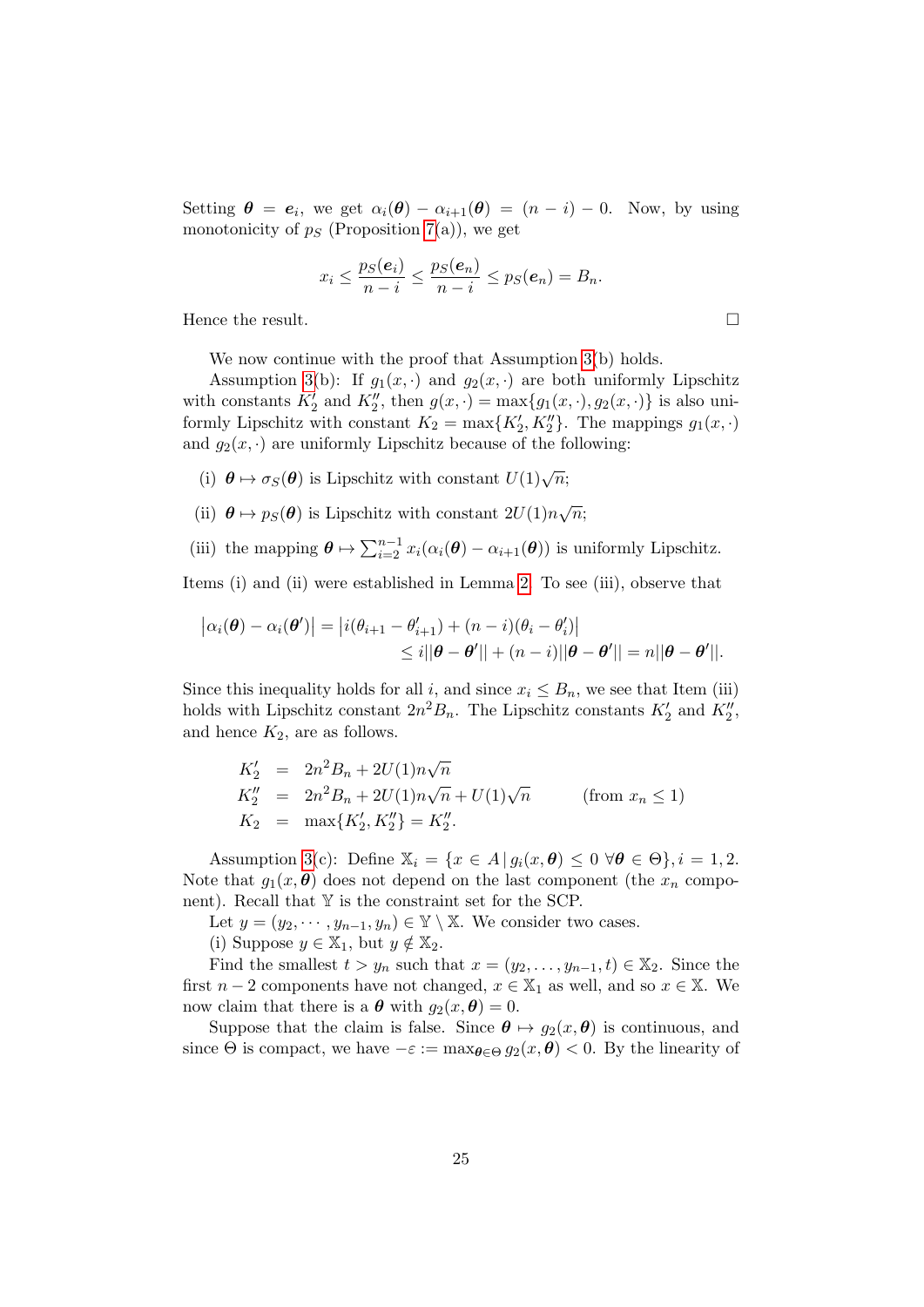$g_2(.,\boldsymbol{\theta}),$  for any  $\boldsymbol{\theta} \in \Theta$ , we have

$$
g_2\left(\left(y_2,\ldots,y_{n-1},t-\frac{\varepsilon}{nU(1)}\right),\theta\right)=g_2((y_2,\ldots,y_{n-1},t),\theta)+\frac{\varepsilon}{nU(1)}\sigma_S(\theta)
$$

$$
\leq g_2(x,\theta)+\frac{\varepsilon}{nU(1)}\sigma_S(\theta)
$$

$$
\leq -\varepsilon+\frac{\varepsilon}{nU(1)}\sigma_S(\theta)\leq 0,
$$

where  $\sigma_S(\boldsymbol{\theta}) \le nU(1)$  since  $\theta_i, a_i \in [0,1]$   $\forall i$ . Thus  $(y_2, \ldots, y_{n-1}, t - \frac{\varepsilon}{nU(1)}) \in$  $\mathbb{X}_2$ , and this contradicts the choice of t.

<span id="page-25-0"></span>Using the claim, we have

$$
g(y, \theta) \ge g_2(y, \theta) = g_2(y, \theta) - g_2(x, \theta) = (t - y_n)\sigma_S(\theta) = ||y - x||\sigma_S(\theta)
$$
  
\n
$$
\ge ||y - x||U(1). \quad (B.1)
$$

The last inequality holds because  $\sigma_S(\theta)$  is the socially optimum value when the reported bids are  $\theta$ , and  $U(1)$  is the value obtained for a particular allocation that gives the entire good to a single agent. In [\(B.1\)](#page-25-0), we also used  $||y - x|| = t - y_n$  because y and x differ only in the last component and  $t > y_n$ . Let  $K'_3 = U(1)$ . We will choose  $K_3^{-1}$  lower than this after considering other cases.

(ii) Suppose  $y \notin \mathbb{X}_1$ .

Fix  $\gamma > n/U(1)$ . We will choose this  $\gamma$  suitably later. Find the smallest  $\beta > 0$  such that

$$
x(\beta) := [(y_2 - \beta)_{+}, \ldots, (y_{n-1} - \beta)_{+}, \min(1, y_n + \gamma \beta)] \in \mathbb{X},
$$

where  $[\cdot]_+$  indicates truncation from below by 0. Notice that the first  $n-2$ components decrease, but the last component increases. The procedure clearly terminates because  $(0, \ldots, 0, 1) \in \mathbb{X}$ , and this point will eventually be reached for some  $\beta > 0$ .

We now have two subcases.

(ii-a): The path from y to  $x(\beta)$  first touches  $\mathbb{X}_2$ , say at  $x(\beta')$  for  $0 \leq$  $\beta' \leq \beta$ , before entering X.

Then  $x(\beta'') \in \mathbb{X}_2$  for all  $\{\beta'' \geq \beta' \mid y_n + \gamma \beta'' \leq 1\}$ . This is because for all  $\theta \in \Theta$ , we have

<span id="page-25-1"></span>
$$
g_2(x(\beta'), \theta) - g_2(x(\beta''), \theta)
$$
  
= 
$$
-\sum_{i=2}^{n-1} (x_i(\beta') - x_i(\beta''))(\alpha_i(\theta) - \alpha_{i+1}(\theta)) - \gamma(\beta' - \beta'')\sigma_S(\theta)
$$
  

$$
\geq -(\beta'' - \beta')\sum_{i=2}^{n-1} (\alpha_i(\theta) - \alpha_{i+1}(\theta)) + \gamma(\beta'' - \beta')\sigma_S(\theta),
$$
 (B.2)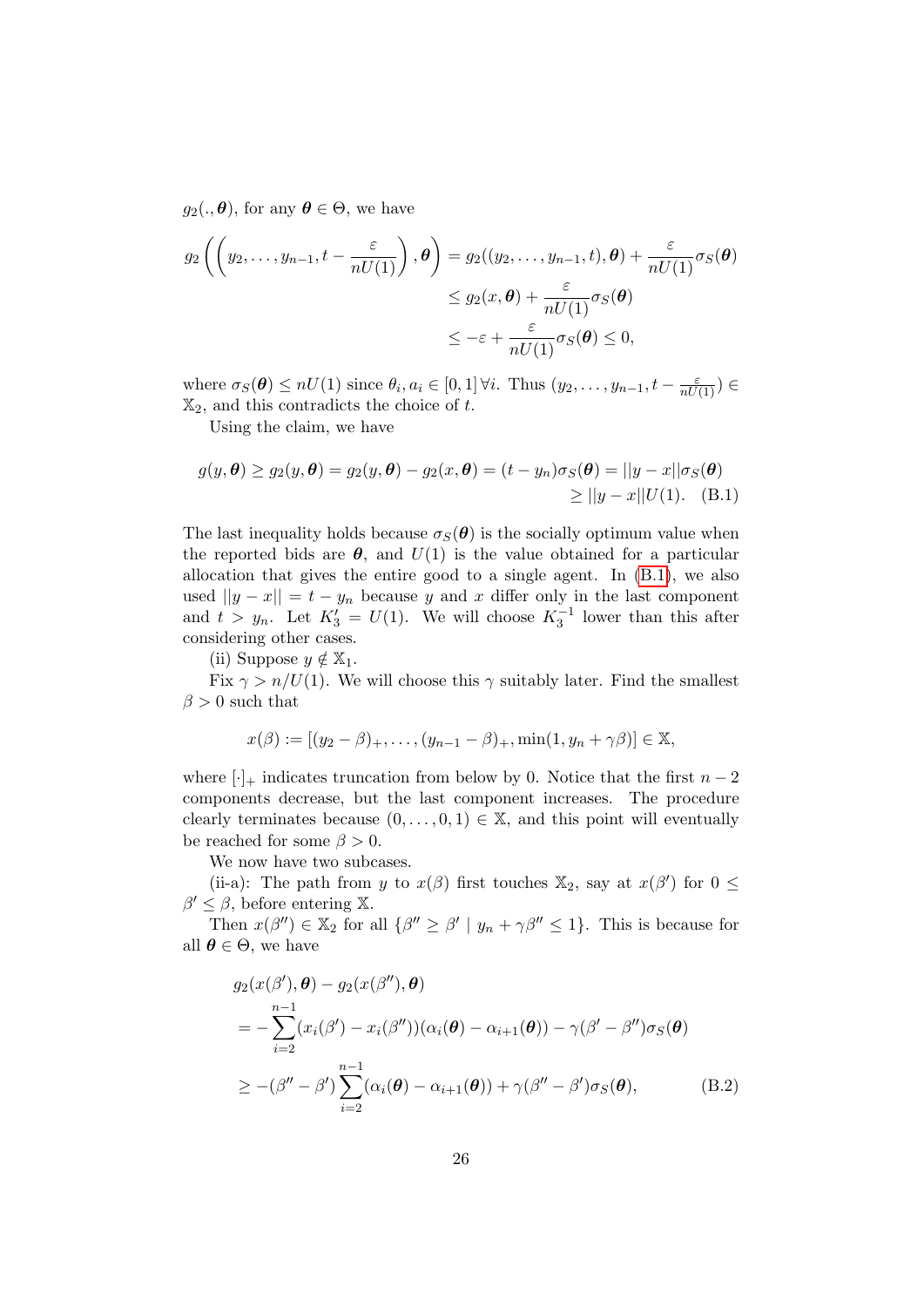where [\(B.2\)](#page-25-1) follows from  $\alpha_i(\theta) - \alpha_{i+1}(\theta) \geq 0$  (Lemma [8\)](#page-23-1) and  $x_i(\beta')$  –  $x_i(\beta'') \leq \beta'' - \beta'$  for  $i = 2, 3, ..., n - 1$ . Continuing, the right-hand side of [\(B.2\)](#page-25-1) equals

<span id="page-26-2"></span><span id="page-26-0"></span>
$$
(\beta'' - \beta') \left[ -(\alpha_2(\boldsymbol{\theta}) - \alpha_n(\boldsymbol{\theta})) + \gamma \sigma_S(\boldsymbol{\theta}) \right] = (\beta'' - \beta') \left[ \gamma \sigma_S(\boldsymbol{\theta}) - \alpha_2(\boldsymbol{\theta}) \right] \\
\geq (\beta'' - \beta') \left[ \gamma U(1) - n \right] \quad \text{(B.3)} \\
\geq 0. \quad \text{(B.4)}
$$

In [\(B.3\)](#page-26-0), we used  $\sigma_S(\theta) \ge U(1)$  and  $\alpha_2(\theta) \le n$ . The latter follows because  $\alpha_2(\theta) = 2\theta_3 + (n-2)\theta_2 \leq 2 + n - 2 = n$ , since  $0 \leq \theta_i \leq 1$  for all *i*. The inequality [\(B.4\)](#page-26-2) follows from the choice of  $\gamma$ .

In case  $\beta'' \in [\beta', \beta]$  but  $y_n + \gamma \beta'' > 1$ , then  $x_n(\beta'') = 1$  and thus  $x(\beta'') \in \beta'$  $\mathbb{X}_2$  is trivially true.

We claim that there exists a  $\theta \in \Theta$  with  $\theta_2 = 1$  such that  $g_1(x(\beta), \theta) = 0$ . Suppose that the claim is false. Since  $\theta \mapsto g_1(x, \theta)$  is continuous, and since  $Θ$  is compact, we have  $-ε := max{θ ∈ Θ:θ<sub>2</sub>=1} g_1(x, θ) < 0$ . By the linearity of  $g_1(.,\boldsymbol{\theta})$ , for any  $\boldsymbol{\theta} \in \Theta$  with  $\theta_2 = 1$ , we have

$$
g_1\left(x\left(\beta-\frac{\varepsilon}{n}\right),\theta\right) \le g_1(x(\beta),\theta) + \frac{\varepsilon}{n} \sum_{i=2}^{n-1} (\alpha_i(\theta) - \alpha_{i+1}(\theta))
$$
  

$$
\le -\varepsilon + \frac{\varepsilon}{n} (\alpha_2(\theta) - \alpha_n(\theta)) \le 0, \quad (B.5)
$$

i.e.,  $x\left(\beta-\frac{\varepsilon}{n}\right)$  $(\frac{\varepsilon}{n}) \in \mathbb{X}_1$ , and this contradicts the choice of  $\beta$ .

Now for this  $\theta$ , which satisfies  $\theta_1 = \theta_2 = 1$ , by monotonicity of  $p_S$ , we have  $p_S(\theta) \ge p_S(e_2) = 2U(1) - 2U(1/2) := B_2 > 0$ . The strict positivity follows because  $U$  is strictly increasing. We then have

<span id="page-26-3"></span>
$$
g(y, \theta) \ge g_1(y, \theta) = g_1(y, \theta) - g_1(x(\beta), \theta)
$$
  
= 
$$
\sum_{i=2}^{n-1} (y_i - x_i(\beta)) (\alpha_i(\theta) - \alpha_{i+1}(\theta)) \ge \beta \sum_{i=2}^{n-1} (\alpha_i(\theta) - \alpha_{i+1}(\theta)) \mathbf{1} \{x_i(\beta) > 0\}.
$$
  
(B.6)

The last inequality follows because: if  $x_i(\beta) > 0$ , the difference  $y_i - x_i(\beta)$  is exactly  $\beta$ ; if not, the corresponding term is  $\geq 0$  and thus can be dropped.

To lower bound this last term, we proceed as follows. Since  $p_S(\theta) \geq$  $p_S(e_2) = B_2$ , and since  $g_1(x(\beta), \theta) = 0$ , we have

<span id="page-26-1"></span>
$$
B_2 \leq p_S(\boldsymbol{\theta}) = \sum_{i=2}^{n-1} x_i(\beta)(\alpha_i(\boldsymbol{\theta}) - \alpha_{i+1}(\boldsymbol{\theta})) \qquad \text{(from } g_1(x(\beta), \boldsymbol{\theta}) = 0)
$$
  
= 
$$
\sum_{i=2}^{n-1} x_i(\beta)(\alpha_i(\boldsymbol{\theta}) - \alpha_{i+1}(\boldsymbol{\theta})) \mathbf{1}\{x_i(\beta) > 0\}
$$
  

$$
\leq B_n \sum_{i=2}^{n-1} (\alpha_i(\boldsymbol{\theta}) - \alpha_{i+1}(\boldsymbol{\theta})) \mathbf{1}\{x_i(\beta) > 0\}, \qquad (B.7)
$$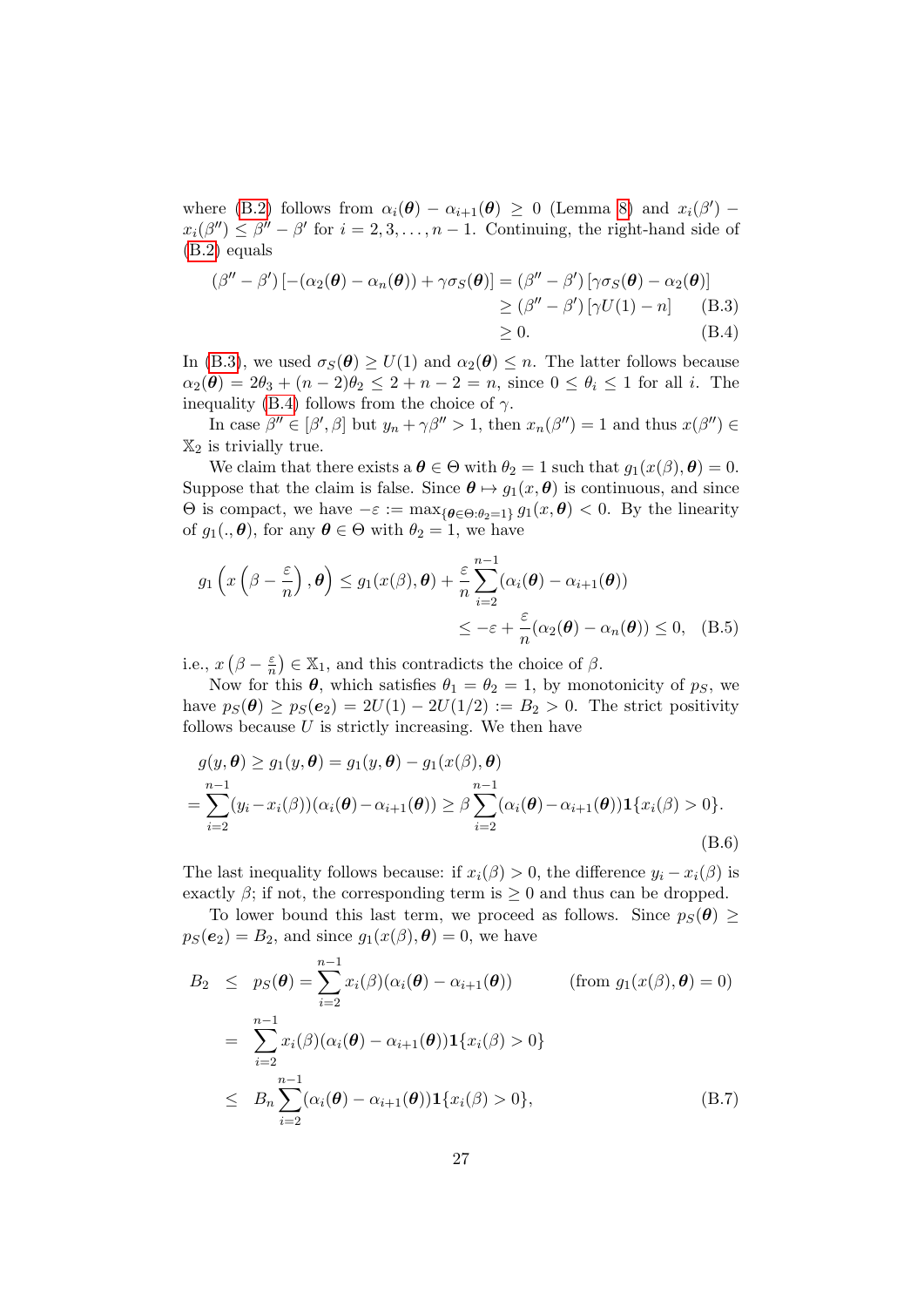where the last inequality follows from Lemma [9.](#page-23-2) Putting [\(B.6\)](#page-26-3) and [\(B.7\)](#page-26-1) together, we get

<span id="page-27-1"></span><span id="page-27-0"></span>
$$
g(y,\boldsymbol{\theta}) \ge \beta B_2/B_n. \tag{B.8}
$$

Define  $x^*(\beta) = y - \beta(1, \ldots, 1, -\gamma)$ . This is without the truncation from below by 0. Clearly,

$$
||y - x(\beta)|| \le ||y - x^*(\beta)|| = \beta ||(1, ..., 1, -\gamma)|| = \beta \sqrt{n - 2 + \gamma^2}.
$$
 (B.9)

Combining [\(B.8\)](#page-27-0) and [\(B.9\)](#page-27-1), we get

$$
g(y, \theta) \ge \frac{B_2}{B_n \sqrt{n-2+\gamma^2}} ||y - x(\beta)||. \tag{B.10}
$$

Take  $x = x(\beta)$  and take  $K_3'' = B_2 / (B_n \sqrt{n-2 + \gamma^2}).$ 

(ii-b): The path from y to  $x(\beta)$  first touches  $\mathbb{X}_1$ , say at  $x(\beta')$  for  $0 <$  $\beta' < \beta$ , before entering X.

Then  $x(\beta'') \in \mathbb{X}_1$  for all  $\beta' \leq \beta'' \leq \beta$ . This is because, once  $\mathbb{X}_1$  is reached, the first  $n-2$  components only decrease thereafter with  $\beta$ , and therefore  $q_1$  also only decreases.

We now claim that there exists a  $\theta \in \Theta$  such that  $g_2(x(\beta), \theta) = 0$ . Suppose that the claim is false. Since  $\theta \mapsto g_2(x, \theta)$  is continuous, and since  $Θ$  is compact, we have  $-ε := max_{θ ∈ Θ} g_2(x, θ) < 0$ . By the linearity of  $g_2(.,\boldsymbol{\theta}),$  for any  $\boldsymbol{\theta} \in \Theta$ , we have

$$
g_2\left(x\left(\beta - \frac{\varepsilon}{\gamma nU(1)}\right), \theta\right) \le g_2(x(\beta), \theta) + \frac{\varepsilon}{\gamma nU(1)}\gamma\sigma_S(\theta)
$$
  

$$
\le -\varepsilon + \frac{\varepsilon}{nU(1)}\sigma_S(\theta) \le 0, \quad \text{(B.11)}
$$

where first inequality follows since the terms involving  $(x_2(\beta), \ldots, x_{n-1}(\beta))$ are nonpositive. Thus  $x\left(\beta-\frac{\varepsilon}{\gamma nU(1)}\right)\in\mathbb{X}_2$ , and this contradicts the choice of  $\beta$ . We then have

<span id="page-27-2"></span>
$$
g(y, \theta) \ge g_2(y, \theta) = g_2(y, \theta) - g_2(x(\beta), \theta)
$$
  
\n
$$
\ge \beta(\gamma U(1) - n)
$$
 (B.12)

$$
\geq \frac{(\gamma U(1) - n)}{\sqrt{n - 2 + \gamma^2}} ||y - x(\beta)|| \tag{B.13}
$$

where  $(B.12)$  follows by tracing the same sequence of inequalities leading to [\(B.3\)](#page-26-0), with y and  $x(\beta)$  in place of  $x(\beta')$  and  $x(\beta'')$ , respectively, and [\(B.13\)](#page-27-2) follows from [\(B.9\)](#page-27-1). Observe that the same sequence of inequalities leading to [\(B.3\)](#page-26-0) can be traced since  $x(\beta) \in \mathbb{X}$  the moment  $y_n + \gamma \beta = 1$ , and thus  $y_n + \gamma \beta = 1$  $\gamma \beta > 1$  never occurs. Take  $x = x(\beta)$  and  $K_3''' = (\gamma U(1) - n)/\sqrt{n-2+\gamma^2}$ .

Setting  $K_3^{-1} = \min\{K'_3, K''_3, K'''_3\}$ , we see that Assumption [3-](#page-15-2)(c) holds. Setting  $\gamma = (n + B_2/B_n)/U(1)$ , which exceeds  $n/U(1)$ , we get  $K_3^{-1}$ min  $\left\{ U(1), B_2 \right / \left( B_n \sqrt{n-2 + \gamma^2} \right) \right\}$ .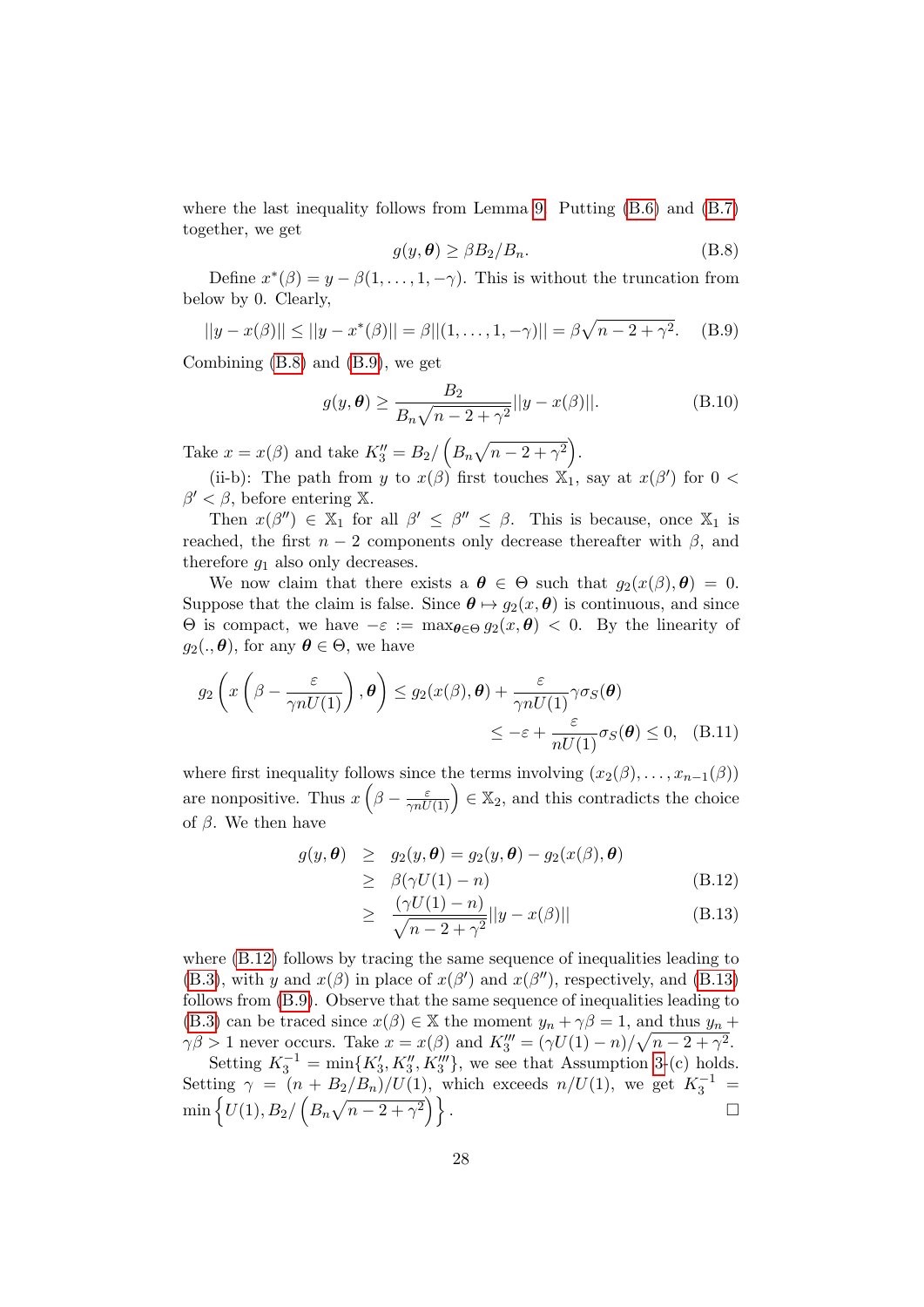#### Acknowledgments

This work was supported by the Department of Science and Technology [grant number SR/S3/EECE/0056/2011]; and by the Defence Research and Development Organisation [grant number DRDO0667] under the DRDO-IISc Frontiers Research Programme.

# References

- <span id="page-28-7"></span>[1] Blumrosen, L., Nisan, N., Segal, I., 2007. Auctions with severely bounded communication. J. Artif. Intell. Res.(JAIR) 28, 233–266.
- <span id="page-28-8"></span>[2] Calafiore, G. C., Campi, M. C., 2005. Uncertain convex programs: Randomized solutions and confidence levels. Math. Prog. 102 (1), 25–46.
- <span id="page-28-10"></span>[3] Calafiore, G. C., Campi, M. C., 2006. The scenario approach to robust control design. IEEE Trans. on Automatic Control 51 (5), 742–753.
- <span id="page-28-9"></span>[4] Cavallo, R., 2006. Optimal decision-making with minimal waste: strategyproof redistribution of VCG payments. In: Proceedings of the fifth international joint conference on Autonomous agents and multiagent systems. AAMAS '06. pp. 882–889.
- <span id="page-28-6"></span>[5] Chorppath, A. K., Bhashyam, S., Sundaresan, R., July 2011. A convex optimization framework for almost budget balanced allocation of a divisible good. IEEE Trans. Autom. Sci. Eng. 8 (3), 520–531.
- <span id="page-28-0"></span>[6] Clarke, E., 1971. Multipart pricing of public goods. Public Choice 2, 19–33.
- <span id="page-28-2"></span>[7] Green, J., Laffont, J.-J., 1977. Characterization of satisfactory mechanisms for the revelation of preferences for public goods. Econometrica 45, 427–438.
- <span id="page-28-1"></span>[8] Groves, T., 1973. Incentives in teams. Econometrica 41 (4), 617–631.
- <span id="page-28-4"></span>[9] Gujar, S., Narahari, Y., 2009. Redistribution mechanisms for assignment of heterogeneous objects. In: Formal Approaches Multi-Agent Systems, (FAMAS09). pp. 438–445.
- <span id="page-28-5"></span>[10] Gujar, S., Narahari, Y., 2011. Redistribution mechanisms for assignment of heterogeneous objects. J. Artif. Intel. Res. (JAIR) 41, 131–154.
- <span id="page-28-3"></span>[11] Guo, M., Conitzer, V., September 2009. Worst-case optimal redistribution of VCG payments in multi-unit auctions. Games and Economic Behavior 67 (1), 69–98.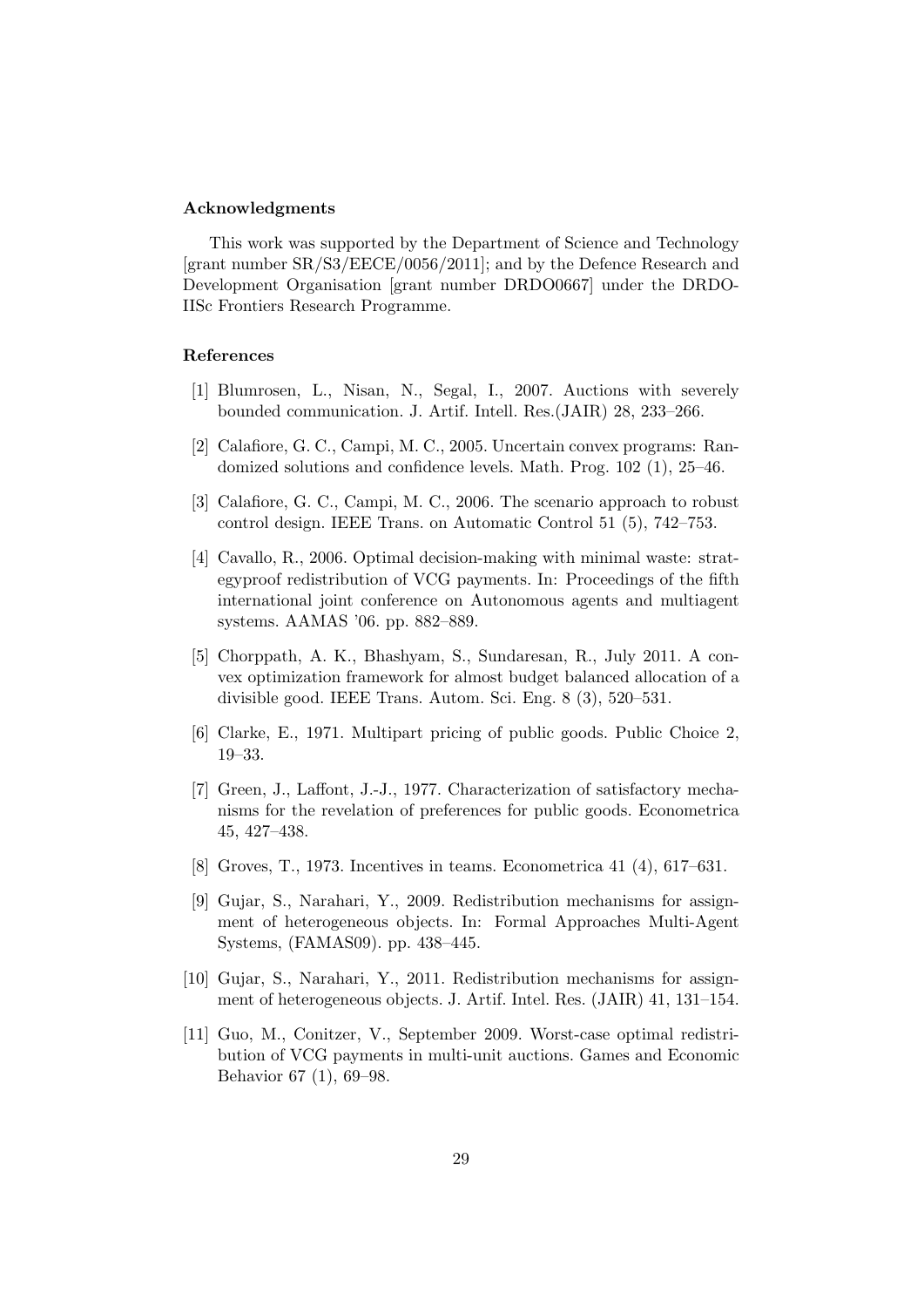- <span id="page-29-12"></span>[12] Guo, M., Conitzer, V., 2010. Optimal-in-expectation redistribution mechanisms. Artificial Intelligence 174 (5-6), 363 – 381.
- <span id="page-29-11"></span>[13] Holmström, B., 1979. Groves' scheme on restricted domains. Econometrica 47 (5), 1137–1144.
- <span id="page-29-8"></span>[14] Jain, R., Walrand, J., 2010. An efficient nash-implementation mechanism for network resource allocation. Automatica 46 (8), 1276–1283.
- <span id="page-29-4"></span>[15] Johari, R., Tsitsiklis, J. N., 2004. Efficiency loss in a network resource allocation game. Mathematics of Operations Research 29 (3), 407–435.
- <span id="page-29-1"></span>[16] Johari, R., Tsitsiklis, J. N., 2009. Efficiency of scalar-parameterized mechanisms. Operations Research 57 (4), 823–839.
- <span id="page-29-9"></span>[17] Kakhbod, A., Teneketzis, D., 2012. An efficient game form for unicast service provisioning. IEEE Trans. on Automatic Ctrl. 57 (2), 392–404.
- <span id="page-29-3"></span>[18] Kelly, F., 1997. Charging and rate control for elastic traffic. European Transactions on Telecommunications 8 (1), 33–37.
- <span id="page-29-13"></span>[19] Milgrom, P., Segal, I., 2002. Envelope theorems for arbitrary choice sets. Econometrica 70 (2), 583–601.
- <span id="page-29-5"></span>[20] Moulin, H., January 2009. Almost budget-balanced VCG mechanisms to assign multiple objects. Journal of Economic Theory 144 (1), 96–119.
- <span id="page-29-6"></span>[21] Reichelstein, S., Reiter, S., 1988. Game forms with minimal message spaces. Econometrica: Journal of the Econometric Society, 661–692.
- <span id="page-29-7"></span>[22] Semret, N., 1999. Market mechanisms for network resource sharing. Ph.D. thesis, Columbia University.
- <span id="page-29-10"></span>[23] Sinha, A., Anastasopoulos, A., 2013. Generalized proportional allocation mechanism design for multi-rate multicast service on the internet. In: Communication, Control, and Computing (Allerton), 2013 51st Annual Allerton Conference on. IEEE, pp. 146–153.
- <span id="page-29-2"></span>[24] Vickrey, W., 1961. Counterspeculation, auctions, and competitive sealed tenders. The Journal of Finance 16 (1), 8–37.
- <span id="page-29-0"></span>[25] Yang, S., Hajek, B., 2007. VCG-Kelly mechanisms for allocation of divisible goods: Adapting VCG mechanisms to one-dimensional signals. IEEE Journal on Selected Areas in Communications 25 (6), 1237–1243.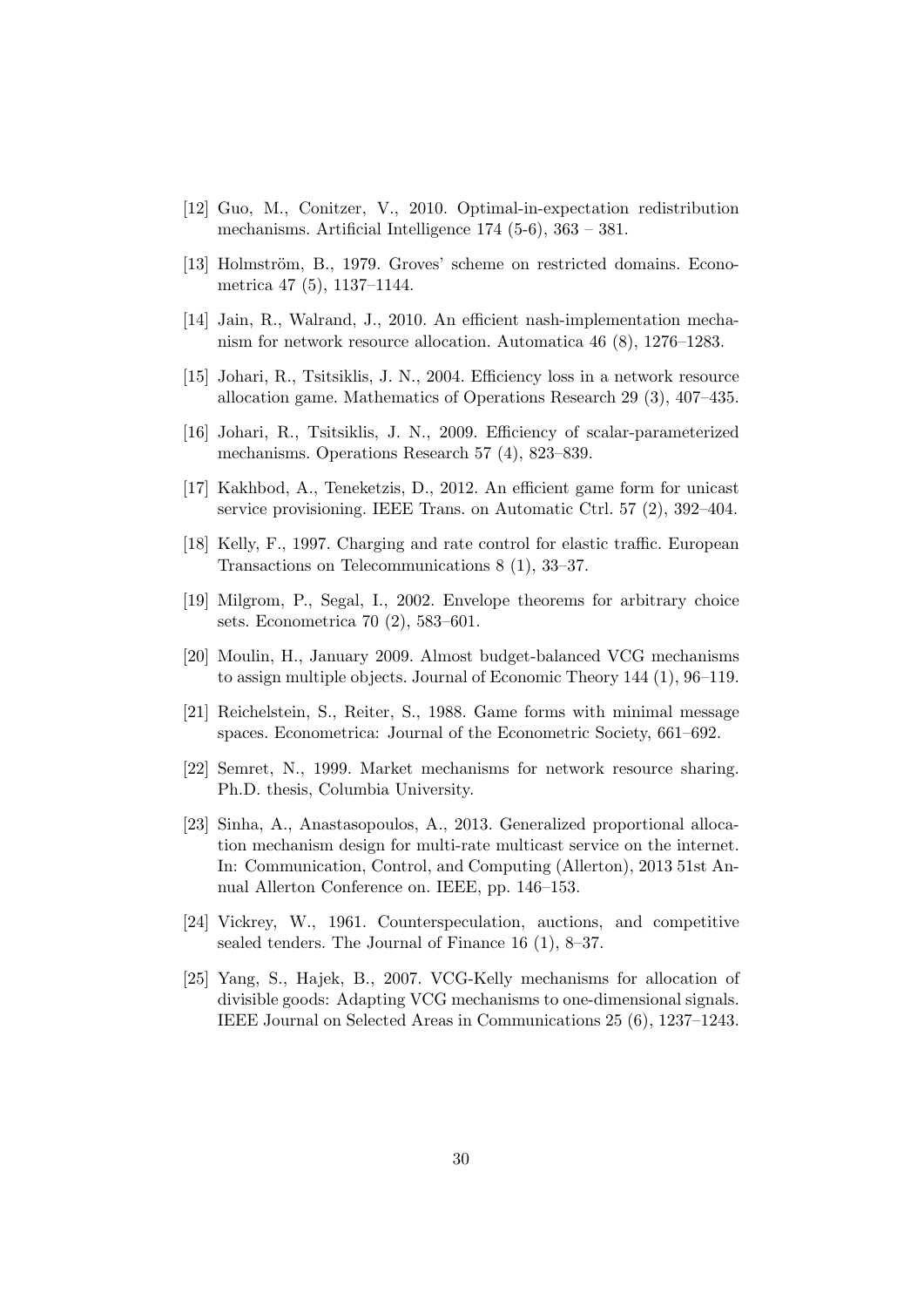## Online Appendix

# Proof of Lemma [1:](#page-10-0)

Fix  $\boldsymbol{\theta} \in (0,\infty)^n$ . Suppose  $v_i(a_i) = \overline{v}(a_i,\theta_i)$   $\forall i$ . The valuation function  $v_i$  inherits the concavity, strictly increasing, and continuously differentiable properties from  $\overline{v}$ . All agents have infinite marginal utility at zero. Assumption  $1(a)$  is thus clearly satisfied. Agent i does not know the valuation functions of the other agents, but she realizes that there is a bid value that will make her resulting utility (after payment) align with the function optimized by the social planner, regardless of the others' bids. Bidding  $b_i = \theta_i$ is therefore optimal regardless of others' bids. Since this is true for each agent,  $\theta$  is a Nash equilibrium profile for the indicated valuation profile.  $\Box$ 

# Proof of Lemma [2:](#page-10-1)

Without loss of generality, let  $\sigma_S(b) \geq \sigma_S(b')$ . Let **a** and **a**' be the optimal allocations under bid profiles  $\boldsymbol{b}$  and  $\boldsymbol{b}'$ , respectively. Then

$$
\sum_i \overline{v}(a_i, b'_i) = \sum_i b'_i U(a_i) \stackrel{(\star)}{\leq} \sigma_S(\boldsymbol{b}') \leq \sigma_S(\boldsymbol{b}) = \sum_i b_i U(a_i),
$$

where ( $\star$ ) follows because  $\sigma_S(b')$  is the value under the optimal allocation for  $b'$ , and so

$$
|\sigma_S(\mathbf{b}) - \sigma_S(\mathbf{b}')| \leq \left| \sum_i b_i U(a_i) - \sum_i b'_i U(a_i) \right| = \left| \sum_i (b_i - b'_i) U(a_i) \right|
$$
  

$$
\leq U(1) \sum_i |b_i - b'_i| = U(1) ||\mathbf{b} - \mathbf{b}'||_1.
$$

The Cauchy-Schwarz inequality gives  $||\boldsymbol{b} - \boldsymbol{b}'||_1 \leq \sqrt{n} ||\boldsymbol{b} - \boldsymbol{b}'||$ , in terms of the Euclidean norm. This proves the Lipschitz property of the mapping  $\mathbf{b} \mapsto \sigma_S(\mathbf{b})$  with constant  $U(1)\sqrt{n}$ .

Define  $\sigma_{S,-i}(\boldsymbol{b}_{-i}) = \sum_{j:j\neq i} \overline{v}(a_{-i,j}^*,b_j)$ . Clearly,  $\sigma_{S,-i}$  is also Lipschitz with the same constant  $U(1)\sqrt{n}$ . For two bid profiles **b** and **b'**, applying the definition of  $p<sub>S</sub>$  in [\(4\)](#page-6-1), we get

$$
|p_S(\mathbf{b}) - p_S(\mathbf{b}')| \leq \sum_i |\sigma_{S, -i}(\mathbf{b}_{-i}) - \sigma_{S, -i}(\mathbf{b}'_{-i})| + (n - 1)|\sigma_S(\mathbf{b}) - \sigma_S(\mathbf{b}')|
$$
  
\n
$$
\leq U(1)\sqrt{n}\left[\sum_i ||\mathbf{b}_{-i} - \mathbf{b}'_{-i}|| + (n - 1)||\mathbf{b} - \mathbf{b}'||\right]
$$
  
\n
$$
\leq (2U(1)n\sqrt{n}) ||\mathbf{b} - \mathbf{b}'||,
$$

where the last inequality follows because  $||\boldsymbol{b}_{-i} - \boldsymbol{b}'_{-i}|| \le ||\boldsymbol{b} - \boldsymbol{b}'||$  for all *i*. This proves the Lipschitz property of the mapping  $\mathbf{b} \mapsto p_S(\mathbf{b})$  with constant  $2U(1)n\sqrt{n}$ .  $2U(1) n\sqrt{}$  $\overline{n}$ .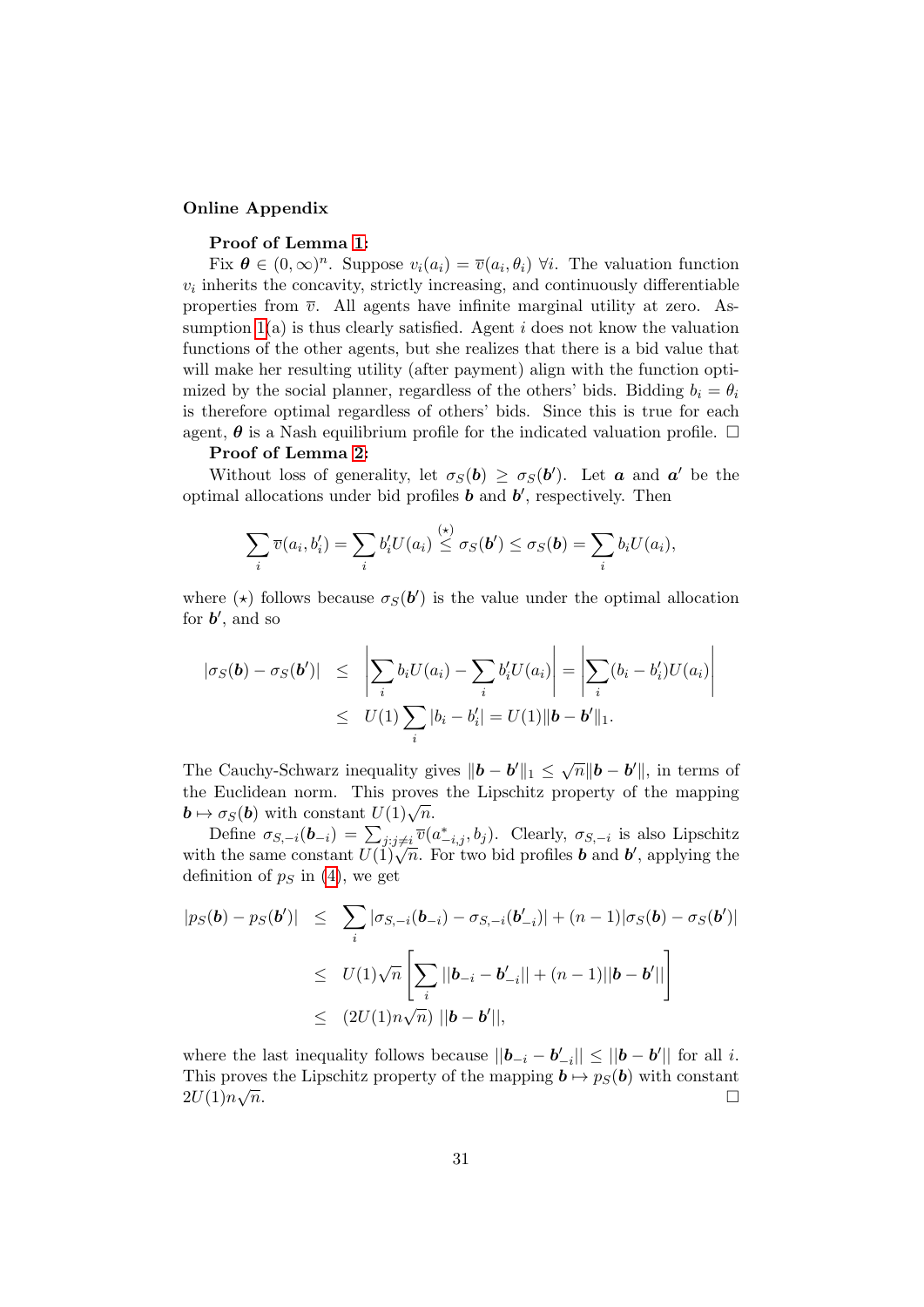# Proof of Lemma [3:](#page-11-2)

(1) We show that  $c_0 = c_1 = 0$  by setting  $\theta = e_0$  and  $\theta = e_1$  in (F) and (VP), where  $e_k = (1, 1, \ldots, 1, 0, \ldots, 0)$  with k 1's. Setting  $\theta = e_0$  in (F), we get  $nc_0 \leq p_S(e_0) = 0$ . Setting  $\boldsymbol{\theta} = \boldsymbol{e}_0$  in (VP) yields  $c_0 \geq -v_i(a_i^*) \forall i$ . When  $\boldsymbol{\theta} = \boldsymbol{e}_0$ , there is no allocation,  $a_i^* = 0$  for all i, and we get  $c_0 \ge -v_i(0) = 0$ . Hence  $c_0 = 0$ .

Setting  $\theta = e_1$  in (F), we get  $(n-1)c_1 \leq p_S(e_1) = 0$ . Setting  $\theta = e_1$  and  $i = 2$  in the (VP) constraint, we get  $c_1 \geq q_2(e_1) = -v_2(0) = 0$ . Therefore,  $c_1 = 0.$ 

(2) We first show the forward implication. From [\(6\)](#page-7-1), we know that  $q_k(e_{k-1}) = 0$ , since  $v_k(0) = 0$  and  $\overline{v}(\cdot, 0) = 0$ . Thus, from (VP), we have  $r_k(e_{k-1}) \geq 0$ . Substituting  $k = 3, \ldots, n$ , we obtain [\(22\)](#page-12-2).

Now we show the reverse implication. Let  $\theta \in \Theta$  be a Nash equilibrium for the valuation function profile  $v_1, \ldots, v_n$ . From [\[11,](#page-28-3) Lem. 1], if  $\sum_{i=2}^k c_i \geq$  $0 \ \forall k = 2, \ldots, (n-1)$ , then  $c_2b_2 + \ldots + c_{i-1}b_{i-1} + c_ib_{i+1} + \ldots + c_{n-1}b_n \geq$  $0 \ \forall \boldsymbol{b} \in \hat{\Theta}, \forall i, \text{ i.e., } r_i(\boldsymbol{b}_{-i}) \geq 0 \ \forall \boldsymbol{b} \in \hat{\Theta}, \forall i. \text{ Hence } r_i(\boldsymbol{\theta}_{-i}) \geq 0, \forall i. \text{ Now,}$ consider  $q_i(\boldsymbol{\theta})$ :

$$
-q_i(\boldsymbol{\theta}) = v_i(a_i^*(\theta_i, \boldsymbol{\theta}_{-i})) + \sum_{j \neq i} \overline{v}(a_j^*(\theta_i, \boldsymbol{\theta}_{-i}), \theta_j) - \sum_{j \neq i} \overline{v}(a_{-i,j}^*(\boldsymbol{\theta}_{-i}), \theta_j)
$$
  
\n
$$
\geq v_i(a_i^*(0, \boldsymbol{\theta}_{-i})) + \sum_{j \neq i} \overline{v}(a_j^*(0, \boldsymbol{\theta}_{-i}), \theta_j) - \sum_{j \neq i} \overline{v}(a_{-i,j}^*(\boldsymbol{\theta}_{-i}), \theta_j),
$$

where the inequality holds because  $\theta_i$  is the best response against  $\theta_{-i}$  (Nash equilibrium); replacing  $\theta_i$  by 0 should yield a lower value. Now, the righthand side of the inequality is zero because: (1) assumption  $\overline{v}(a, 0) = 0$ implies that  $a_i^*(0, \theta_{-i}) = 0$ , and  $v_i(0) = 0$  implies that the first term  $v_i(a_i^*(0, \theta_{-i})) = 0$ , and (2)  $\theta_i = 0$  implies that presence of agent i does not affect the outcome for the other agents, thereby resulting in the second and third terms canceling each other. Therefore, we have  $q_i(\theta) \leq 0$ . Since, we already know  $r_i(\theta_i) > 0$ , we have  $r_i(\theta_i) > a_i(\theta)$ . we already know  $r_i(\theta_{-i}) \geq 0$ , we have  $r_i(\theta_{-i}) \geq q_i(\theta)$ .

**Remark 1.** We put the bids  $e_k, k = 0, 1, \ldots, n$  to good use in the proof above. Though some of these bids may not be realizable – for example,  $e_0$ and  $e_1$  are not realizable because our Assumption [1\(](#page-5-5)a) forces at least two nonzero bidders in any (efficient) Nash equilibrium – we may still use these bids because they belong to the closure of the set of Nash equilibria. These bids may be approached through a sequence of realizable bids.

**Remark 2.** Setting  $c = 0$ , we see that Clarke's pivotal payments satisfy (VP) even in the SSVCG setting with surrogate valuations, where  $v_i$ 's are not fully known to the social planner.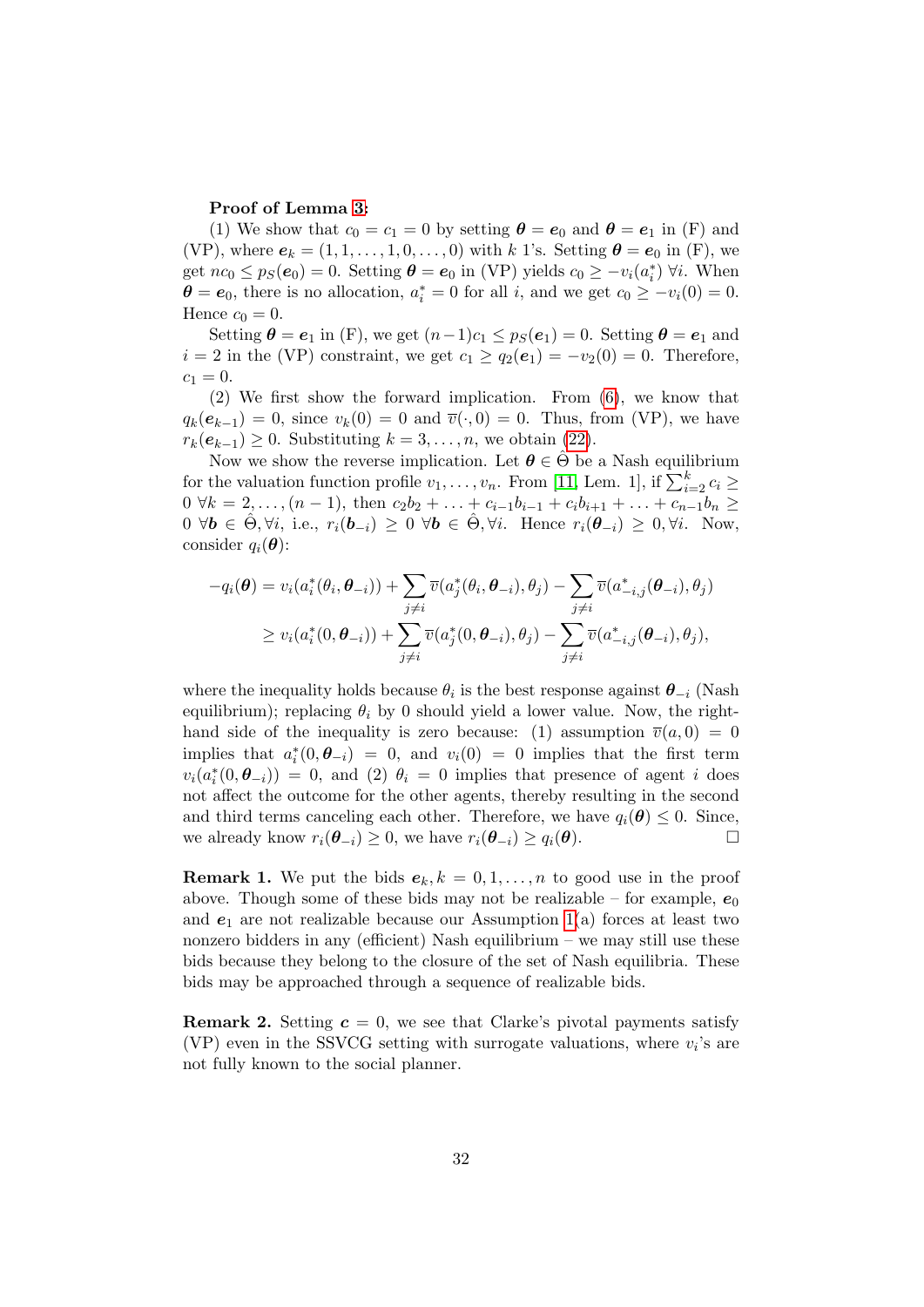# Addendum to Section [7.2:](#page-18-2)

**Lemma 10.** Consider  $\overline{v}(a, \theta) = \theta a^{1-\alpha}$  for some  $\alpha \in (0, 1)$ . Then the expression  $\frac{p_S(\theta)}{\sigma_S(\theta)}$  is maximized at  $\theta = \mu e_n$  for any  $\mu > 0$ .

PROOF. Recall that the efficient allocation solves [\(2\)](#page-4-2). From the KKT conditions, the efficient allocation is  $a_i = \theta_i^{1/\alpha}$  $\int_i^{1/\alpha} / \sum_{j=1}^n \theta_j^{1/\alpha}$  $j^{1/\alpha}, i = 1, 2, \ldots, n$ . Substituting  $a_i$  in  $\sigma_s(\theta)$ , we get  $\sigma_s(\theta) = \|\theta\|_{\frac{1}{\alpha}}$ . Here,  $\|.\|_p$  denotes the  $L_p$ -norm. Thus we have  $p_S(\theta)/\sigma_S(\theta) = \sum_{j=1}^n \|\theta_{-j}\|_{\frac{1}{\alpha}} / \|\theta\|_{\frac{1}{\alpha}} - (n-1)$ . To find the maximizer, we differentiate this expression and equate it to zero, to get

$$
\frac{\partial}{\partial \theta_i} \left( \frac{p_S(\boldsymbol{\theta})}{\sigma_S(\boldsymbol{\theta})} \right) = \frac{\theta_i^{\frac{1-\alpha}{\alpha}}}{\|\boldsymbol{\theta}\|_{\frac{1}{\alpha}}^2} \left( \sum_{j \neq i} \frac{\|\boldsymbol{\theta}\|_{\frac{1}{\alpha}}}{\|\boldsymbol{\theta}_{-j}\|_{\frac{1}{\alpha}}^{\frac{1-\alpha}{\alpha}}} - \sum_{j=1}^n \frac{\|\boldsymbol{\theta}_{-j}\|_{\frac{1}{\alpha}}}{\|\boldsymbol{\theta}\|_{\frac{1}{\alpha}}^{\frac{1-\alpha}{\alpha}}} \right) = 0. \tag{B.14}
$$

[\(B.14\)](#page-32-0) is satisfied for all i if and only if  $\theta = \mu e_n$ . This can be observed as follows:

•  $(B.14)$  holds for all i if and only if the following quantity is a constant for all  $i$ .

<span id="page-32-0"></span>
$$
\sum_{j=1}^n\frac{\|\theta\|_{\frac{1}{\alpha}}}{\|\theta_{-j}\|_{\frac{1}{\alpha}}^{\frac{1-\alpha}{\alpha}}}-\frac{\|\theta\|_{\frac{1}{\alpha}}}{\|\theta_{-i}\|_{\frac{1}{\alpha}}^{\frac{1-\alpha}{\alpha}}}-\sum_{j=1}^n\frac{\|\theta_{-j}\|_{\frac{1}{\alpha}}}{\|\theta\|_{\frac{1}{\alpha}}^{\frac{1-\alpha}{\alpha}}}.
$$

• This occurs if and only if  $\frac{\|\theta\|_{\frac{1}{\alpha}}}{\frac{1}{\alpha}}$  $\|\theta_{-i}\|_{\frac{1}{\alpha}}^{\frac{1-\alpha}{\alpha}}$ is a constant for all  $i$ .

• This in turn occurs if and only if  $\|\boldsymbol{\theta}_{-i}\|_{\frac{1}{\alpha}}$  is a constant for all i, which in turn occurs if and only if  $\theta_i$  is a constant for all *i*.

Thus [\(B.14\)](#page-32-0) is satisfied for all i only when  $\theta_1 = \ldots = \theta_n = \mu$ .

We now use second order condition to show that  $\theta = \mu e_n$  is indeed the maximizer. The entries of the Hessian matrix  $\nabla^2(p_S(\theta)/\sigma_S(\theta))$  at  $\theta = \mu e_n$ can be shown to be

$$
\left(\nabla^2(p_S(\mu e_n)/\sigma_S(\mu e_n))\right)_{ij} = \begin{cases} \frac{1}{\mu^2} \frac{1 - 1/\alpha}{n^{1 + \alpha}(n-1)^{1 - \alpha}} & i = j \\ \frac{1}{\mu^2} \frac{1/\alpha - 1}{n^{1 + \alpha}(n-1)^{2 - \alpha}} & i \neq j. \end{cases}
$$

The term  $\boldsymbol{\theta}^T\left[\nabla^2(p_S(\mu e_n)/\sigma_S(\mu e_n))\right]\boldsymbol{\theta}$  equals 0 for every  $\boldsymbol{\theta} = \{ \nu e_n, \nu \in$  $\mathbb{R}$ , and is negative otherwise. This indicates that the function  $f(\theta)$  =  $p_S(\theta)/\sigma(\theta)$  is strictly concave in every line passing through  $\mu e_n$ , except on the line  $\theta = {\nu e_n, \nu \in \mathbb{R}}$ , where it is a constant. Thus  $\theta = \mu e_n$  maximizes  $n_S(\theta)/\sigma_s(\theta)$ .  $p_S(\boldsymbol{\theta})/\sigma_s(\boldsymbol{\theta}).$ 

The worst-case for SSVCG thus occurs at  $\theta = \mu e_n$ . We now bound the objective.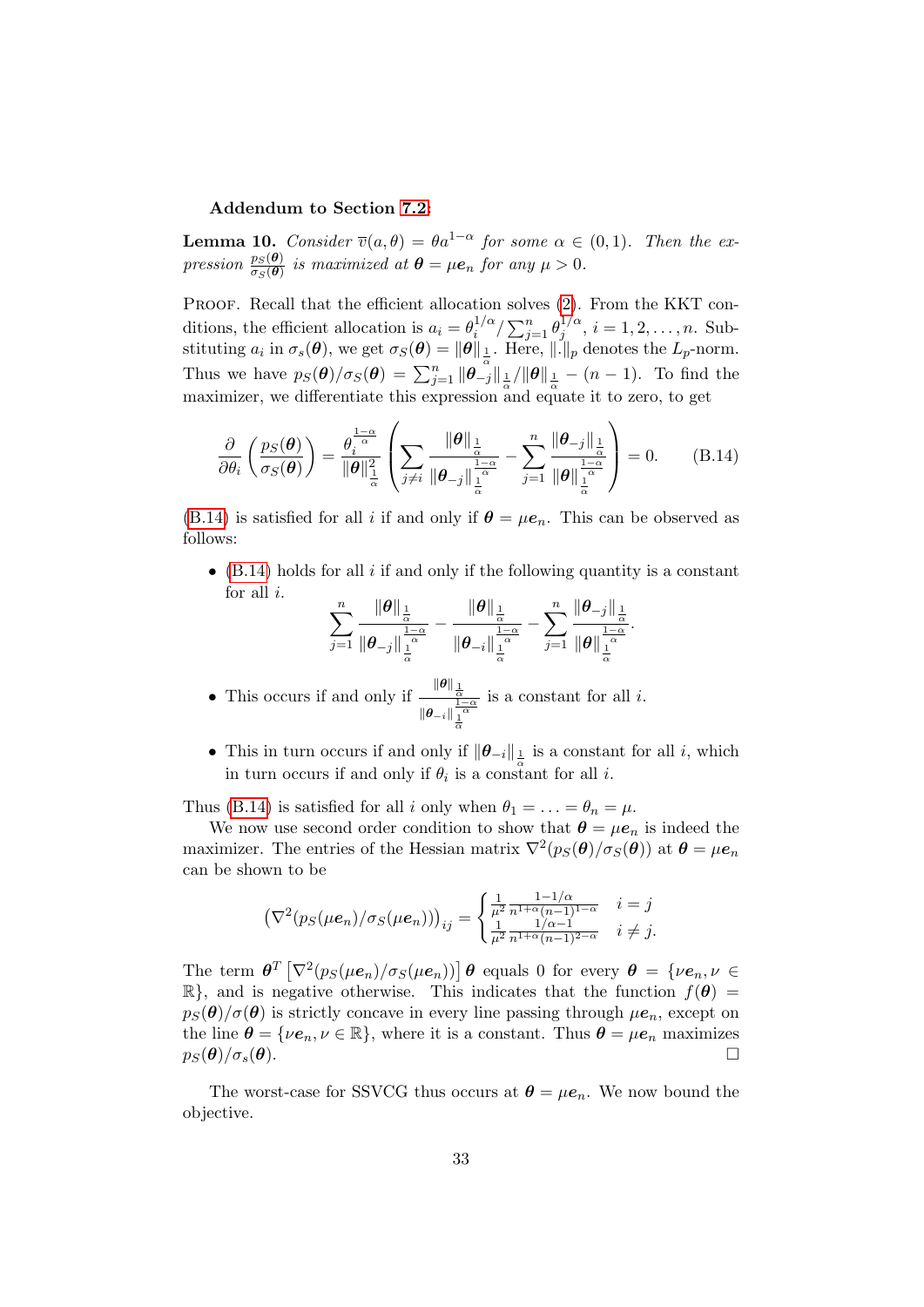Proposition 11.  $\frac{p_S(e_n)}{\sigma_S(e_n)}\uparrow 1-\alpha$  when  $n\to\infty$ .

PROOF.

<span id="page-33-0"></span>
$$
\frac{p_S(e_n)}{\sigma_S(e_n)} = n \left( 1 - \frac{1}{n} \right)^{\alpha} - (n - 1) = n \left( 1 - \frac{\alpha}{n} - \frac{\alpha (1 - \alpha)}{(2!) n^2} - \dots \right) - (n - 1)
$$

$$
= (1 - \alpha) - \left( \frac{\alpha (1 - \alpha)}{(2!) n} + \frac{\alpha (1 - \alpha)(2 - \alpha)}{(3!) n^2} + \dots \right) \quad (B.15)
$$

where the second equality occurs by binomial expansion. So  $p_S(e_n)/\sigma_S(e_n)$ increases in *n*. It increases to  $1 - \alpha$  when  $n \to \infty$ .

This result gives an impression that the use of linear rebates is unwarranted to minimize the worst-case objective, because our choice of the worst-case objective can indeed be driven as close to 0 as we wish, just by choosing  $\overline{v}(a, \theta) = \theta a^{1-\alpha}$  with  $\alpha$  chosen close to 1. We now show that the reduction in the objective function value occurs because of an increase in  $\sigma_{\mathcal{S}}(\boldsymbol{\theta})$  at the Nash equilibrium point, and not due to the reduced surplus.

<span id="page-33-1"></span>**Proposition 12.** Consider  $\theta_{NE} = (\mu_{NE})e_n$  to be the Nash equilibrium point. Then,

1.  $p_S(\boldsymbol{\theta}_{NE}) \uparrow v'(1/n)$  as  $n \to \infty$ . 2.  $\sigma_S(\boldsymbol{\theta}_{NE}) = \frac{v'(1/n)}{1-\alpha}$  $\frac{(1/n)}{1-\alpha}$ .

PROOF. The Nash equilibrium occurs at the  $\theta$  satisfying  $v_i'(a_i) = \overline{v}'(a_i, \theta_i)$ for all i [\[16,](#page-29-1) Cor. 1]. In our case, we have  $\overline{v}(a, \theta) = \theta a^{1-\alpha}$ . Thus the Nash equilibrium occurs at  $\theta$  where  $v_i'(a_i) = (1 - \alpha)\theta_i/a_i^{\alpha}$  holds for all *i*. So we have  $(\boldsymbol{\theta}_{NE})_i = \frac{v_i'(a_i)}{1-\alpha}$  $\frac{\partial f_i(a_i)}{\partial \theta_a} a_i^{\alpha}$ . When  $\boldsymbol{\theta} = \boldsymbol{\theta}_{NE} = (\mu_{NE}) \boldsymbol{e}_n$  is a Nash equilibrium point, we have  $a_i = 1/n$  for all i, and thus  $v_i'(1/n)$  must be equal for all i. So  $\mu_{NE} = \frac{v'(1/n)}{(1-\alpha)n^{\alpha}}$ .

We compute  $p_S(\boldsymbol{\theta}_{NE})$  as

$$
p_S(\boldsymbol{\theta}_{NE}) = (\mu_{NE}) n^{\alpha} \left( n \left( 1 - \frac{1}{n} \right)^{\alpha} - (n - 1) \right) \le (\mu_{NE}) n^{\alpha} (1 - \alpha) = v'(1/n)
$$

where the inequality occurs by tracing the same steps in [\(B.15\)](#page-33-0). The same steps point that  $p_S(\theta_{NE}) \uparrow v'(1/n)$  when  $n \to \infty$ .

Now we compute  $\sigma_S(\boldsymbol{\theta}_{NE})$  as

$$
\sigma_S(\boldsymbol{\theta}_{NE}) = \mu_{NE} \sum_{i=1}^n (1/n)^{1-\alpha} = n v'(1/n) \frac{(1/n)^{1-\alpha}}{(1-\alpha)n^{\alpha}} = \frac{v'(1/n)}{1-\alpha}.
$$

Hence the result.